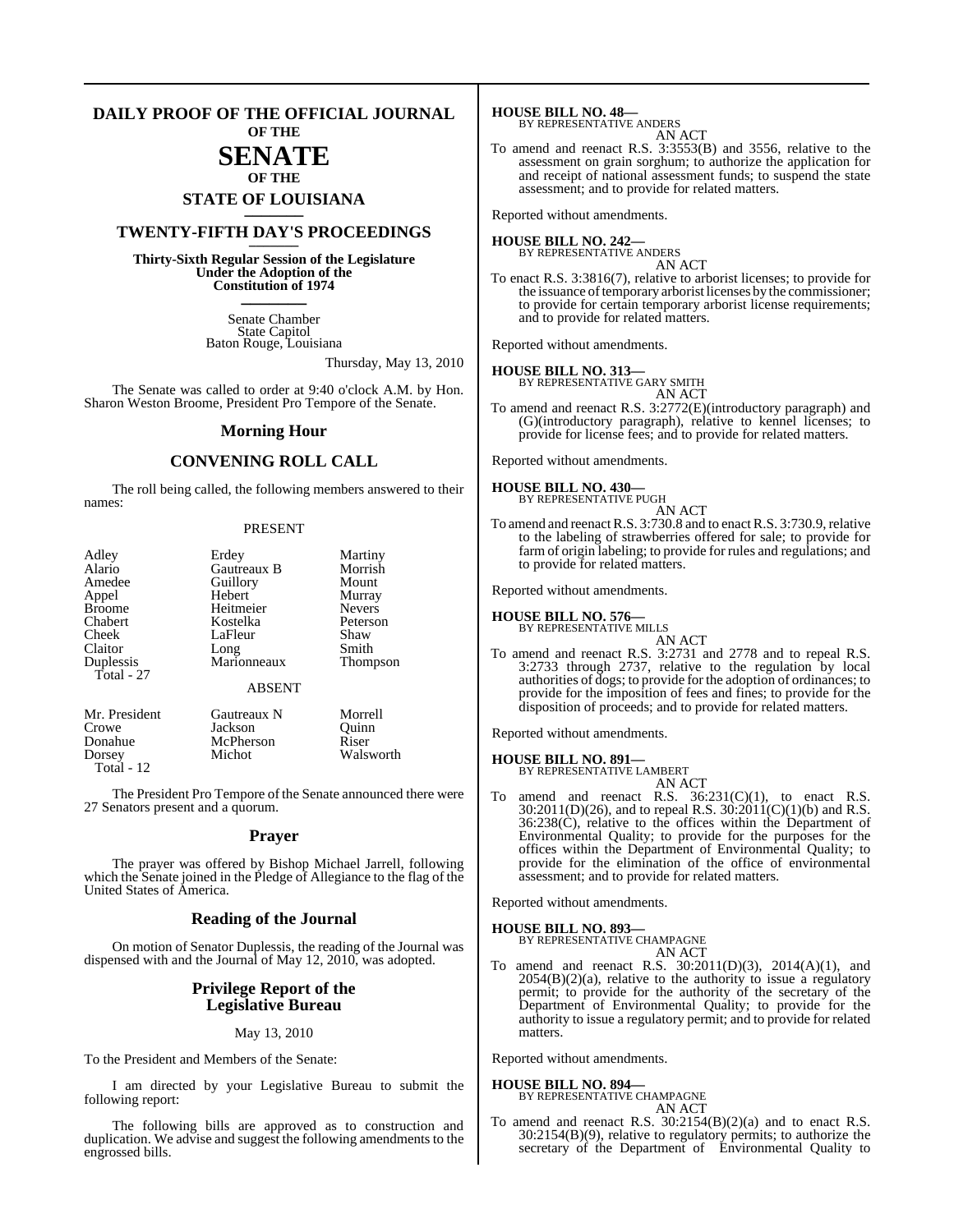develop regulatory permits for solid waste; to provide for limitations on such authority; to provide for delegation of authority; and to provide for related matters.

Reported without amendments.

#### **HOUSE BILL NO. 1169—** BY REPRESENTATIVE WHITE

AN ACT To enact R.S. 30:2060(O), relative to air quality; to provide for toxic air pollution standards and compliance; to provide for rules and regulations; and to provide for related matters.

Reported with amendments.

#### **LEGISLATIVE BUREAU AMENDMENTS**

Amendments proposed by Legislative Bureau to Engrossed House Bill No. 1169 by Representative White

#### AMENDMENT NO. 1

On page 1, between lines 6 and 7, insert "§ 2060. Toxic air pollutant emission control program"

> Respectfully submitted, ROB MARIONNEAUX Chairman

## **Adoption of Legislative Bureau Report**

On motion of Senator Marionneaux, the Legislative Bureau amendments were adopted and the Bills and Joint Resolutions were read by title and passed to a third reading.

## **Introduction of Senate Concurrent Resolutions**

Senator Chabert asked for and obtained a suspension of the rules to read Senate Concurrent Resolutions a first and second time.

#### **SENATE CONCURRENT RESOLUTION NO. 80—** BY SENATOR CHABERT

A CONCURRENT RESOLUTION

To urge and request the Department of Transportation and Development to study the feasibility and costs of constructing additional exit ramps or of reconstructing the US 90 Overpass [Future I-49] with LA 1 and LA 308 in Lafourche Parish.

The resolution was read by title. Senator Chabert moved to adopt the Senate Concurrent Resolution.

## **ROLL CALL**

The roll was called with the following result:

#### YEAS

| Adley<br>Alario<br>Amedee | Gautreaux N<br>Guillory<br>Hebert | Morrell<br>Morrish<br>Mount |
|---------------------------|-----------------------------------|-----------------------------|
| Appel                     | Heitmeier                         | Murray                      |
| <b>Broome</b>             | Kostelka                          | <b>Nevers</b>               |
| Chabert                   | LaFleur                           | Peterson                    |
| Cheek                     | Long                              | Shaw                        |
| Duplessis                 | Marionneaux                       | Smith                       |
| Erdey                     | Martiny                           | Thompson                    |
| Gautreaux B               | McPherson                         |                             |
| Total - 29                |                                   |                             |

**NAYS** 

Total - 0

# **Page 2 SENATE 25th DAY'S PROCEEDINGS**

#### ABSENT

Mr. President Dorsey Riser<br>Claitor Jackson Wals Claitor Jackson Walsworth Donahue Quinn Total - 10

Michot

The Chair declared the Senate adopted the Senate Concurrent Resolution and ordered it sent to the House.

## **Messages from the House**

The following Messages from the House were received and read as follows:

## **Message from the House**

#### **ASKING CONCURRENCE IN HOUSE BILLS AND JOINT RESOLUTIONS**

#### May 12, 2010

To the Honorable President and Members of the Senate:

I am directed to inform your honorable body that the House of Representatives has finally passed and asks your concurrence in the following House Bills and Joint Resolutions:

| HB No. 68   | HB No. 222  | HB No. 239  |
|-------------|-------------|-------------|
| HB No. 420  | HR No. 433  | HB No. 462  |
| HB No. 496  | HB No. 713  | HB No. 976  |
| HB No. 987  | HB No. 989  | HB No. 1146 |
| HB No. 1226 | HB No. 1322 | HB No. 1336 |
| HB No. 1339 | HB No. 1347 | HB No. 1354 |
| HB No. 1389 | HB No. 1397 | HB No. 1463 |
| HB No. 1468 | HB No. 1470 | HB No. 685  |
| HB No. 927  | HB No. 1266 | HB No. 1276 |
| HB No. 1313 | HB No. 1471 | HB No. 1472 |

Respectfully submitted, ALFRED W. SPEER Clerk of the House of Representatives

## **HOUSE BILL NO. 68—** BY REPRESENTATIVE HENRY BURNS AN ACT

To amend and reenact R.S. 40:1379.3(H)(2) and (N)(8) and to enact R.S. 40:1379.3(U), relative to concealed handgun permits; to provide for the adoption of rules and fees; to authorize certain religious organizations to allow concealed handguns to be carried in places of worship pursuant to a valid concealed handgun permit; to provide for exceptions; and to provide for related matters.

The bill was read by title and placed on the Calendar for a second reading.

#### **HOUSE BILL NO. 222— BY REPRE**

| SENTATIVE TIM BURNS |        |
|---------------------|--------|
|                     | AN ACT |

To amend and reenact R.S. 46:236.3(E)(3), relative to the enforcement of child support; to provide for the garnishment of income; to provide for the forwarding of payment; and to provide for related matters.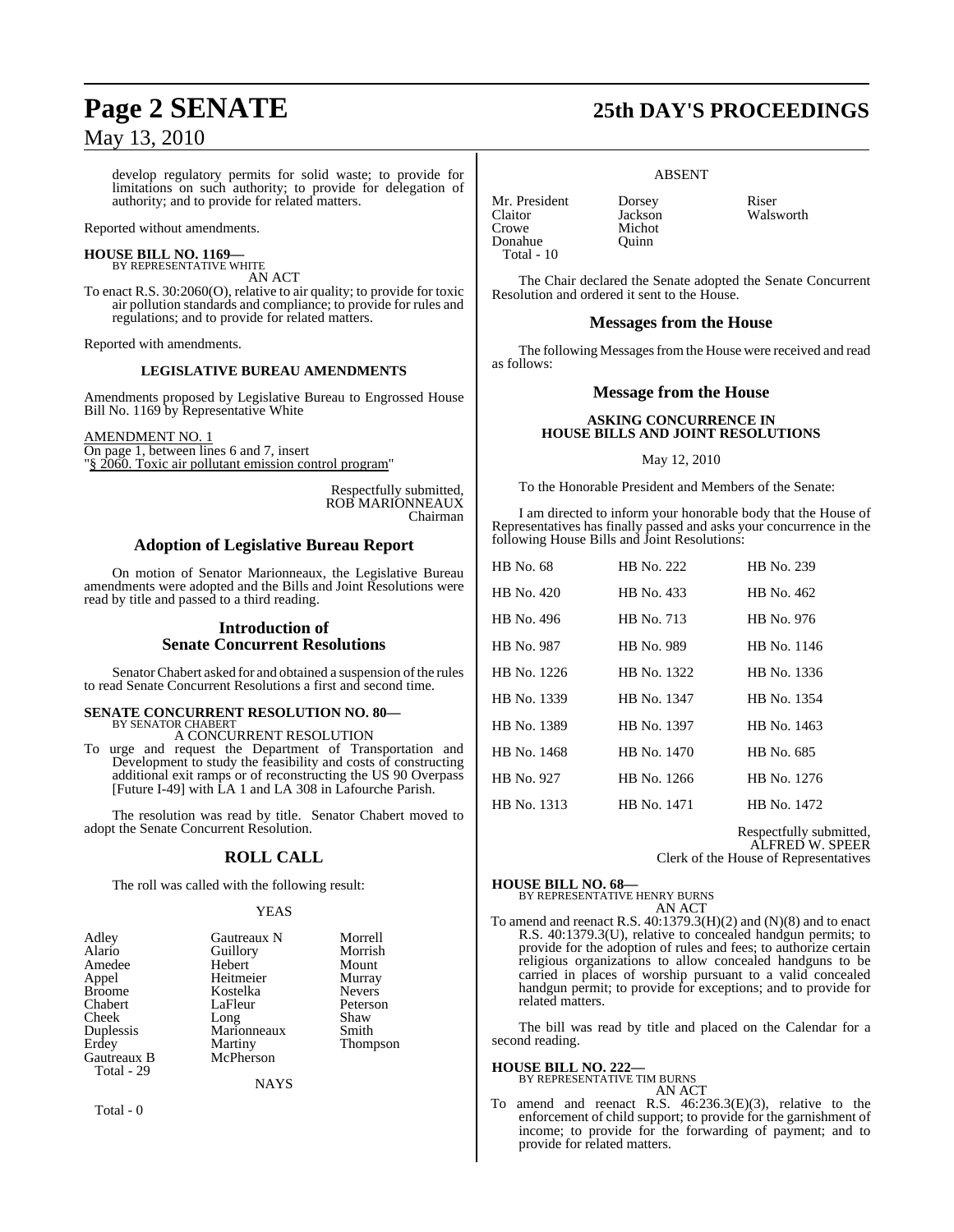# **25th DAY'S PROCEEDINGS Page 3 SENATE**

# May 13, 2010

The bill was read by title and placed on the Calendar for a second reading.

# **HOUSE BILL NO. 239—** BY REPRESENTATIVE KLECKLEY

AN ACT

To amend and reenact R.S. 44:4.1(B)(10) and to enact R.S. 22:572.1 and 572.2, relative to company- produced insurance anti-fraud plans; to require each authorized insurer and health maintenance organization to produce and maintain such a plan; to provide for minimum requirements of such plans; to provide for the authority of the commissioner of insurance to review, investigate, and order modification of such plans; to authorize summary reports; to provide for confidentiality; to provide for certain statistical reports; and to provide for related matters.

The bill was read by title and placed on the Calendar for a second reading.

#### **HOUSE BILL NO. 420—** BY REPRESENTATIVE LEGER

AN ACT

To amend and reenact R.S. 17:3995(A)(1) and (2) and to repeal R.S. 17:3995(A)(3), relative to charter school funding; to provide relative to the use of certain local revenues for computing and allocating the per pupil amount provided to all charter schools; to provide exceptions; to remove provisions requiring certain minimum per pupil funding amounts pursuant to the most recent legislatively approved minimum foundation program formula; to provide an effective date; and to provide for related matters.

The bill was read by title and placed on the Calendar for a second reading.

#### **HOUSE BILL NO. 433—**

BY REPRESENTATIVES HARDY AND HINES AN ACT

To enact R.S. 17:7(29), relative to the duties, functions, and responsibilities of the State Board of Elementary and Secondary Education; to require the State Board of Elementary and Secondary Education to develop, adopt, and provide for the implementation of a uniform grading scale for use in public schools; to provide for enforcement and exceptions; to provide for a task force to provide recommendations; to provide forrules and regulations; to provide for effectiveness; and to provide for related matters.

The bill was read by title and placed on the Calendar for a second reading.

#### **HOUSE BILL NO. 462—** BY REPRESENTATIVE MILLS

AN ACT

To amend and reenact Code of Criminal Procedure Article  $648(A)(2)$ , relative to procedures after a determination of mental capacity or incapacity; to provide for treatment after a determination of mental capacity or incapacity; to provide with respect to inpatient and outpatient treatment for persons charged with certain crimes; and to provide for related matters.

The bill was read by title and placed on the Calendar for a second reading.

# **HOUSE BILL NO. 496—** BY REPRESENTATIVE SMILEY

AN ACT

To amend and reenact R.S. 44:4.1(B)(1), to enact Chapter 10-A of Title 3 of the Louisiana Revised Statutes of 1950, to be comprised of R.S. 3:1381 through 1430.13, and to repeal Chapters 10 and 14 of Title 3 of the Louisiana Revised Statutes of 1950, comprised of R.S. 3:1311 through 1373 and 1891 through 1907, relative to the Louisiana Feed Commission and the Fertilizer Commission; to provide for the merger of the Louisiana Feed Commission and the Fertilizer Commission; to provide for membership, duties, and responsibilities; to provide for the Louisiana Agricultural Liming Materials Law, and to provide for related matters.

The bill was read by title and placed on the Calendar for a second reading.

#### **HOUSE BILL NO. 685—**

BY REPRESENTATIVE SAM JONES AN ACT

To amend and reenact R.S. 17:221(I), relative to school attendance; to provide relative to the enrollment of certain students in adult education programs that are approved by the State Board of Elementary and SecondaryEducation; and to provide forrelated matters.

The bill was read by title and placed on the Calendar for a second reading.

#### **HOUSE BILL NO. 713—**

BY REPRESENTATIVES CHAMPAGNE, BARRAS, AND SAM JONES AN ACT

To enact R.S. 38:291(AA), relative to levee districts; to create the Iberia Parish Levee, Hurricane, and Conservation District; to provide for jurisdictional limits; to provide for a board of commissioners, to provide for appointment of commissioners, terms of office, and determination of domicile; and to provide for related matters.

The bill was read by title and placed on the Calendar for a second reading.

# **HOUSE BILL NO. 927—** BY REPRESENTATIVE GALLOT

AN ACT

To enact R.S.  $44:9(A)(5)$ , relative to the expungement of certain criminal records; to authorize the expungement of certain misdemeanor conviction records under certain circumstances; to provide relative to the motion for expungement; and to provide for related matters.

The bill was read by title and placed on the Calendar for a second reading.

- **HOUSE BILL NO. 976—** BY REPRESENTATIVES WILLMOTT AND LIGI AND SENATOR MARTINY
- AN ACT To amend and reenact R.S. 33:2740.17(A) and (C), relative to the NewOrleansInternational Airport Sales Tax District; to provide definitions for the district; and to provide for related matters.

The bill was read by title and placed on the Calendar for a second reading.

**HOUSE BILL NO. 987—** BY REPRESENTATIVE GARY SMITH

#### AN ACT

To amend and reenact R.S. 40:1299.96(A)(2)(b) and (B)(1) and to enact R.S. 40:1299.96(A)(4), relative to health care information; to provide for definitions; to provide for the report of certain test results directly to the patient; to require reporting to the health care professional who requested the test under certain circumstances; to require verification of patient identification prior to the delivery of test results; to prohibit the liability of clinical laboratories or medical facilities that comply with statutory reporting requirements; and to provide for related matters.

The bill was read by title and placed on the Calendar for a second reading.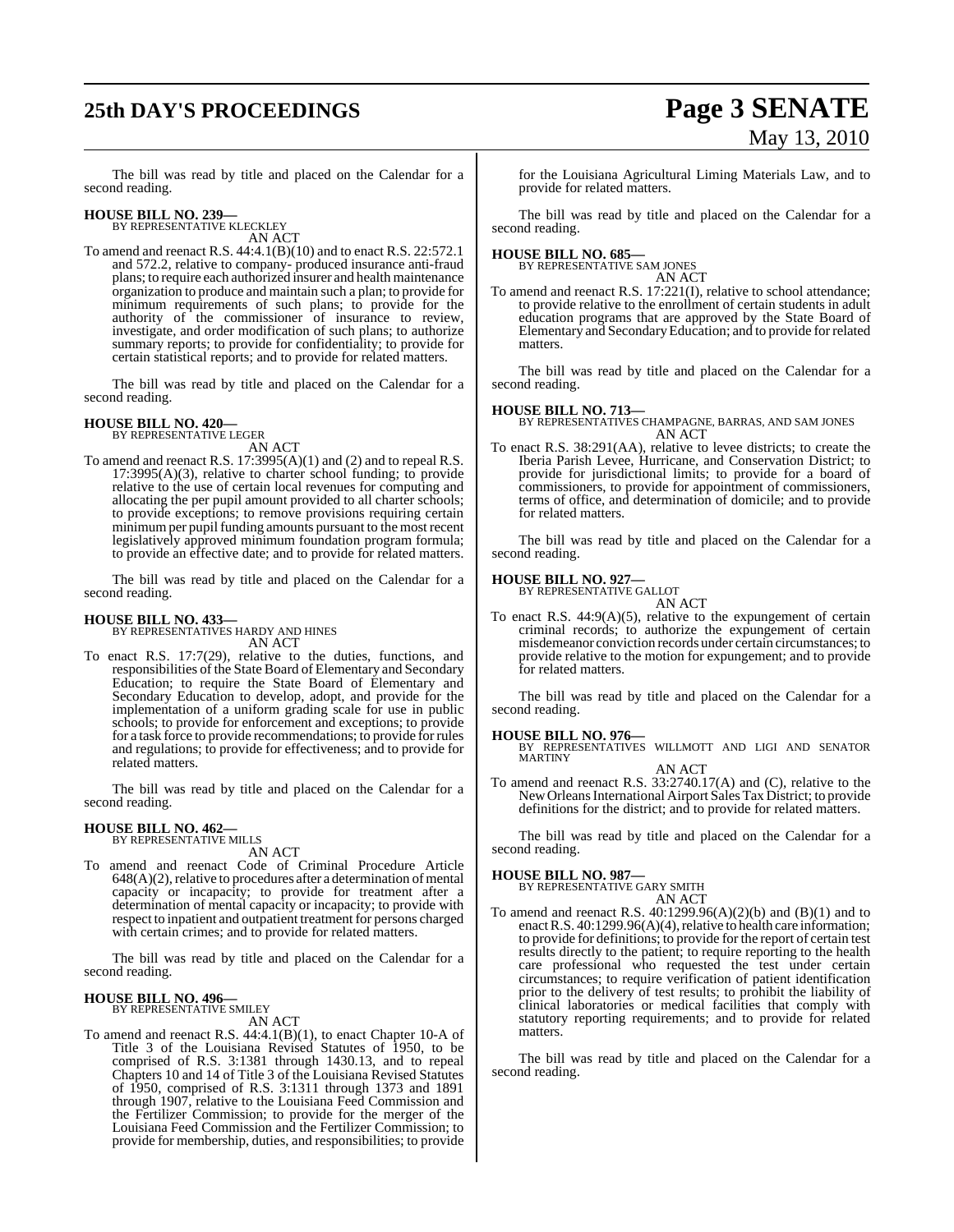# **HOUSE BILL NO. 989—** BY REPRESENTATIVE STIAES

AN ACT

To amend and reenact R.S.  $37:1104(A)$ ,  $(B)(1)$  and  $(2)(a)$  and  $(C)$ ,  $1110(A)$ (introductory paragraph),  $(2)$ ,  $(4)$ ,  $(5)$ , and  $(7)$  and  $(E)$ , 1116(A)(introductory paragraph) and (2), (B)(introductory paragraph) and (1), and 1118 and to repealR.S. 37:1103(12) and 1120, relative to licensed marriage and family therapists; to provide for an additional member to the Licensed Professional Counselors Board of Examiners; to provide for denial, revocation, or suspension of a licensee; to provide for changes to licensure application for marriage and family therapists; to provide for changes for reciprocity licensure; and to provide for related matters.

The bill was read by title and placed on the Calendar for a second reading.

## **HOUSE BILL NO. 1146—**

BY REPRESENTATIVE LANDRY

AN ACT To amend and reenact Children's Code Articles 1244(A), 1245(A), 1247(B), and 1253(A), to enact Children's Code Article 1244.1, and to repeal Children's Code Articles 1245.1 and 1258, relative to intrafamily adoptions; to provide for the filing of an opposition; to provide for a hearing; to provide for notice; to provide for an analysis regarding the appointment of an attorney by the court; to provide for time periods; to provide for the refusal of a decree; to provide for attorney fees; and to provide for related matters.

The bill was read by title and placed on the Calendar for a second reading.

#### **HOUSE BILL NO. 1226—**

BY REPRESENTATIVE SMILEY

AN ACT To amend and reenact R.S. 3:559.3, 559.6, 559.8(A), (B), and (C)(introductory paragraph), 559.9(A) and (E), 559.11, 559.12(13), and 559.13(C), (D), and (F), R.S. 17:427.4(A)(2)(c) and (d), (B), and (C), 2902(1) through (3), 2912(A)(introductory paragraph) and (B)(introductory paragraph), and 2913, R.S.  $30:2000.2(7)$  through (10),  $2000.3(B)$ , and 2345, R.S. 33:9039.56(B), and 9039.125(B),R.S. 36:101(C)(3)(a)(ii), R.S. 37:3241, R.S. 39:333.1(E) and the heading of Chapter 3-A of Title 39 of the Louisiana Revised Statutes of 1950, R.S. 46:2356(A)(1) and (9) and (B), R.S. 51:938.1(D)(8), and R.S. 56:411(B) and 415 and to repeal R.S. 3:559.4, 559.5, 559.7, and 559.14, Chapter 20 of Title 6 of the Louisiana Revised Statutes of 1950, comprised of R.S. 6:1371 through 1375, Chapter 8-A of Title 15 of the Louisiana Revised Statutes of 1950, comprised of R.S. 15:1231 through 1237, R.S. 17:427.4(A)(2)(e) and (D) through (G), 2902(4), and 2911, Chapter 4-A of Title 25 of the Louisiana Revised Statutes of 1950, comprised of R.S. 25:315 through 318, and Chapter 33 of Title 25 of the Louisiana Revised Statutes of 1950, comprised of R.S. 25:1301 through 1307, R.S. 30:2000.2(11) and 2000.8, R.S. 36:4(B)(1)(o), 109(H), 259(D), (M), (V), and (II), 478(G), 509(F)(6) and (7) and (U),  $629(R)$ ,  $769(F)(1)$  and (3), and  $919.7$ , R.S.  $37:3214(15)$ and 3242, Chapter 12 of Title 38 of the Louisiana Revised Statutes of 1950, comprised of R.S. 38:2431 through 2439, Part XXXI of Chapter 13 of Title 38 of the Louisiana Revised Statutes of 1950, comprised of R.S. 38:3087.281 through 3087.295, R.S. 39:452 through 456, Chapter 3-D of Title 39 of the Louisiana Revised Statutes of 1950, comprised of R.S. 39:465.1 through 465.8,Chapter 3-EofTitle 39 oftheLouisiana Revised Statutes of 1950, comprised of R.S. 39:466.1 through 466.7, R.S. 39:1407, and R.S. 39:1409, R.S. 40:5.12,  $1235(A)(7)$ , Part LXII of Chapter 5 of Title 40 of the Louisiana Revised Statutes of 1950, comprised of R.S. 40:1300.241 and 1300.242, 2009.24, Part XII of Chapter 11 of Title 40 of the Louisiana Revised Statutes of 1950, comprised of R.S. 40:2198 through 2198.6, and 2529, R.S.  $46:2352(7)(c)$ , Chapter 27 of Title 48 of the Louisiana Revised Statutes of 1950, comprised of R.S. 48:2041 through 2046, and Chapter 54 of Title 51 of the

# **Page 4 SENATE 25th DAY'S PROCEEDINGS**

Louisiana Revised Statutes of 1950, comprised of R.S. 51:3111 through 3115, relative to boards, commissions, authorities, districts, and like entities; to abolish certain inactive boards, commissions, authorities, and like entities; to remove references to certain abolished entities; to remove references to, provisions for, and the powers, functions, and duties of the Louisiana Music Commission, the Aquaculture Coordinating Council, the Financial Literacy and Education Commission, the Advisory Panel on the Louisiana Teachers' Homebuyer Program, the LouisianaGeographyEducation Initiative ProgramCouncil, the Atchafalaya Basin Advisory Committee, the Louisiana Advisory Committee on Midwifery, the Lincoln Parish Reservoir Authority, the School Health Advisory Board, the Hurricane Katrina Memorial Commission, the Women's Health Commission, the Silver Alert Steering Committee, the State Building Authority, State Bond and Building Commission, the Capital Construction and Improvement Commission, the Louisiana School Asbestos Abatement Commission, the South Central Regional Transportation Authority, the Rural Health Care Authority, the Regional Transit Authority, the Nursing Home Quality and Efficiency Board, the Commission on Law Enforcement Services for the Elderly, and the Interpreter Certification Board, and the Louisiana Infrastructure Bank; to provide for transfer of some of the powers, functions, and duties of some of the above referenced entities; to provide for certain technical corrections regarding placement of boards and commissions in the Executive Reorganization Act; and to provide for related matters.

The bill was read by title and placed on the Calendar for a second reading.

# **HOUSE BILL NO. 1266—** BY REPRESENTATIVE BARRAS AN ACT

To authorize and provide for the transfer or lease of certain state property in Iberia Parish from the division of administration to Dr. John Hebert; and to provide for related matters.

The bill was read by title and placed on the Calendar for a second reading.

**HOUSE BILL NO. 1276**—<br>BY REPRESENTATIVES HARDY, AUBERT, BARRAS, BILLIOT, HENRY<br>BURNS, TIM BURNS, CARMODY, CARTÉR, CHAMPAGNE, DOWNS,<br>GUILLORY, HOFFMANN, LABRUZZO, LEGER, LIGI, MILLS, POPE,<br>PUGH, RICHARD, RICHARDSON, JANE S

AN ACT

To amend and reenact R.S. 17:493(A) and (C) and to enact R.S. 17:491.3 and 3996(B)(24), relative to school bus operators; to require a school bus operator to report his arrest for specified offenses involving operating a vehicle; to provide relative to guidelines, procedures, and timelines for such reporting; to provide relative to administration; to provide definitions; to provide applicability; to provide relative to the failure of the operator to report; to provide effectiveness; to provide an effective date; and to provide for related matters.

The bill was read by title and placed on the Calendar for a second reading.

#### **HOUSE BILL NO. 1313—**

BY REPRESENTATIVE DIXON AN ACT

To amend and reenact R.S. 17:442, relative to teacher tenure; to require each superintendent of a public school system to provide certain information to a teacher employed in the system who acquires permanent status as a teacher; to provide for legislative findings; and to provide for related matters.

The bill was read by title and placed on the Calendar for a second reading.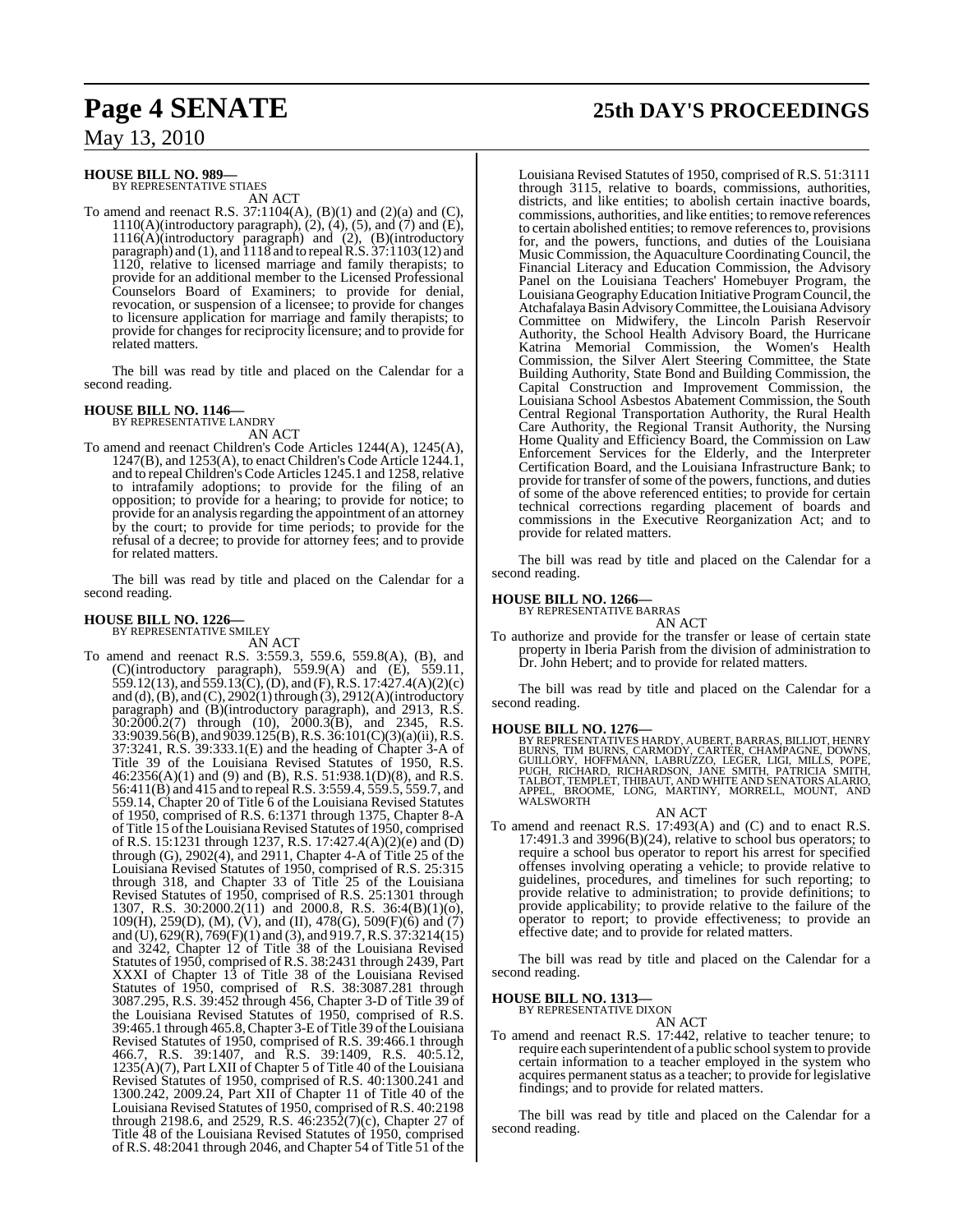# **25th DAY'S PROCEEDINGS Page 5 SENATE**

# May 13, 2010

**HOUSE BILL NO. 1322—** BY REPRESENTATIVES BARROW, BOBBY BADON, BILLIOT, HENRY BURNS, GISCLAIR, LAMBERT, AND WILLIAMS AN ACT

To enact R.S. 30:2415(H), relative to recycling; to require certain state agencies to adopt solid waste reduction and recycling programs; and to provide for related matters.

The bill was read by title and placed on the Calendar for a second reading.

# **HOUSE BILL NO. 1336—** BY REPRESENTATIVE BARRAS

AN ACT

To amend and reenact R.S. 34:852.2(5), 852.3(A) as enacted by Act No. 508 of the 2009 Regular Session of the Legislature, and 852.13 and to repeal R.S. 34:852.3(A) as enacted by Act No. 319 of the 2007 Regular Session of the Legislature, relative to vessel hull identification numbers; to provide for assigning hull identification numbers to certain vessels by the Department of Wildlife and Fisheries; to provide for the authority to promulgate rules and regulations; to provide for eligibility as a manufacturer; to provide for record keeping and inspections; to provide for fees; and to provide for related matters.

The bill was read by title and placed on the Calendar for a second reading.

## **HOUSE BILL NO. 1339—**

BY REPRESENTATIVE DOWNS AN ACT

To amend and reenact R.S. 32:405.1 and 407(A)(3), (4), and (5), to enact R.S. 32:407(A)(6), and to repeal R.S. 32:407(E), relative to driver's licenses for minors; to provide additional requirements and restrictions for driver's licenses for minors; and to provide for related matters.

The bill was read by title and placed on the Calendar for a second reading.

#### **HOUSE BILL NO. 1347—**

BY REPRESENTATIVE DIXON AND SENATORS MCPHERSON AND B. GAUTREAUX AN ACT

To amend and reenact R.S. 51:61, 64, and 65, relative to foreign trade zones; to provide for a board making an application to be designated as a foreign trade zone; and to provide for related matters.

The bill was read by title and placed on the Calendar for a second reading.

# **HOUSE BILL NO. 1354—** BY REPRESENTATIVE HILL

AN ACT

To amend and reenact R.S. 56:632(A), 632.5(A), and 632.7 and to enact R.S. 56:632.5.1, relative to the reptile and amphibian wholesale/retail dealer's license; to require such license for a person to possess or sell certain nonindigenous or poisonous snakes or constrictors; and to provide for related matters.

The bill was read by title and placed on the Calendar for a second reading.

#### **HOUSE BILL NO. 1389—** BY REPRESENTATIVE LIGI

AN ACT

To amend and reenact R.S. 47:2202(A), 2203(C), and 2204, relative to the sale of adjudicated property; to exempt certain property sales from the minimum bid and appraisal requirements for adjudicated property; to provide relative to advertising requirements for adjudicated property sold at public sale; to provide relative to certain public sales by a political subdivision; to provide for certain limitations; and to provide for related matters.

The bill was read by title and placed on the Calendar for a second reading.

**HOUSE BILL NO. 1397—** BY REPRESENTATIVES ELLINGTON AND ROBIDEAUX AN ACT

To amend and reenact R.S. 49:330, relative to certain mineral revenue contracts; to establish an advisory committee relative to contracting with respect to such contracts; to provide for committee membership, powers, duties, and functions; to provide for annual meetings; to provide for annual reporting; and to provide for related matters.

The bill was read by title and placed on the Calendar for a second reading.

## **HOUSE BILL NO. 1463— (Substitute for House Bill No. 1183 by Representative Ritchie)**<br>BY REPRESENTATIVE RITCHIE

AN ACT

To enact R.S. 3:3419.1 and R.S. 6:333(F)(17), relative to the communication of certain producer information; to provide for disclosure of certain financial records; and to provide for related matters.

The bill was read by title and placed on the Calendar for a second reading.

## **HOUSE BILL NO. 1468— (Substitute for HouseBill No. 792 by Representative Richmond)** BY REPRESENTATIVE RICHMOND

AN ACT

To enact R.S. 6:1083(24), (25), and (26) and Part IV of Chapter 14 of Title 6 of the Louisiana Revised Statutes of 1950, to be comprised of R.S. 6:1101 through 1104, relative to reverse mortgages; to provide for definitions; to provide for requirements on reverse mortgage loans; to provide for counseling; to provide for rescission of a reverse mortgage loan; to provide for duties for elders regarding reverse mortgage loans; and to provide for related matters.

The bill was read by title and placed on the Calendar for a second reading.

## **HOUSE BILL NO. 1470— (Substitute for House Bill No. 938 by Representative Michael Jackson)** BY REPRESENTATIVE MICHAEL JACKSON AN ACT

To amend and reenact R.S. 32:1305(C) and to enact R.S. 32:1304(H) and 1306.1, relative to motor vehicles; to require certain vehicles to be inspected in certain parishes; to authorize an increased fee for inspection and maintenance programs in parishes in the nonattainment area; to permit local option elections in parishes in the nonattainment area; to provide relative to the conduct of such elections and the costs thereof; to exempt certain parishes; and to provide for related matters.

The bill was read by title and placed on the Calendar for a second reading.

### **HOUSE BILL NO. 1471— (Substitute for House Bill No. 1117 by Representative Greene)**<br>BY REPRESENTATIVE GREENE AN ACT

To enact R.S. 47:2323(D), relative to ad valorem taxation; to require consideration of the income approach for valuation of certain unoccupied residential immovable property; and to provide for related matters.

The bill was read by title and placed on the Calendar for a second reading.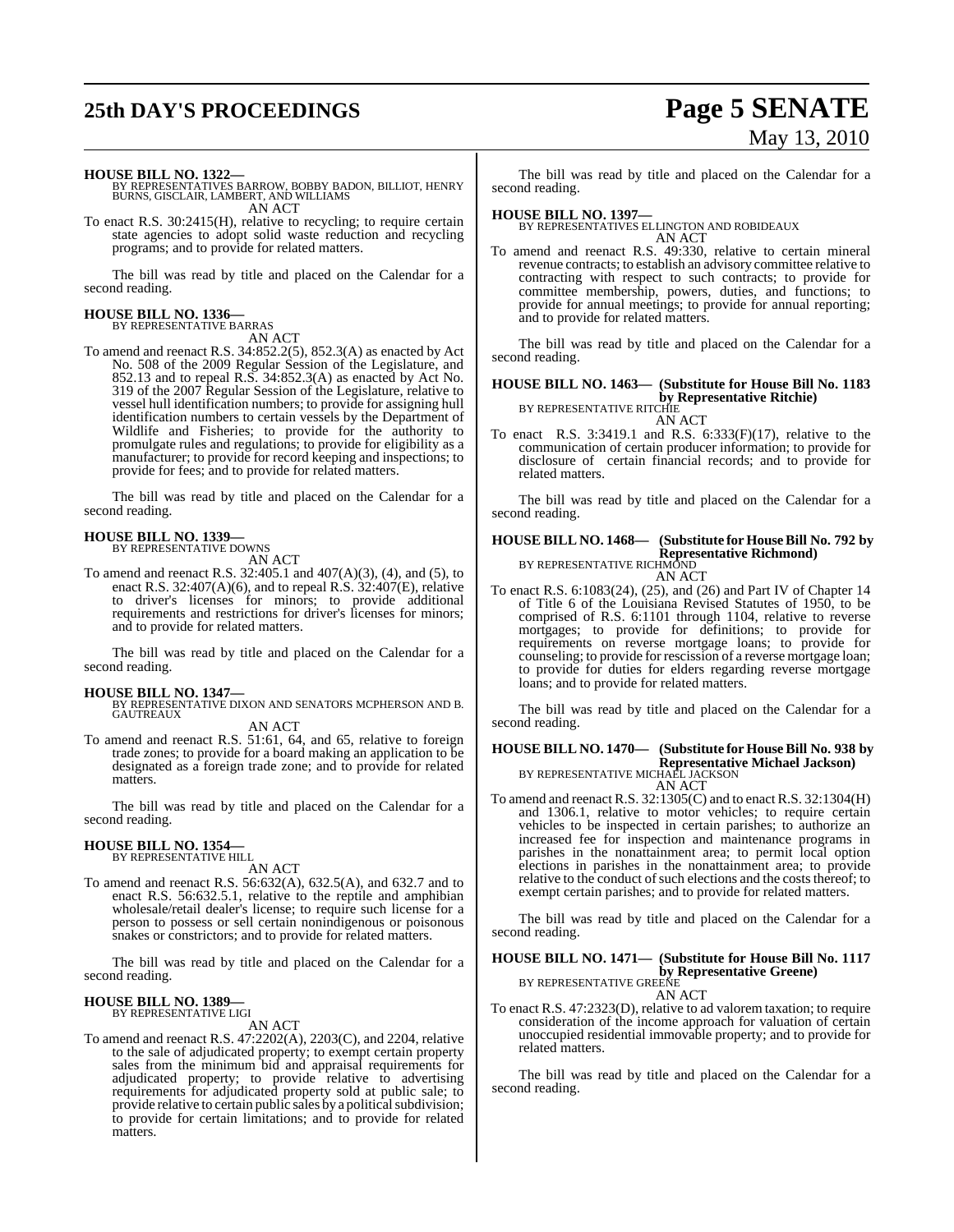## **HOUSE BILL NO. 1472— (Substitute for House Bill No. 1351 by Representative Nowlin)**<br>BY REPRESENTATIVES NOWLIN AND THIBAUT

AN ACT

To amend and reenact R.S. 12:407 and 418(B)(1), relative to certain corporations; to provide with respect to electric cooperatives; to provide relative to dissolution; to provide procedures for shareholder voting; to provide for mail or proxy voting; to provide for prospective application; to provide for an effective date; and to provide for related matters:

The bill was read by title and placed on the Calendar for a second reading.

### **House Bills and Joint Resolutions on Second Reading**

# **HOUSE BILL NO. 37—** BY REPRESENTATIVE GARY SMITH

AN ACT

To amend and reenact R.S. 44:36(D), relative to public records; to reduce the time required for the Department of Public Safety and Corrections to retain records regarding adult offenders; and to provide for related matters.

The bill was read by title and referred by the President to the Committee on Senate and Governmental Affairs.

#### **HOUSE BILL NO. 106—** BY REPRESENTATIVE LOPINTO

AN ACT

To enact R.S. 15:587.1.1, relative to criminal history information; to provide with respect to criminal history information of persons with supervisory or disciplinary authority over children; to authorize prospective employees and independent contractors; to receive a certified copy of their criminal history information; to provide for portability of such information; to provide for definitions; and to provide for related matters.

The bill was read by title and referred by the President to the Committee on Judiciary B.

#### **HOUSE BILL NO. 145—**

BY REPRESENTATIVE MORRIS AN ACT

To enact R.S. 33:423.20, relative to the town of Vivian; to authorize the police chief to take certain personnel actions; and to provide for related matters.

The bill was read by title and referred by the President to the Committee on Local and Municipal Affairs.

#### **HOUSE BILL NO. 229—**

BY REPRESENTATIVE PEARSON

A JOINT RESOLUTION

Proposing to amend Article X, Section 29(E)(5) of the Constitution of Louisiana and to add Article X, Section 29(F) of the Constitution of Louisiana, to provide relative to benefit provisions for members of public retirement systems; to require a two-thirds vote for passage of a benefit provision having an actuarial cost; to provide for submission of the proposed amendment to the electors; and to provide for related matters.

The bill was read by title and referred by the President to the Committee on Retirement.

HOUSE BILL NO. 246—<br>
BY REPRESENTATIVES POPE, ARMES, ARNOLD, AUBERT, BARRAS,<br>
BARROW, BILLIOT, BURFORD, TIM BURNS, BURRELL, CARMODY,<br>
CARTER, CHANDLER, CHANEY, CONNICK, CORTEZ, DIXON, DOERGE,<br>
DOWNS, ELLINGTON, FANNIN, FOI

# **Page 6 SENATE 25th DAY'S PROCEEDINGS**

#### A JOINT RESOLUTION

Proposing to add Article VII, Section 21(K) of the Constitution of Louisiana, relative to ad valorem property tax exemptions; to provide an exemption for certain property owned by certain disabled veterans and their spouses; to provide for the amount of the exemption; to prohibit the loss of revenue associated with this exemption from impacting the calculation of millage rates by taxing authorities; to require taxing authorities to absorb the loss of revenue as a result of this exemption; to prohibit the reappraisal and valuation of property for purposes of millage adjustment under certain circumstances; to require a local election called by resolution or ordinance by the local governing authority for the establishment of the exemption; to provide for submission of the proposed amendment to the electors; to provide for an effective date; and to provide for related matters.

The bill was read by title and referred by the President to the Committee on Revenue and Fiscal Affairs.

#### **HOUSE BILL NO. 325—**

BY REPRESENTATIVE STIAES A JOINT RESOLUTION

Proposing to amend Article VII, Sections 18(G)(5) and 20(A)(10) of the Constitution of Louisiana, relative to ad valorem taxes on a homestead which has been destroyed or is uninhabitable due to a disaster; to authorize an extension of the homestead exemption and special assessment level for such homesteads under certain circumstances; to provide for the claiming of the extension of the homestead exemption and the special assessment level; to provide for certain limitations and requirements; to provide for submission of the proposed amendment to the electors; and to provide for related matters.

The bill was read by title and referred by the President to the Committee on Revenue and Fiscal Affairs.

# **HOUSE BILL NO. 418—** BY REPRESENTATIVE GARY SMITH

AN ACT

To amend and reenact R.S. 15:574.2(A), relative to the Board of Parole; to provide relative to the membership of the board; to provide for an ex officio, nonvoting member; and to provide for related matters.

The bill was read by title and referred by the President to the Committee on Judiciary B.

#### **HOUSE BILL NO. 421—**

BY REPRESENTATIVE MICHAEL JACKSON AN ACT

To amend and reenact R.S. 17:221(B), relative to school attendance by certain students; to provide relative to the authority of a city, parish, or other local public school board to deny admission or readmission to school of certain students; to provide limitations; to delete provisions relative to a pilot program regarding school attendance; to provide an effective date; and to provide for related matters.

The bill was read by title and referred by the President to the Committee on Education.

# **HOUSE BILL NO. 472—** BY REPRESENTATIVE MONTOUCET

AN ACT

To enact R.S. 38:2212.8 and Chapter 24 of Title 39 of the Louisiana Revised Statutes of 1950, to be comprised of R.S. 39:2181 and 2182, relative to procurement; to prohibit public entities from contracting with dealers who do not possess a valid dealer license issued by the Louisiana Motor Vehicle Commission; to require proof of certain dealers licenses; and to provide for related matters.

The bill was read by title and referred by the President to the Committee on Transportation, Highways and Public Works.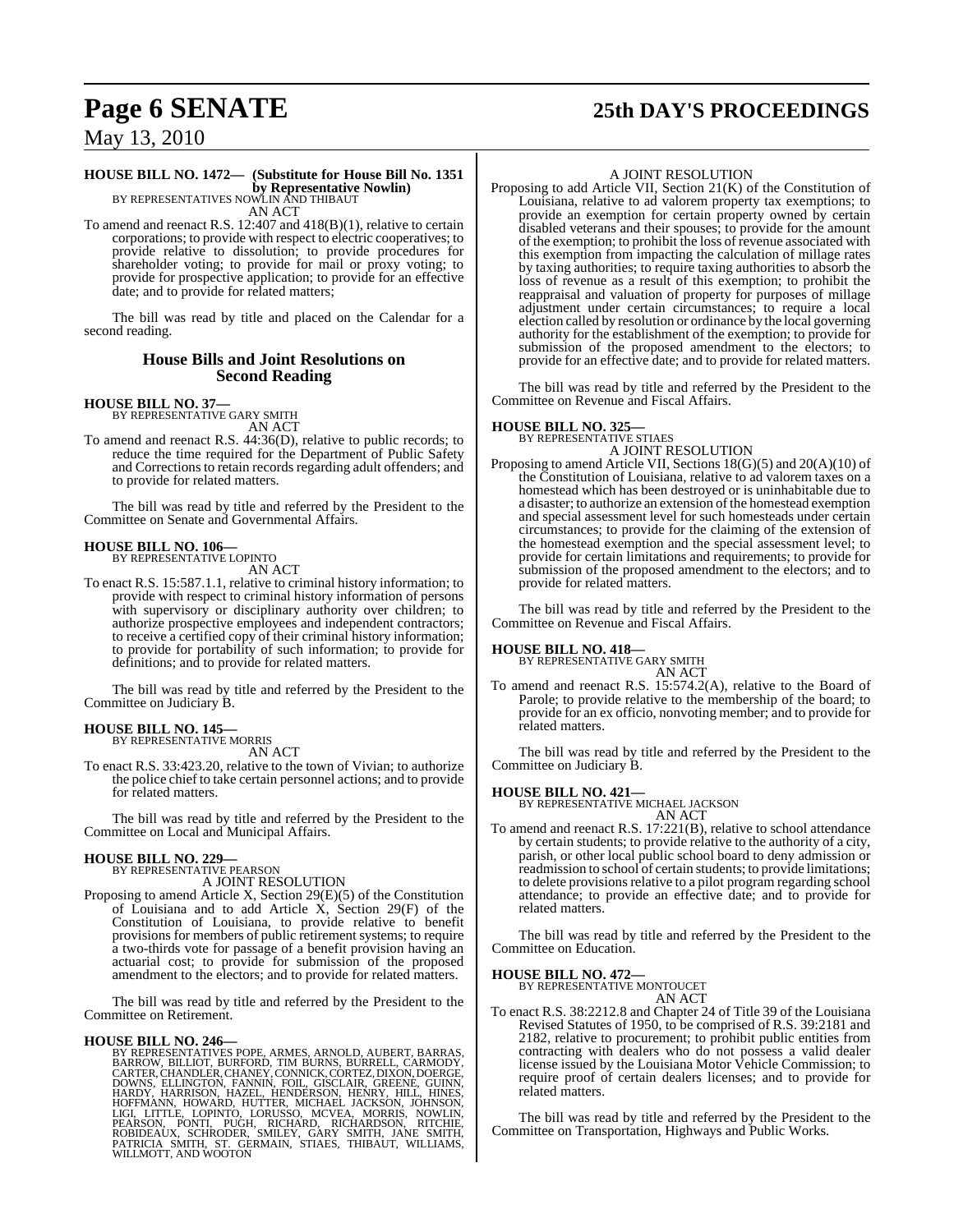# **25th DAY'S PROCEEDINGS Page 7 SENATE**

# May 13, 2010

# **HOUSE BILL NO. 537—** BY REPRESENTATIVE WOOTON

AN ACT

To enact R.S. 33:381(C)(30), relative to the municipality of Jean Lafitte; to provide for the filling of the office of police chief by appointment; to provide for the time and method of appointment and for the salary, term, duties, qualifications, and supervision of an appointed police chief; and to provide for related matters.

The bill was read by title and referred by the President to the Committee on Local and Municipal Affairs.

#### **HOUSE BILL NO. 541—** BY REPRESENTATIVE PUGH

AN ACT

To enact R.S. 38:1794(B)(3), relative to Tangipahoa Parish; to provide relative to Consolidated Gravity Drainage District No. 1; to provide relative to the governing board of the district; to provide relative to the schedule of meetings held by the board; to provide relative to the compensation and reimbursement of board members; and to provide for related matters.

The bill was read by title and referred by the President to the Committee on Local and Municipal Affairs.

## **HOUSE BILL NO. 549—**

BY REPRESENTATIVE BALDONE AN ACT

To enact Code of Criminal Procedure Article 233, relative to criminal procedure; to authorize the use of electronic signatures of offenders; to provide for the collection of electronic signatures; to provide for definitions; and to provide for related matters.

The bill was read by title and referred by the President to the Committee on Judiciary C.

#### **HOUSE BILL NO. 562—**

BY REPRESENTATIVE BALDONE AN ACT

To amend and reenact R.S. 14:34.6, relative to the crime of disarming a peace officer; to provide for the elements of the crime of disarming a peace officer; to provide for definitions; and to provide for related matters.

The bill was read by title and referred by the President to the Committee on Judiciary C.

#### **HOUSE BILL NO. 589—** BY REPRESENTATIVE LOPINTO

AN ACT

To amend and reenact R.S. 32:793(D), relative to rental motor vehicle dealers; to clarify the amount of insurance required for rental dealers; to require policies be placed through insurance companies licensed by and admitted in Louisiana; and to provide for related matters.

The bill was read by title and referred by the President to the Committee on Commerce, Consumer Protection, and International Affairs.

#### **HOUSE BILL NO. 618—** BY REPRESENTATIVE PEARSON

AN ACT

To amend and reenact R.S. 33:4713, relative to expenses of certain local government officials; provides with respect to the payment of monies owed the parish governing authority by certain tax recipient bodies; to authorize the retention of tax revenues under certain circumstances; to require the remittance of tax revenues by the sheriff to the parish governing authority; to provide for certain time limitations; and to provide for related matters.

The bill was read by title and referred by the President to the Committee on Local and Municipal Affairs.

#### **HOUSE BILL NO. 648—**

BY REPRESENTATIVE SAM JONES AN ACT

To repeal R.S. 17:221(E), relative to school attendance; to repeal provisions relative to permitting children of certain ages to withdraw from school under specified circumstances.

The bill was read by title and referred by the President to the Committee on Education.

# **HOUSE BILL NO. 684—** BY REPRESENTATIVE MONTOUCET

AN ACT

To amend and reenact the heading of Chapter 31 of Title 48 of the Louisiana Revised Statutes of 1950, R.S. 48:2091, 2092, 2093, and 2094(A), (C), and (H) relative to the Lafayette Metropolitan Expressway Commission, to change the name of the commission; to change the composition of the board of directors; to change the jurisdictional boundaries of the commission; and to provide for related matters.

The bill was read by title and referred by the President to the Committee on Local and Municipal Affairs.

# **HOUSE BILL NO. 687—** BY REPRESENTATIVE SMILEY

- AN ACT
- To amend and reenact R.S. 32:123(E)(1), relative to motor vehicle traffic regulations; to increase the penalties for operators of motor vehicles cited for failure to yield the right-of-way; to provide for criminal penalties; and to provide for related matters.

The bill was read by title and referred by the President to the Committee on Transportation, Highways and Public Works.

### **HOUSE BILL NO. 715—**

BY REPRESENTATIVE GUINN

- AN ACT
- To enact R.S. 33:4581, relative to the creation of the Flyway Byway District in Jefferson Davis Parish; to provide for the purpose of the district; to provide the boundaries of the district; to provide for the governance and organization of the district; to provide the powers of the district; to provide for cooperation with state agencies and departments; and to provide for related matters.

The bill was read by title and referred by the President to the Committee on Local and Municipal Affairs.

# **HOUSE BILL NO. 751—** BY REPRESENTATIVE FOIL

AN ACT To enact R.S. 9:1255, relative to the installation of solar collectors; to provide for definitions; to provide for certain rights and prohibitions relative to the installation of solar collectors; to provide for exceptions; and to provide for related matters.

The bill was read by title and referred by the President to the Committee on Judiciary A.

#### **HOUSE BILL NO. 858—**

BY REPRESENTATIVE GALLOT AN ACT

To amend and reenact R.S. 33:9038.32(C) and 9038.36, relative to economic development districts; to provide relative to districts created by local governmental subdivisions; to provide additional procedures with respect to the creation of such districts; to provide relative to district funding; to authorize the districts to dedicate a portion of tax proceeds to finance economic development projects; and to provide for related matters.

The bill was read by title and referred by the President to the Committee on Local and Municipal Affairs.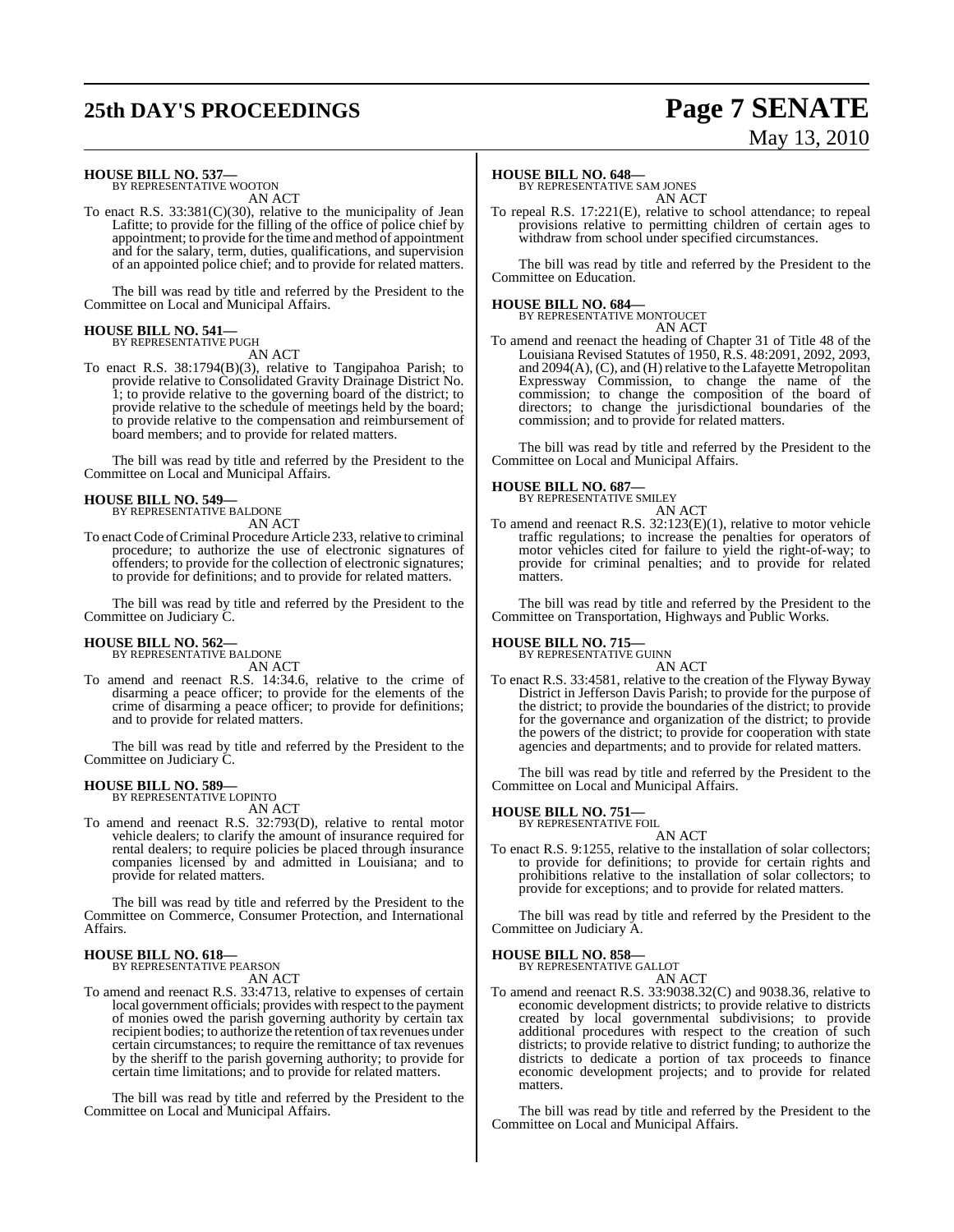# **Page 8 SENATE 25th DAY'S PROCEEDINGS**

## May 13, 2010

#### **HOUSE BILL NO. 1058—** BY REPRESENTATIVE GREENE

AN ACT

To enact R.S. 6:969.18(G), relative to motor vehicles; to require disclosure of certain fees not required by law charged upon the sale of a motor vehicle; to provide for an effective date; and to provide for related matters.

The bill was read by title and referred by the President to the Committee on Commerce, Consumer Protection, and International Affairs.

#### **HOUSE BILL NO. 1286—** BY REPRESENTATIVE LIGI

AN ACT

To amend and reenact R.S. 36:4(B)(1)(dd), 801.1(A), and 802.3 and R.S.  $40:1299.44(A)(1)$  and  $(5)(d)$ , (e), and (f) and (D)(1)(a), relative to the Patient's Compensation Fund and the Patient's Compensation Fund Oversight Board; to provide for the organization of the executive branch of government; to provide for the deposit and investment of the Patient's Compensation Fund; to provide that the Patient's Compensation Fund and the Patient's Compensation Fund Oversight Board shall not be budget units of the state; to provide for the submission of an annual budget to certain legislative committees; to provide for an effective date; and to provide for related matters.

The bill was read by title and referred by the President to the Committee on Judiciary A.

#### **HOUSE BILL NO. 1302—**

BY REPRESENTATIVE HENRY BURNS AN ACT

To amend and reenact R.S. 8:655(A), relative to the disposition of human remains; to provide with respect to the remains of persons who died during military service; and to provide for related matters.

The bill was read by title and referred by the President to the Committee on Judiciary A.

#### **HOUSE BILL NO. 1320—**

BY REPRESENTATIVE FANNIN AN ACT

To enact R.S. 39:112(E)(2)(c), relative to capital outlay; to provide relative to the local match requirement for certain nonstate entity projects; to exempt certain nonstate entity projects from the local match requirement; and to provide for related matters.

The bill was read by title and referred by the President to the Committee on Revenue and Fiscal Affairs.

### **HOUSE BILL NO. 1349—**

BY REPRESENTATIVE ARNOLD AND SENATOR MORRISH AN ACT

To amend and reenact R.S.  $4:67(C)(1)$ , relative to boxing and wrestling commissioners; to repeal the maximum amount of compensation a commissioner may receive in certain situations; and to provide for related matters.

The bill was read by title and referred by the President to the Committee on Commerce, Consumer Protection, and International Affairs.

# **HOUSE BILL NO. 1380—** BY REPRESENTATIVE LEBAS AN ACT

To amend and reenact R.S. 37:1479(B), relative to the Louisiana State Board of Home Inspectors; to establish penalties for home inspectors who fail to renew their license within the twelvemonth period after expiration; to establish penalties for home inspectors who fail to renew their license within the thirty-sixmonth period following expiration; and to provide for related matters.

The bill was read by title and referred by the President to the Committee on Commerce, Consumer Protection, and International Affairs.

# **HOUSE BILL NO. 1421—** BY REPRESENTATIVE LANDRY

AN ACT

To amend and reenact R.S. 12:1306(A)(1) and 1309(A)(introductory paragraph) and to enact R.S.  $12:1301(A)(21)$ ,  $1302(C)$ ,  $1305(B)(3)$ , and  $1309(A)(4)$ , relative to limited liability companies; to provide for low-profit limited liability companies; to provide for definitions; to provide for the purpose of lowprofit limited liability companies; to provide for articles of organization; to provide for the name of a low-profit limited liability company; to provide for the amendment of articles of organization; and to provide for related matters.

The bill was read by title and referred by the President to the Committee on Commerce, Consumer Protection, and International Affairs.

#### **HOUSE BILL NO. 1449—** BY REPRESENTATIVE FANNIN

AN ACT

To enact R.S. 9:1103, relative to the right of riparian owners; to provide for the assignment of rights to access the running waters of the state; to provide for the transfer for agricultural and aquacultural use by public entities; to prohibit fees charged by the state; and to provide for related matters.

The bill was read by title and referred by the President to the Committee on Judiciary A.

## **Reports of Committees**

The following reports of committees were received and read:

#### **REPORT OF COMMITTEE ON**

## **HEALTH AND WELFARE**

Senator Willie L. Mount, Chairman on behalf of the Committee on Health and Welfare, submitted the following report:

#### May 12, 2010

To the President and Members of the Senate:

I am directed by your Committee on Health and Welfare to submit the following report:

**SENATE BILL NO. 204—**

#### BY SENATOR MCPHERSON AN ACT

To amend and reenact R.S. 40:1300.53, relative to criminal history checks of licensed ambulance personnel or nonlicensed persons; to remove provisions which allow an employer to waive certain provisions; and to provide for related matters.

Reported with amendments.

**SENATE BILL NO. 408—** BY SENATOR

AN ACT

To enact R.S. 40:1300.291(B)(3), relative to the hospital prospective payment methodology; to provide for the criteria that must be met in order to be deemed a major teaching hospital; and to provide for related matters.

Reported with amendments.

Respectfully submitted, WILLIE L. MOUNT Chairman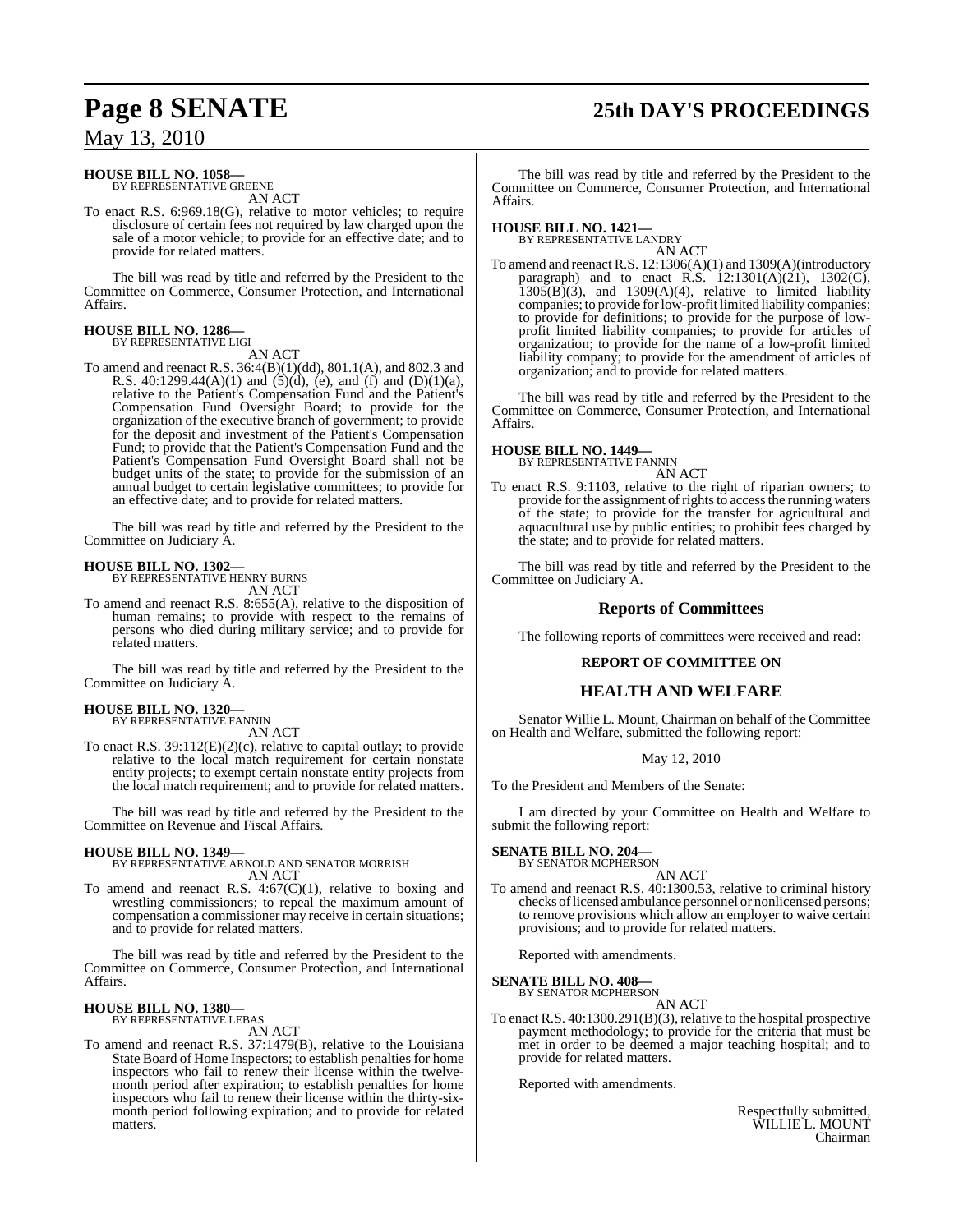# **25th DAY'S PROCEEDINGS Page 9 SENATE**

# May 13, 2010

## **Senate Bills and Joint Resolutions on Second Reading Reported by Committees**

# **SENATE BILL NO. 18—** BY SENATOR MURRAY

AN ACT

To enact R.S. 40:2004, relative to public hospitals; to provide for confirmation of the management board of any legal entity formed for the purpose of financing, constructing, or operating a public hospital or academic medical center in New Orleans; and to provide for related matters.

Reported with amendments by the Committee on Senate and Governmental Affairs.

#### **SENATE COMMITTEE AMENDMENTS**

Amendments proposed by Senate Committee on Senate and Governmental Affairs to Original Senate Bill No. 18 by Senator Murray

#### AMENDMENT NO. 1

On page 1, line 9, at the beginning of the line delete "**A.**"

On motion of Senator Kostelka, the committee amendment was adopted. The amended bill was read by title, ordered engrossed and passed to a third reading.

#### **SENATE BILL NO. 71—** BY SENATOR APPEL

AN ACT

To amend and reenact R.S. 39:1767 and R.S. 48:251.8, and to enact R.S. 38:2196.1, R.S. 39:200(N), 1493.1, and Part X of Chapter 17 of Subtitle III of Title 39 of the Louisiana Revised Statutes of 1950, to be comprised of R.S. 39:1758, relative to public contracts; to require certain contractors to disclose the full disposition, splitting, or sharing of contract commissions, fees, or other consideration by affidavit; to provide for the formofthe affidavit; to provide for nullification of contracts in certain circumstances; to provide for criminal penalties; and to provide for related matters.

Reported with amendments by the Committee on Commerce, Consumer Protection, and International Affairs.

#### **SENATE COMMITTEE AMENDMENTS**

Amendments proposed by Senate Committee on Commerce, Consumer Protection and International Affairs to Original Senate Bill No. 71 by Senator Appel

AMENDMENT NO. 1 On page 2, line 11, change "**public entity**" to "**state Board of** Ethics<sup>"</sup>

AMENDMENT NO. 2 On page 3, at the end of line 11, delete "**shall**" and at the beginning of line 12, delete "**apply**"

AMENDMENT NO. 3 On page 3, at the end of line 17, delete "**shall**" and at the beginning of line 18, delete "**apply**"

AMENDMENT NO. 4 On page 3, at the end of line 24, delete "**shall**" and at the beginning of line 25, delete "**apply**"

#### AMENDMENT NO. 5

On page 4, at the end of line 19, delete "**shall**" and at the beginning of line 20, delete "**apply**"

#### AMENDMENT NO. 6

On page 5, at the end of line 11, delete "**shall apply**"

On motion of Senator Duplessis, the committee amendment was adopted. The amended bill was read by title, ordered engrossed and passed to a third reading.

# **SENATE BILL NO. 167—** BY SENATOR WALSWORTH

AN ACT

To enact R.S. 44:4(44), relative to public records; to provide for applicability of records of a cemetery authority under investigation; and to provide for related matters.

Reported favorably by the Committee on Senate and Governmental Affairs. The bill was read by title, ordered engrossed and passed to a third reading.

#### **SENATE BILL NO. 174—** BY SENATOR SMITH

AN ACT

To amend and reenact R.S. 40:1379.3(D)(2) and to enact R.S. 40:1379.3(D)(1)(i), relative to statewide permits for concealed handguns; to reduce training requirements on combat veterans; and to provide for related matters.

Reported with amendments by the Committee on Judiciary B.

#### **SENATE COMMITTEE AMENDMENTS**

Amendments proposed by Senate Committee on Judiciary B to Original Senate Bill No. 174 by Senator Smith

#### AMENDMENT NO. 1

On page 1, delete lines 14 through 17 and on page 2, delete lines 1 through 14 and insert the following:

"**(i) For personnel released or retired from active duty or the National Guard or reserve components of the Armed Forces for more than sixty months, possession of proof indicating combat service and an "Honorable Discharge" or "General Discharge Under Honorable Conditions" as evidenced by a Department of Defense Form 214 (DD-214) and possession of a certificate of instruction in the following areas:** 

**(i) Three hours of instruction on the use of deadly force and conflict resolution which shall include a review of R.S. 14:18 through 22 and which may include a review of any other laws relating to the use of deadly force.**

**(ii) One hour of instruction on child access prevention.**"

#### AMENDMENT NO. 2

On page 2, line 18, after "Subsection" and before comma "," insert "**and training for combat veterans as provided in Subparagraph (1)(i) of this Subsection**"

#### AMENDMENT NO. 3

On page 2, line 22, after  $(1)(g)$ " and before "**and**" insert "**of this Subsection**"

On motion of Senator Martiny, the committee amendment was adopted. The amended bill was read by title, ordered engrossed and passed to a third reading.

# **SENATE BILL NO. 177—**<br>BY SENATOR THOMPSON

AN ACT

To amend and reenact R.S. 46:1802(8)(a) and to enact  $46:1802(8)(b)(v)$  and R.S.  $46:1806(D)$ , relative to crime victims reparations; to provide for definitions; to provide for application requirements; and to provide for related matters.

Reported with amendments by the Committee on Judiciary B.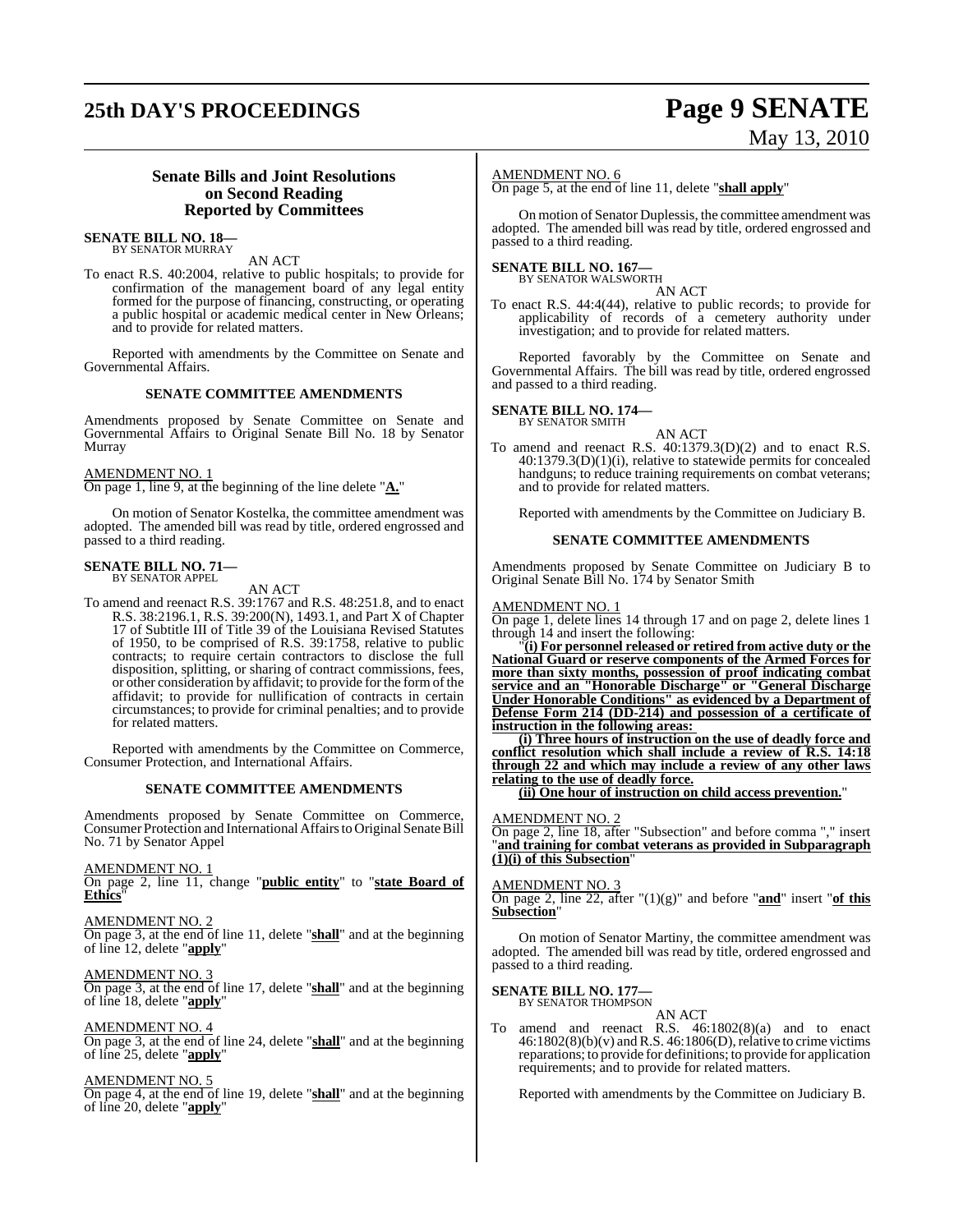# **Page 10 SENATE 25th DAY'S PROCEEDINGS**

## May 13, 2010

#### **SENATE COMMITTEE AMENDMENTS**

Amendments proposed by Senate Committee on Judiciary B to Original Senate Bill No. 177 by Senator Thompson

#### AMENDMENT NO. 1

On page 2, delete line 2 and insert the following: "**indicated services by a child victim related to the personal injury.**"

#### AMENDMENT NO. 2

On page 2, delete lines 15 through 19 and insert the following:

"**D. Records, documents, and information in the possession by the board received pursuant to a law enforcement investigation or a verification of application by a law enforcement agency shall be considered investigative records of a law enforcement agency as described in R.S. 44:3 and shall not be disseminated under any condition without the permission of the agency providing the record or information to the board.**"

On motion of Senator Martiny, the committee amendment was adopted. The amended bill was read by title, ordered engrossed and passed to a third reading.

#### **SENATE BILL NO. 181—** BY SENATOR N. GAUTREAUX

AN ACT

To enact R.S. 22:1272 and 1338, relative to insurance covering wind damage; to require insurers to provide coverage for wind damage to property located in areas with the same wind zone rating; and to provide for related matters.

Reported with amendments by the Committee on Insurance.

#### **SENATE COMMITTEE AMENDMENTS**

Amendments proposed by Senate Committee on Insurance to Original Senate Bill No. 181 by Senator N. Gautreaux

#### AMENDMENT NO. 1

On page 1, line 2, delete "require"

#### AMENDMENT NO. 2

On page 1, delete line 3 in its entirety and insert in lieu thereof the following: "provide insurance coverage for wind damage in areas with the

#### AMENDMENT NO. 3

On page 1, line 7, after "**insurance;**" delete the remainder of the line and insert "**same wind zone classification**"

#### AMENDMENT NO. 4

On page 1, delete lines 8 through 10 in their entirety and insert in lieu thereof the following:

"**A. Each insurer providing coverage for wind damage to commercial property within a parish or particular area of a parish that is located in a particular wind zone classification shall spread its exposure to liability for wind damage within the same wind zone classification as provided in this Section.**

**B. If a policy covering damage caused by wind to a commercial property isterminated, regardless of the reason, then the insurer shall provide new coverage for damage caused by wind to another commercial property that is located in an area having the same classification but in which the insurer's exposure to liability for wind damage is less than the location where the termination of coverage occurred.**

**C. The total value of new policies written or issued pursuant to this Section shall, as much as practicable, reflect the total value of wind damage policies terminated, regardless of the reason, so that the total value of the insurer's exposure to wind damage remains the same within the same wind zone classification.**"

#### AMENDMENT NO. 5

On page 1, line 12, after "**insurance;**" delete the remainder of the line and insert "**same wind zone classification**"

#### AMENDMENT NO. 6

On page 1, delete lines 13 through 17 in their entirety and insert in lieu thereof the following:

"**A. Each insurer providing coverage for wind damage to residential property within a parish or particular area of a parish that is located in a particular wind zone classification shall spread its exposure to liability for wind damage within the same wind zone classification as provided in this Section.**

**B. If a residential property insurance policy covering damages caused by wind is terminated, regardless of the reason, then the insurer shall write or issue a new policy covering damage caused by wind to another residential property that is located in an area having the same classification but in which the insurer's exposure to liability for wind damage is less than the location where the termination of coverage occurred.**

**C. The total value of new policies written or issued pursuant to this Section shall, as much as practicable, reflect the total value of wind damage policies terminated, regardless of the reason, so that the total value of the insurer's exposure to wind damage remains the same within the same wind zone classification.**"

On motion of Senator Hebert, the committee amendment was adopted. The amended bill was read by title, ordered engrossed and passed to a third reading.

# **SENATE BILL NO. 235—** BY SENATOR HEITMEIER

AN ACT

To enact Chapter 64 of Title 46 of the Louisiana Revised Statutes of 1950, to be comprised of R.S. 46:2891, relative to Medicaid upper payment limit collaboratives; to provide for a Medicaid upper payment limit collaborative to continue access to healthcare services; to provide for development of funding mechanisms for hospitals; and to provide for related matters.

Reported with amendments by the Committee on Health and Welfare.

#### **SENATE COMMITTEE AMENDMENTS**

Amendments proposed by Senate Committee on Health and Welfare to Original Senate Bill No. 235 by Senator Heitmeier

#### AMENDMENT NO. 1

On page 1, line 4, after "Medicaid" and before "upper" insert "physician" and after "limit" and before "to" delete "collaborative" and insert "methodology"

#### AMENDMENT NO. 2

On page 1, line 10, after "**64.**" and before "**UPPER**" delete "**PUBLIC/PRIVATE**" and insert "**PHYSICIAN**" and after "**LIMIT**" delete "**COLLABORATIVE**" and insert "**METHODOLOGY**"

#### AMENDMENT NO. 3

On page 1, line 11, after "**§2891.**" and before "**upper**" delete "**Public/Private**" and insert "**Physician**" and after **limit**" delete "**collaborative**" and insert "**methodology**"

### AMENDMENT NO. 4

On page 1, line 14 after "**programs**" delete the remainder of the line in its entirety and insert the following: "**, specifically Medicaid, through the utilization of physician upper payment limit reimbursement methodologies. The methodology utilized shall be designed to continue access and delivery of healthcare services to the poor. The implementation of this methodology is subject to federal law and approval of the Centers for Medicare and Medicaid Services. Participation in the utilization of physician upper payment limit reimbursement methodologies shall be limited to only those hospitals which certify public expenditures to the state of Louisiana.**"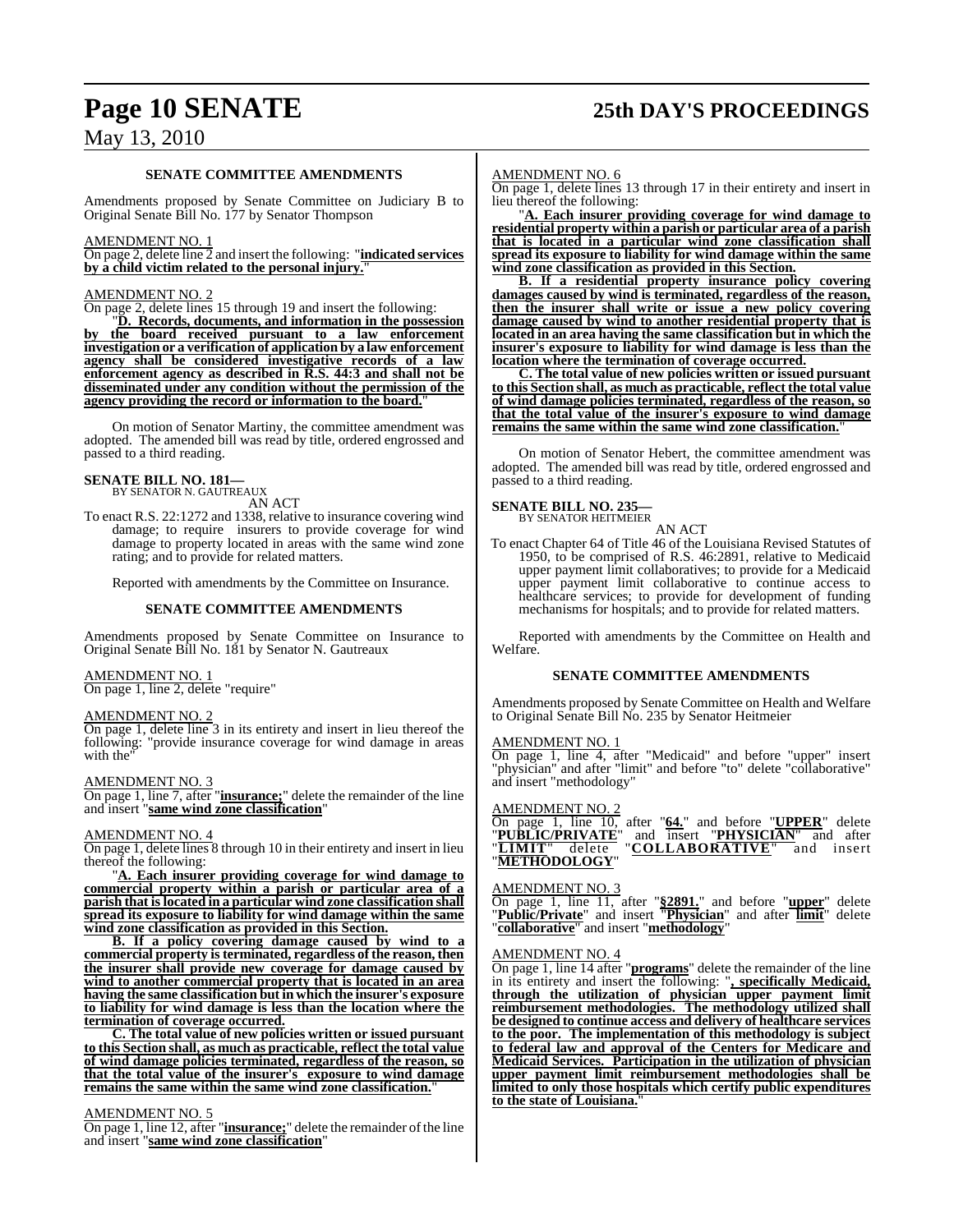# **25th DAY'S PROCEEDINGS Page 11 SENATE**

#### AMENDMENT NO. 5

On page 1, delete lines 15 through 17 in their entirety

#### AMENDMENT NO. 6

On page 2, delete lines 1 through 3 in their entirety

On motion of Senator Mount, the committee amendment was adopted. The amended bill was read by title, ordered engrossed and passed to a third reading.

#### **SENATE BILL NO. 319—** BY SENATOR HEITMEIER

AN ACT

To amend and reenact R.S.  $18:463(A)(2)(a)(iv)$  and to enact R.S. 18:492(A)(7), relative to the Louisiana Election Code; to provide qualifications for candidacy for public office, notice of candidacy, and grounds for objection to candidacy; and to provide for related matters.

Reported favorably by the Committee on Senate and Governmental Affairs. The bill was read by title, ordered engrossed and passed to a third reading.

#### **SENATE BILL NO. 331—** BY SENATOR HEBERT

AN ACT

To enact Code of Criminal Procedure Art. 65.1, relative to district attorneys; to provide for the unlawful representation of a local governmental entity; to provide relative to certain officers; and to provide for related matters.

Reported by substitute by the Committee on Judiciary B. The bill was read by title; the committee substitute bill was read.

## **SENATE BILL NO. —(Substitute of Senate Bill No. 331 by Senator Hebert**)<br>BY SENATOR HEBERT

## AN ACT

To enact R.S. 37:223, relative to district attorneys; to prohibit certain legal representation by a district attorney or his staff; and to provide for related matters.

Be it enacted by the Legislature of Louisiana:

Section 1. Code of Criminal Procedure Art. 65.1 is hereby enacted to read as follows:

**Art. 65.1. Private practice representation of local governmental entity unlawful**

**It is unlawful for the district attorney or any assistant district attorney, of the sixteenth judicial district, or their law partners to engage in the private practice of representing or assisting in the representation of any local governmental entity which is represented by the district attorney's office.**

On motion of Senator Martiny, the committee substitute bill was adopted and becomes Senate Bill No. 793 by Senator Hebert, substitute for Senate Bill No. 331 by Senator Hebert.

#### **SENATE BILL NO. 793— (Substitute of Senate Bill No. 331 by Senator Hebert)** BY SENATOR HEBERT

AN ACT

To enact R.S. 37:223, relative to district attorneys; to prohibit certain legal representation by a district attorney or his staff; and to provide for related matters.

The bill was read by title and placed on the Calendar for a second reading.

#### **SENATE BILL NO. 335** BY SENATOR BROOME

AN ACT

To amend and reenact R.S. 37:2703(3),(6), (11),(12), (17) and (19),  $2704(A)(2)$  and (4) and (B),  $2705(C)(2)$  and (3), (D) and (G),  $2706(A)(1)$  and (2), the introductory paragraph of  $2707(A)(1)$ and (2) and (B), 2708(A)(1), (2) and (3), 2709, 2711(B), 2712, 2713, 2714, 2715(B) through (E), 2716(A)(1), (2)(a), (c), (d) and (C), the introductory paragraph of  $2717(A)(3)$ ,  $(B)(1)$ ,  $(6)$ ,

(7), (8), and (C) and (D), 2719, 2720(A)(1), (2) and (3),  $2722(A)(1)$ , (2) and (3) and to enact R.S.  $37:2703(19)$ ,  $2716(D)$ and 2724 and to repeal R.S. 37:2703(11), 2706 (C) and (D),  $2707(C)$ , (D) and  $(E)$ , and  $2708(C)$ , relative to the social workers practice act; to provide relative to definitions; to provide relative to membership powers, duties and licencing of the social work examiner's board; to provide relative to licensed master's social worker; to provide relative to certified social workers; to provide relative to a licensed clinical social worker; to provide relative to provisional certificates; and to provide for related matters.

Reported with amendments by the Committee on Health and Welfare.

#### **SENATE COMMITTEE AMENDMENTS**

Amendments proposed by Senate Committee on Health and Welfare to Original Senate Bill No. 335 by Senator Broome

#### AMENDMENT NO. 1

On page 1, line 2, after "(6)," and before " $(11)$ " insert " $(10)$ ," and after " $(17)$ " and before "and" insert ",  $(18)$ "

#### AMENDMENT NO. 2

On page 1, line 4, after "2708(A)(1)" and before ", 2709" delete ",  $(2)$ and  $(3)$ " and insert "and  $(2)$ " and after "2709," and before "2711 $(B)$ " insert "2710,

#### AMENDMENT NO. 3

On page 1, line 16, after " $(6)$ ," and before " $(11)$ " insert " $(10)$ ," and after " $(17)$ " and before "and" insert ",  $(18)$ "

#### AMENDMENT NO. 4

On page 2, line 1, after "2708(A)(1)" and before ", 2709" delete ", (2) and  $(3)$ " and insert "and  $(2)$ " and after "2709," and before "2711 $(B)$ " insert "2710,"

#### AMENDMENT NO. 5

On page 2, between lines 22 and 23, insert the following:

 $\sqrt{(10)}$  "Graduate school of social work" means a program within an institution of higher education which offers a full-time course of study in social work, granting a master's degree in social work or social welfare, and accredited **or under candidacy** by the Council on Social Work Education or its predecessor or successor organization."

#### AMENDMENT NO. 6

On page 3, line 6, after "**practice**" and before "**social**" delete "**baccalaureate**" and insert "**master's**"

## AMEN<u>DMENT NO. 7</u>

On page 3, between lines 11 and 12, insert the following:

"(18) "Undergraduate social work program" means a program within an institution of higher education which offers a full-time course of study in social work, granting a bachelor's degree in social work or social welfare, and accredited **or under candidacy** by the Council on Social Work Education or its predecessor or successor.

#### AMENDMENT NO. 8

On page 5, delete lines 19 through 27 in their entirety and insert the following:

"(1) Is of good moral character **and whose screening for criminal history pursuant to R.S. 37:2710 contains no disqualifying information.**"

#### AMENDMENT NO. 9

On page 6, delete lines 17 through 25 in their entirety and insert the following:

"(1) Is of good moral character **and whose screening for criminal history pursuant to R.S. 37:2710 contains no disqualifying information.**"

# May 13, 2010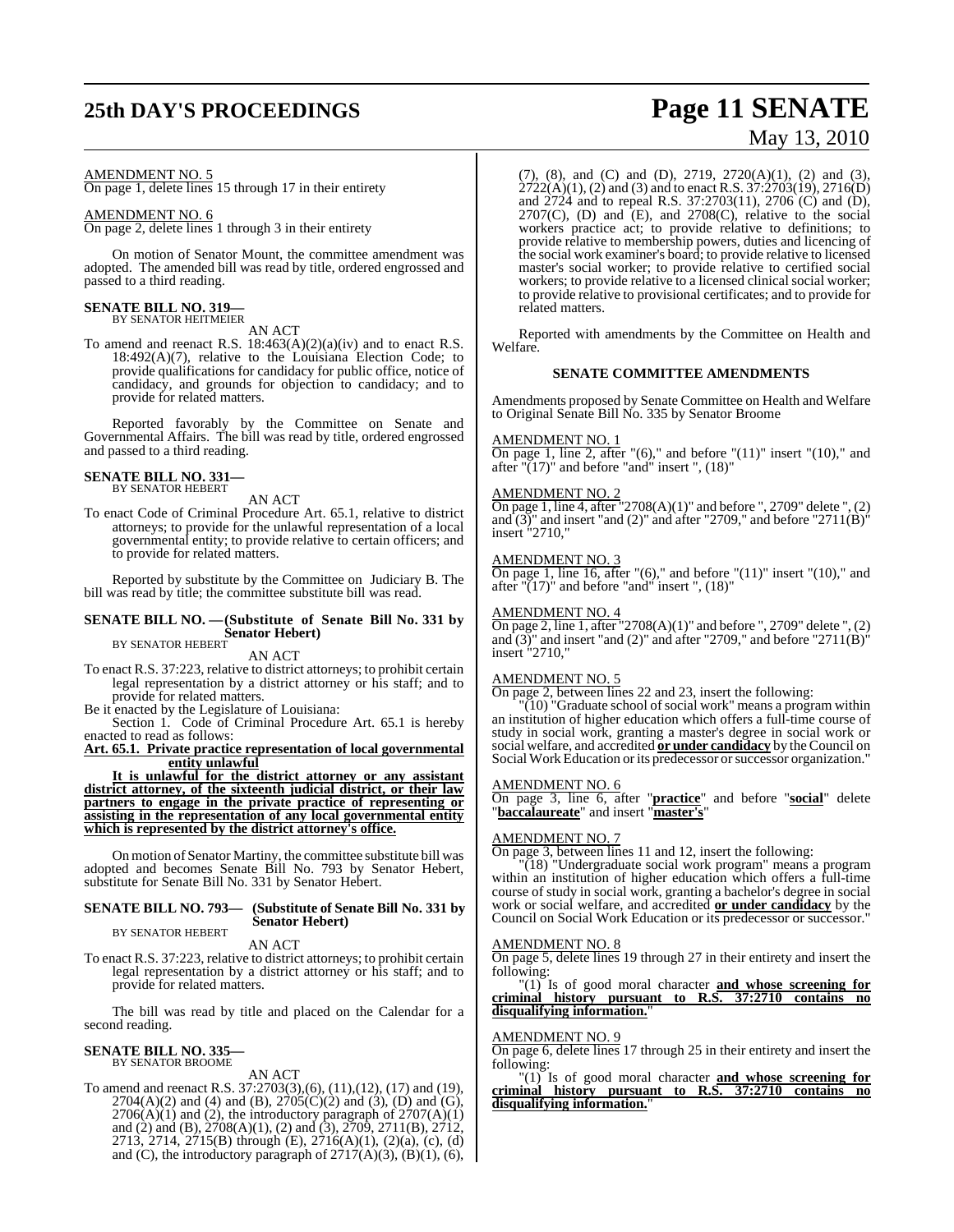# **Page 12 SENATE 25th DAY'S PROCEEDINGS**

AMENDMENT NO. 10

On page 8, delete lines 13 through 21 in their entirety and insert the following:

"(1) Is of good moral character **and whose screening for criminal history pursuant to R.S. 37:2710 contains no disqualifying information.**"

AMENDMENT NO. 11

On page 8, delete lines 26 through 29 in their entirety

#### AMENDMENT NO. 12 On page 9, delete line  $1$  in its entirety

#### AMENDMENT NO. 13

On page 9, delete line 14 in its entirety and insert the following: "§2710. Application **and authorization to obtain criminal history**

**record information A. As used in this Section, the following terms shall have the**

**following meaning: (1) "Board" means the Louisiana State Board of Social Work Examiners.**

**(2) "Licensure" means any license, certification, or registration which the board is authorized to issue.**

**(3) "Applicant" means an individual who has made application to the board for the issuance, renewal, or reinstatement of any form of licensure which the board is authorized by law to issue.**

**(4) "Criminal history record information" means information collected by state and federal criminal justice agencies on individuals consisting of identifiable descriptions and notations of arrests, detentions, indictments, bills of information, or any formal criminal charges, and any disposition arising there from, including sentencing, criminal correctionalsupervision and release, but does not include intelligence for investigatory purposes, nor doesitinclude any identificationinformation which does not indicate involvement of the individual in the criminal justice system.**

**(5) "Bureau" means the Louisiana Bureau of Criminal Identification and Information of the office of state police within the Department of Public Safety and Corrections.**

**(6) "FBI" means the Federal Bureau of Investigation of the United States Department of Justice.**

**B. In addition to any other requirements established by board rules, the board shall require an applicant, as a condition for eligibility for licensure:**

**(1) To submit a fullset of fingerprints, in a form and manner prescribed by the board.**

**(2) To permit the board to request and obtain state and national criminal history record information on the applicant.**

**(3) To charge and collect from the applicant, in addition to all other applicable fees and costs, such amount as may be incurred by the board in requesting and obtaining state and national criminal history record information on the applicant.**

**C. In accordance with the provisions and procedure prescribed by this Section, the board shall request and obtain state and national criminal history record information from the Louisiana Bureau of Criminal Identification and Information of the office of state police within the Department of Public Safety and Corrections and the Federal Bureau of Investigation of the United States Department of Justice relative to any applicant for licensure whose fingerprints the board has obtained pursuant to this Section for the purpose of determining the applicant's suitability and eligibility for licensure.**

**D. Upon request by the board and upon the board's submission of an applicant's fingerprints, and such other identifying information as may be required, the bureau shall conduct a search of its criminal history record information relative to the applicant and report the results of its search to the board within sixty days from receipt of any such request. The bureau may charge the board a reasonable processing fee for conducting and reporting on any such search.**

**E.If the criminal history record information reported by the bureau to the board does not provide groundsfor disqualification of the applicant for licensure under the applicable law** **administered by the board, the board shall have the authority to forward the applicant's fingerprints and such other identifying information as may be required to the FBI with a request for a search of national criminal history record information relative to the applicant.**

**F. Any and all state or national criminal history record information obtained by the board from the bureau or FBI which is not already a matter of public record shall be deemed nonpublic andconfidential information restricted to the exclusive use of the board, its members, officers, investigators, agents, and attorneys in evaluating the applicant's eligibility or disqualification for licensure. No such information or records related thereto shall, except with the written consent of the applicant or by order of a court of competent jurisdiction, be released or otherwise disclosed by the board to any other person or agency.** 

**G.** Upon investigation of the application and other evidence submitted, the board shall notify each applicant that the application and evidence submitted for consideration is satisfactory and accepted, or unsatisfactory and rejected. If an application is rejected, said notice shall state the reasons for such rejection and the applicant's right to a compliance hearing in accordance with the rules and regulations promulgated by the board.

#### AMENDMENT NO. 14

On page 10, line 2, after "certification" and before "who" delete "**licensed master's**"

#### AMENDMENT NO. 15

On page 10, line 3, after "graduate" and before "social" insert "**licensed master's**"

#### AMENDMENT NO. 16

On page 13, line 16, after "graduate" and before "social" insert "**certified**"

#### AMENDMENT NO. 17

On page 16, line 17, after "graduate" insert "**certified**"

#### AMENDMENT NO. 18

On page 17, delete lines 17 through 25 in their entirety and insert the following:

"**(1) Is of good moral character and whose screening for criminal history pursuant to R.S. 37:2710 contains no disqualifying information.**"

On motion of Senator Mount, the committee amendment was adopted. The amended bill was read by title, ordered engrossed and passed to a third reading.

#### **SENATE BILL NO. 355**

BY SENATOR MOUNT

AN ACT To enact Part XV of Chapter 11 of Title 40 of the Louisiana Revised Statutes of 1950, to be comprised of R.S. 40:2200.11 through 2200.14, relative to proton beam radiotherapy; to provide for a facility need review process for proton beam radiotherapy facilities; to provide for definitions; to provide for rules and regulations and penalties; and to provide for related matters.

Reported by substitute by the Committee on Health and Welfare. The bill was read by title; the committee substitute bill was read.

## **SENATE BILL NO. — Substitute of Senate Bill No. 355 by**

BY SENATOR MOUNT

# **Senator Mount)**

AN ACT

To enact Part XV of Chapter 11 of Title 40 of the Louisiana Revised Statutes of 1950, to be comprised of R.S. 40:2200.11 through 2200.16, relative to proton beam radiotherapy; to provide for the registration of all proton beam radiotherapy equipment; to provide for an equipment utilization review process for proton beam radiotherapy equipment; to provide for definitions; to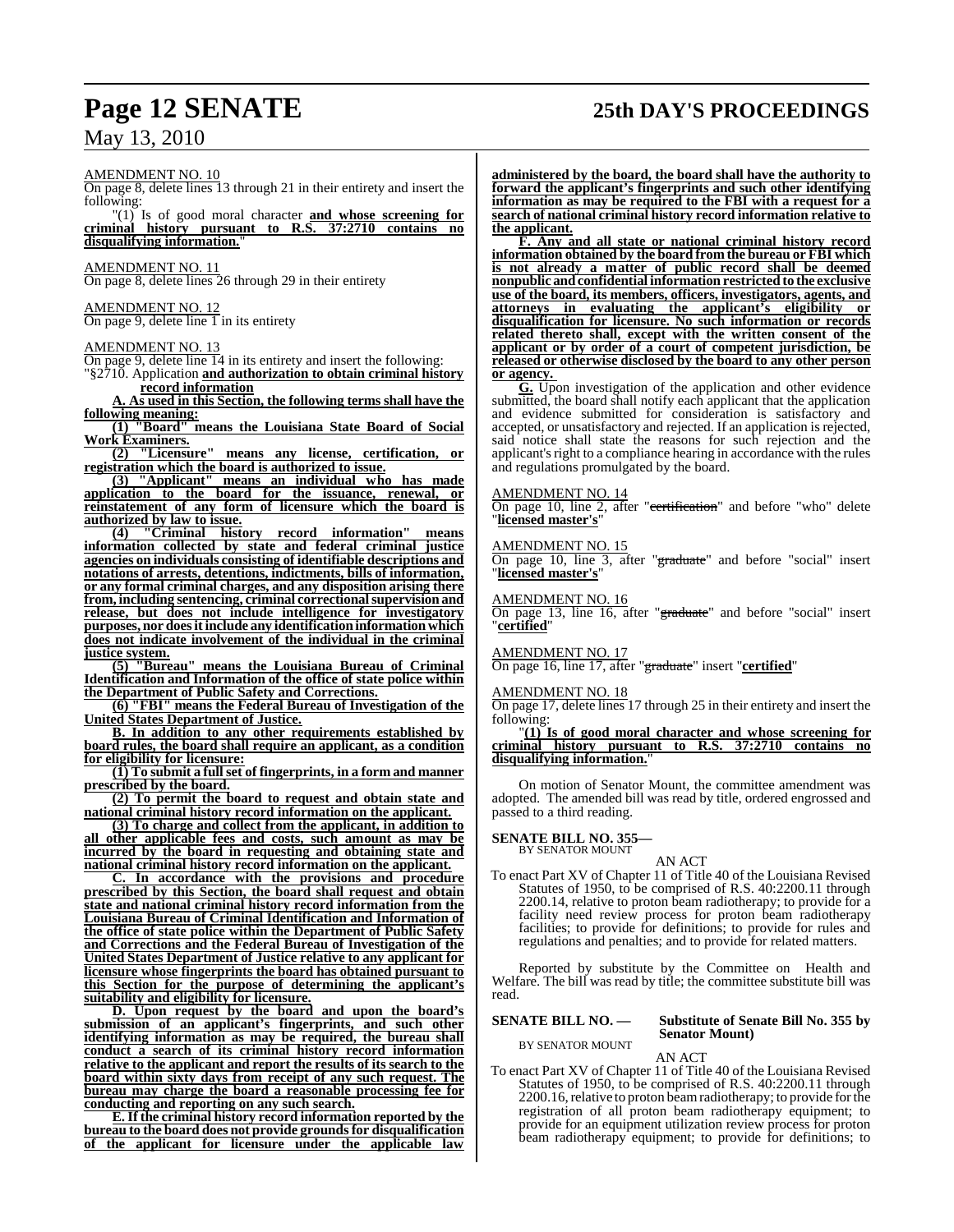# **25th DAY'S PROCEEDINGS Page 13 SENATE**

# May 13, 2010

provide for rules and regulations and penalties; and to provide for related matters.

Be it enacted by the Legislature of Louisiana:

Section 1. Part XV of Chapter 11 of Title 40 of the Louisiana Revised Statutes of 1950, comprised of R.S. 40:2200.11 through 2200.16, is hereby enacted to read as follows:

**PART XV. EQUIPMENT UTILIZATION REVIEW FOR PROTON BEAM RADIOTHERAPY FACILITIES**

**§2200.11. Definitions**

**As used in this Part, the following terms shall have the following meanings, except when the context clearly indicates otherwise:**

**(1) "Department" means the Department of Health and Hospitals.**

**(2) "Proton beam radiotherapy equipment" means any equipment which generates and uses protons or heavy charged particles to irradiate diseased tissue.**

**(3) "Proton beam radiotherapy facility" means any facility which provides proton beam radiotherapy treatments.**

**§2200.12. Registration of providers**

**Prior to the operation of any proton beam radiotherapy equipment, such equipment shall be registered with the department. The department shall promulgate all rules and regulations, in accordance with the Administrative Procedure Act, which are necessary to perform this registration requirement.**

**§2200.13. Equipment utilization review**

**A. The department, in accordance with the Administrative Procedure Act, shall establish by promulgation of rules and regulations an equipment utilization review process for proton beam radiotherapy equipment. Except as provided in R.S. 40:2200.16, an approval under this equipment utilization review process shall be required to be obtained by a provider from the department prior to the operation of the provider's proton beam radiotherapy equipment.**

**B. The rules and regulations promulgated by the department shall include but not be limited to the following:**

**(1) Criteria for the review of proton beam radiotherapy equipment pursuant to the equipment utilization review process. (2) Specific duties of the department to review proposals for**

**new proton beam radiotherapy equipment. (3) The collection of data necessary for the administration of**

**the program.**

**(4) Procedures to grant and revoke approvals.**

**(5) Procedures for review of applications by the department. (6) Procedures to request a fair hearing from a determination made by the department.**

**(7) Provisionsfor judicial review from the decision rendered after a fair hearing.**

**§2200.14. Equipment utilization review procedure**

**A. Each application for approval under the equipment utilization review process for proton beam radiotherapy equipment shall be made to the department on forms prescribed by the department and shall contain such information as the department may require. Additional information required by the department shall be provided by the applicant as requested.**

**B. Following receipt of the application, the department shall perform an equipment utilization review analysis, and if the department finds that new equipment is warranted under the equipment utilization review process an approval shall be issued. §2200.15. Operation without equipment utilization review**

**approval; penalty**

**A. Any provider operating proton beam radiotherapy equipment without registering the equipment or the required equipment utilization review approval shall be guilty of a misdemeanor and upon conviction shall be fined no less than two hundred fifty dollars nor more than one thousand dollars for each violation. It shall be the responsibility of the department to inform the appropriate district attorney of the alleged violation to assure enforcement.**

**B. If a public or private proton beam radiotherapy facility is operating without the required registration or the required equipment utilization review approval issued by the department, the department shall have the authority to issue an immediate**

**cease and desist order to that facility. Any such facility or provider receiving such a cease and desist order from the department shall immediately cease operations until such time as that provider is issued an approval by the department.**

**C. The departmentshallseek an injunction in the Nineteenth Judicial District Court against any facility or provider who receives a cease and desist order from the department under Subsection B of this Section and who does not cease operations immediately. Any such facility or provider against whom an injunction is granted shall be liable to the department for attorney fees, costs, and damages.**

**§2200.16. Exemptions**

**Proton beam radiotherapy equipment which is obtained and operated by the following shall be exempt from having to obtain approval under the equipment utilization review process:**

**(1) A major Louisiana cancer center which functions as the primary sponsoring institutionfor any ofthe following accredited graduate medical education programs related to oncology including radiation oncology, medical oncology, hematology/oncology, radiation biology or radiation therapy technology, and maintains an accredited Institutional Review Board for research.**

**(2) A National Cancer Institute designated Comprehensive Cancer Center.**

**(3) A nonprofit organization which maintains a joint accreditation with a state university by the Commission on Accreditation of Medical Physics Educational Programs, Inc. (CAMPEP) for a graduate medical physics program and which provides facilities and personnel for use for a joint CAMPEPaccredited graduate medical physics program for research, teaching, and clinical training for graduate students.**

**(4) Any facility who has executed a contract, secured by a deposit, for proton radiotherapy equipment prior to January 1, 2010.**

Section 2. The Department of Health and Hospitals shall promulgate all rules and regulations necessary to carry out the provisions of this Act by August 20, 2011; however, failure by the department to promulgate rules and regulations by that date shall not affect the validity of any rules and regulations promulgated pursuant to this Act.

Section 3. This Act shall become effective upon signature by the governor or, if not signed by the governor, upon expiration of the time for bills to become law without signature by the governor, as provided by Article III, Section 18 of the Constitution of Louisiana. If vetoed by the governor and subsequently approved by the legislature, this Act shall become effective on the day following such approval.

On motion of Senator Mount, the committee substitute bill was adopted and becomes Senate Bill No. 794 by Senator Mount, substitute for Senate Bill No. 355 by Senator Mount.

#### **SENATE BILL NO. 794 — (Substitute of Senate Bill No. 355 by Senator Mount)**

BY SENATOR MOUNT

AN ACT

To enact Part XV of Chapter 11 of Title 40 of the Louisiana Revised Statutes of 1950, to be comprised of R.S. 40:2200.11 through 2200.16, relative to proton beam radiotherapy; to provide for the registration of all proton beam radiotherapy equipment; to provide for an equipment utilization review process for proton beam radiotherapy equipment; to provide for definitions; to provide for rules and regulations and penalties; and to provide for related matters.

The bill was read by title and placed on the Calendar for a second reading.

### **SENATE BILL NO. 359—**

BY SENATOR BROOME

AN ACT To amend and reenact R.S. 22:972 (A) and (B) and to enact R.S. 22:1016, relative to network adequacy in health insurance; provide with respect to the filing of the network of participating health care providers; provide for definitions; provide with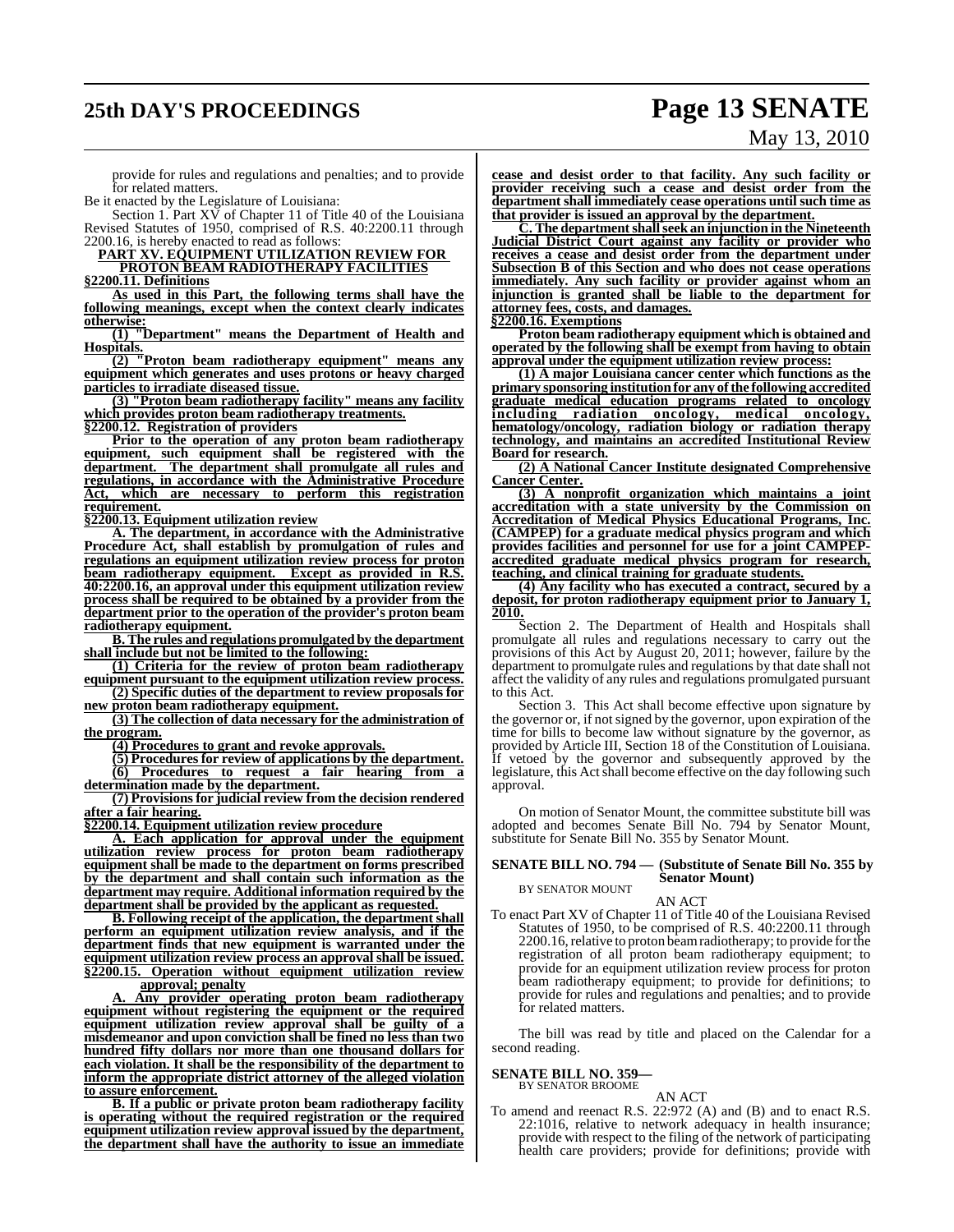# **Page 14 SENATE 25th DAY'S PROCEEDINGS**

May 13, 2010

respect to the requirement of all health insurance issuers to have an adequate network of providers; provide for penalties for violation of network adequacy rules; and to provide for related matters.

Reported by substitute by the Committee on Insurance. The bill was read by title; the committee substitute bill was read.

# BY SENATOR BROOME

#### **SENATE BILL NO. — (Substitute Bill for Senate Bill No. 359)**

AN ACT

To amend and reenact R.S. 22:972 (A) and (B) and to enact R.S. 22:1016, relative to network adequacy in health insurance; provides for the filing of the network of participating health care providers; provides for definitions; requires all health insurance issuers to have an adequate network of providers; provides for penalties for violation of network adequacy rules; and to provide for related matters.

Be it enacted by the Legislature of Louisiana:

Section 1. R.S.  $2\tilde{2}$ :972(A) and (B) are hereby amended and reenacted and R.S. 22:1016 is hereby enacted to read as follows: §972. Approval and disapproval of forms; filing of rates

A. No policy of health and accident insurance shall be delivered or issued for delivery in this state, nor shall any endorsement, rider, or application which becomes a part of any such policy be used in connection therewith until a copy of the form and of the premium rates and of the classifications of risks pertaining thereto **and the network of participating health care providers** have been filed with the commissioner of insurance; nor shall any such policy, endorsement, rider, or application be so used until the expiration of thirty **forty-five** days after the form **and the network of participating health care providers for such forms** has been filed unless the commissioner of insurance shall sooner give his written approval thereto. The commissioner of insurance shall notify in writing the insurer which has filed any such form **or network** of **participating health care providers** if it does not comply with the provisions of this Subpart, specifying the reasons for his opinion; and it shall thereafter be unlawful for such insurer to issue such form **or use such network of participating providers** in this state. An aggrieved party affected by the commissioner's decision, act, or order may demand a hearing in accordance with Chapter 12 of this Title, R.S. 22:2191 et seq.

B. After twenty days' notice, the commissioner of insurance may withdraw his approval of any such form **or network of participating providers** on any of the grounds stated in this Section. It shall be unlawful for the insurer to issue **or use** such form **or such network of participating providers** or use it in connection with any **that** policy after the effective date of such withdrawal of approval. An aggrieved party affected by the commissioner's decision, act, or order may demand a hearing in accordance with Chapter 12 of this Title, R.S. 22:2191 et seq.

\* \* \* **§1016 Network adequacy and accessibility; definitions; requirements; penalties**

The purpose and intent of this Section is to establish **standards for the creation and maintenance of networks by health insurance issuers.**

**B. For the purposes of this Section:**

**(1) "Commissioner" means the insurance commissioner of this state.**

**(2) "Covered health care services" or "covered benefits" or "benefits" means services, including ancillary services, items, supplies, or drugs for the diagnosis, prevention, treatment, cure, or relief of a health condition, illness, injury, or disease that are either covered and payable under the terms of health insurance coverage or required by law to be covered.**

**(3) "Covered person" means a policyholder, subscriber, enrollee or other individual participating in a health benefit plan.**

**(4) "Health benefit plan" means a policy, contract, certificate or agreement entered into, offered or issued by a health insurance issuer to provide, deliver, arrange for, pay for or reimburse any of the costs of covered health care services.**

**(5) "Health care physician" means a physician licensed, certified, or registered to perform specified health care services consistent with state law.**

**(6) "Health care provider" or "provider" means a licensed health care physician or a hospital or the agent or assignee of such physician or hospital.**

**(7) "Health insurance issuer" means an entity subject to the insurance laws and regulations of this state, or subject to the jurisdiction of the commissioner, that contracts or offers to contract, or enters into an agreement to provide, deliver, arrange for, pay for or reimburse any of the costs of covered health care services, including a sickness and accident insurance company, a health maintenance organization, a nonprofit hospital and health services corporation, or any other entity providing a plan of health insurance, health benefits or health services.**

**(8) "Network of providers" or "network" means for each form, all the participating health care providers directly or indirectly contracted with a health insurance issuer to provide covered health care services to covered persons.**

**(9) "Participating health care provider" means a health care provider who, under a contract with the health insurance issuer or with its contractor or subcontractor, has agreed to provide covered health care services to covered persons with an expectation of receiving payment, other than coinsurance, copayments or deductibles, directly or indirectly from the health insurance issuer.**

**C.(1) A health insurance issuer will effectively provide or arrange for the provision of covered health care services through its network of participating health care providers. A health insurance issuer that does not utilize a network of participating providers to provide covered health care services to its enrollees or insureds may file for an exemption to be approved by the Commissioner.**

**(2)Beginning January 31, 2011 and no later than January 31 of each year thereafter, a health insurance issuer shall file for approval with the commissioner the network of providers that supports each of the health insurance issuer's health benefit plans. Any network filed for approval by the commissioner shall contain:**

**(a) A copy of the contract or the form of any contract made, or to be made, between the health insurance issuer and any participating provider of covered health care services.** 

**(b) A statement describing the health insurance issuer's method of providing for covered health care services and describing the professional services to be rendered. This statement shall include the health care delivery capabilities of each health benefit plan including the number of primary health care physicians, the number of nonprimary health care physicians identified by specialty, and the number and type of contracted hospitals. For purposes ofthis Section, primary health care physicians may include general and family practitioners, internists, pediatricians, obstetricians, and gynecologists.**

**(c) A statement reasonably describing the geographic service area or areas to be served by the health insurance issuer; this statementshall also include a listing of principal and other offices maintained in this state by the health insurance issuer.**

**(3) (a) A health insurance issuer shall file a notice describing any material modification of any network filed for approval in accordance with this Section. The notice shall be filed with the commissioner as soon as possible but not later than thirty days following the material modification or receipt of any updated information by the health insurance issuer. If the commissioner does not disapprove the material modification or updated information within forty-five days of filing, the material modification shall be deemed approved.**

**(b) Material modification shall include, but not be limited to, the following:**

**(i) Loss of a general or acute hospital from the network.**

**(ii) Any case where the health insurance issuer has an insufficient number or type of participating providers to provide a covered health care service.**

**(iii) Any other circumstances deemed to be an adverse material modification to an insured or enrollee obtaining a covered health care service.**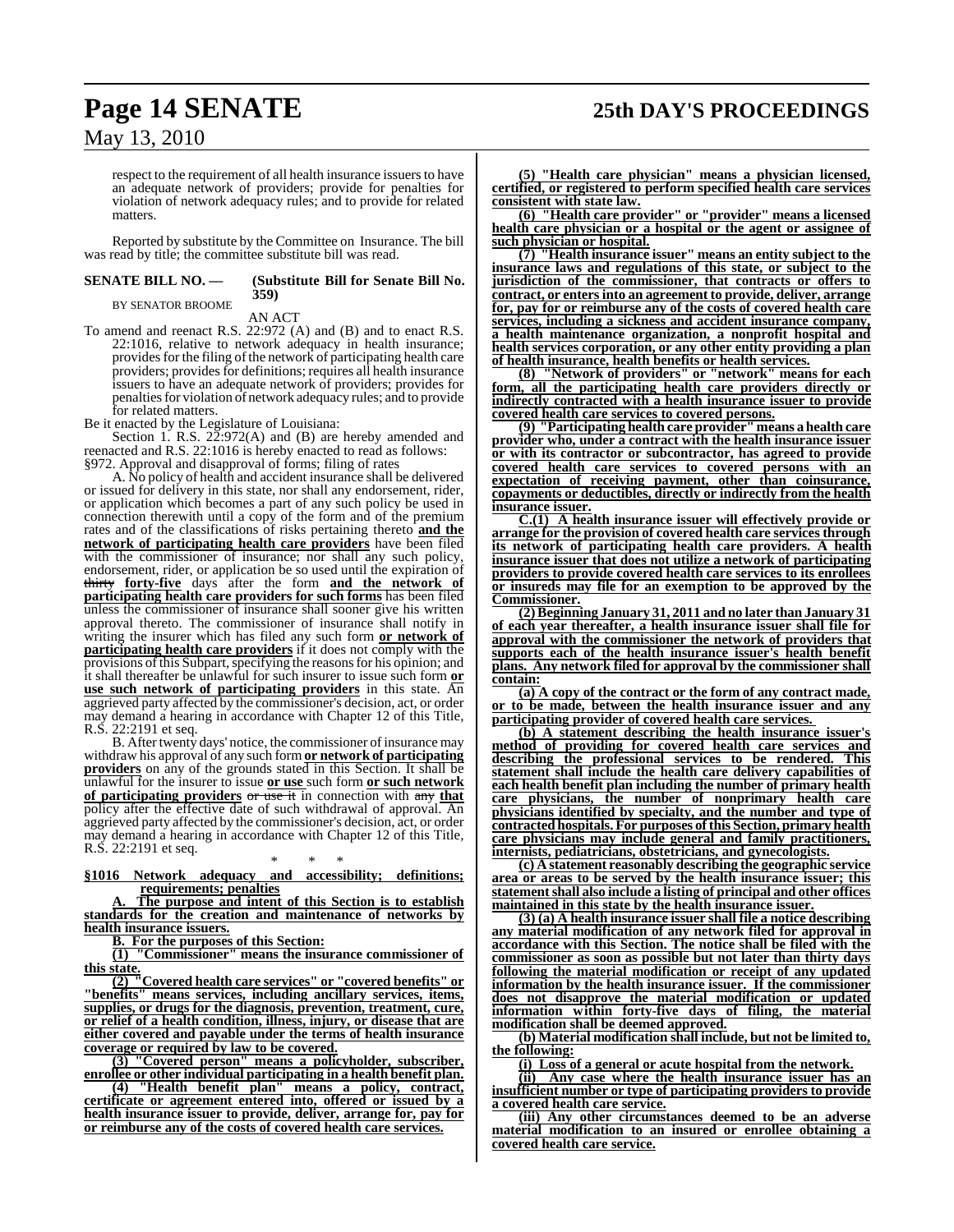# **25th DAY'S PROCEEDINGS Page 15 SENATE**

# May 13, 2010

**D.(1) Whenever an health insurance issuer is in violation of the provisions of this Section, the commissioner shall notify the health insurance issuer in writing of such violation and may:**

**(a) Send notice to the health insurance issuer requesting a corrective action plan be submitted within thirty days; or**

**(b) Issue and cause to be served an order requiring the health insurance issuer to cease and desist the use of such form or network of participating providers; or**

**(c) Issue and cause to be served an order to cease any action that is in violation of this Section.**

**(2) The commissioner may not impose a cease and desist order if the health insurance issuer demonstrates to the commissioner's satisfaction that the health insurance issuer has remedied the reason for the notice from the commissioner or there will be no detriment to the insured or enrollee obtaining covered health care services and upon a written agreement from the health insurance issuer ensuring that the insured or enrollee obtains covered health care services at no greater cost than if the covered health care services were obtained from participating health care providers.**

**(3) The commissioner may suspend or revoke any certificate of authority issued to a health insurance issuer under this Section if he finds that:**

**(a) A health insurance issuer fails to comply with any provision of Subparagraph (1) or (2) of this Subsection.**

**(b) A health insurance issuer's network impairs the ability of the health insurance issuer to adequately provide or arrange for covered health care services for its enrollees or insureds.**

**(c) The health insurance issuer is operating significantly in contravention of the documents submitted or in a manner contrary to that described in any information submitted under this Section, unless the health insurance issuer filed with the commissioner those modifications as required by this Section.**

**E. The commissioner of insurance may promulgate rules and regulations that he determines are necessary for implementation of this Section. Such implementation shall be subject to the legislative oversight of the House of Representatives and Senate committees on insurance in accordance with R.S. 49:968.**

On motion of Senator Hebert, the committee substitute bill was adopted and becomes Senate Bill No. 795 by Senator Broome, substitute for Senate Bill No. 359 by Senator Broome.

#### **SENATE BILL NO. 795 — (Substitute Bill for Senate Bill No. 359)**

BY SENATOR BROOME

#### AN ACT

To amend and reenact R.S. 22:972 (A) and (B) and to enact R.S. 22:1016, relative to network adequacy in health insurance; provides for the filing of the network of participating health care providers; providesfor definitions; requires all health insurance issuers to have an adequate network of providers; provides for penalties for violation of network adequacy rules; and to provide for related matters.

The bill was read by title and placed on the Calendar for a second reading.

#### **SENATE BILL NO. 371—**

BY SENATOR WALSWORTH

AN ACT

To amend and reenact R. S. 22:236.8(B), 237.10(B), and 696(A)(2), relative to insurers; to provide for filing articles of incorporation of certain reorganizing insurers; and to provide for related matters.

Reported favorably by the Committee on Insurance. The bill was read by title, ordered engrossed and passed to a third reading.

#### **SENATE BILL NO. 453—**

#### BY SENATOR CHEEK

AN ACT To amend and reenact R.S. 32:154, relative to the Open Roads Law; to provide relative to motor vehicle fatalities; to provide for protocol when organs are to be transplanted after a death in which a moving conveyance is involved; and to provide for related matters.

Reported with amendments by the Committee on Health and Welfare.

#### **SENATE COMMITTEE AMENDMENTS**

Amendments proposed by Senate Committee on Health and Welfare to Original Senate Bill No. 453 by Senator Cheek

#### AMENDMENT NO. 1

On page 1, line 17, after "transplant," and before "it" insert "**one physician, not a member of the transplant team, may make the pronouncement of death at the scene, and**"

On motion of Senator Mount, the committee amendment was adopted. The amended bill was read by title, ordered engrossed and passed to a third reading.

#### **SENATE BILL NO. 494—**

BY SENATOR MARTINY AN ACT

To enact Children's Code Article 857(D), relative to parole eligibility; to provide for parole eligibility of certain juveniles upon reaching thirty-one years of age; and to provide for related matters.

Reported with amendments by the Committee on Judiciary B.

#### **SENATE COMMITTEE AMENDMENTS**

Amendments proposed by Senate Committee on Judiciary B to Original Senate Bill No. 494 by Senator Martiny

#### AMENDMENT NO. 1

On page 1, line 3, change "thirty-one" to "forty-five" and after "age" and before the semicolon ";" insert "and who have met certain conditions;"

#### AMENDMENT NO. 2

On page 1, line 9, change "**D.**" to "**D.(1)**" and after "**contrary**" and before comma "**,**" insert "**and unless eligible for parole at an earlier date**"

#### AMENDMENT NO. 3

On page 1, line 13, change "**thirty-one**" to "**forty-five**" and after "**years**" delete the comma "**,**" and delete the remainder of the line and delete lines 14 and 15 in their entirety and insert the following: "**if the following circumstances are met:**

**(a) The offender has not committed any disciplinary offense in the twelve consecutive months prior to the parole eligibility date.**

**(b) The offender has completed the mandatory minimum of one hundred hours of pre-release programming in accordance with R.S. 15:827.1.**

**(c) The offender has completed substance abuse treatment as applicable.**

**(d) The offender has obtained a GED, unless the offender has previously obtained a high school diploma or is deemed by a certified educator as being incapable of obtaining a GED due to a learning disability. If the offender is deemed incapable of obtaining a GED, the offender must complete at least one of the following:**

**(i) A literacy program.**

**(ii) An adult basic education program.**

**(iii) A job skills training program.**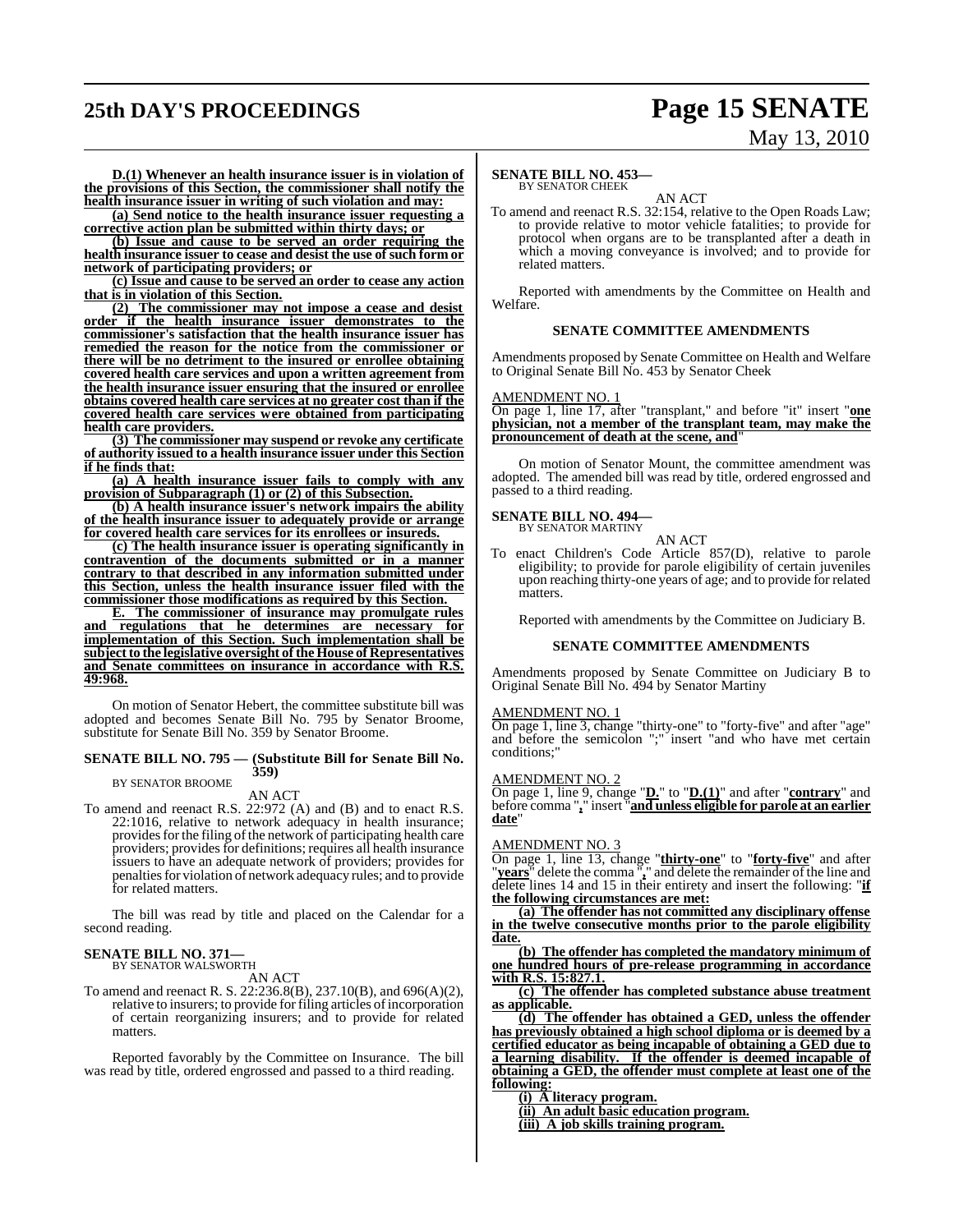# **Page 16 SENATE 25th DAY'S PROCEEDINGS**

## May 13, 2010

**(e) The offender has obtained a low-risk level designation determined by a validated risk assessment instrument approved by the secretary of the Department of Public Safety and Corrections.**

**(2) The provisions of this Subsection shall only apply to offenses occurring on or after July 1, 2010.**"

On motion of Senator Martiny, the committee amendment was adopted. The amended bill was read by title, ordered engrossed and passed to a third reading.

# **SENATE BILL NO. 520—** BY SENATOR WALSWORTH

AN ACT

To amend and reenact R.S.  $29:725.6(B)(6)(a),(b)$  and (c), relative to homeland security and emergency preparedness; to provide for annual reports from the Unified Command Group's three permanent subcommittees to the UCG and the governor; and to provide for related matters.

Reported with amendments by the Committee on Senate and Governmental Affairs.

#### **SENATE COMMITTEE AMENDMENTS**

Amendments proposed by Senate Committee on Senate and Governmental Affairs to Original Senate Bill No. 520 by Senator Walsworth

#### AMENDMENT NO. 1

On page 1, line 2, change "R.S. 29:725.6(B)(6)(a), (b) and (c)" to "R.S.  $29:725.6(B)(6)(a)(ii)(ee)$ , (b)(ii)(cc), and (c)(ii)(cc)"

AMENDMENT NO. 2

On page 1, line 7, change "R.S. 29:725.6(B)(6)(a), (b) and (c)" to "R.S.  $29:725.6(B)(6)(a)(ii)(ee)$ , (b)(ii)(cc), and (c)(ii)(cc)"

 $\mathbb{R}^n$  \* \* \*"

AMENDMENT NO. 3 On page 1, line 11, after "(a)" insert:

AMENDMENT NO. 4 On page 2, line 1, after "(b)" insert:  $\mathbb{R}^n$  \* \* \*"

#### AMENDMENT NO. 5

On page 2, line 7, after "(c)" insert:  $\mathbb{R}^n$  \* \* \*"

On motion of Senator Kostelka, the committee amendment was adopted. The amended bill was read by title, ordered engrossed and passed to a third reading.

#### **SENATE BILL NO. 523—** BY SENATOR CHEEK

#### AN ACT

To enact Subpart E of Part VII of Chapter 5 of Title 40 of the Louisiana Revised Statutes, to be comprised of R.S. 40:1236.21 through 1236.31, relative to emergency medical services; to provide for the creation of the statewide ambulance service district; to provide for the purpose and object of the district; to provide for a board of commissioners; to provide for powers and duties of the board of commissioners; to provide for domicile of the district; to provide for rules and regulations; to provides for the authority to incur debt and issue general bonds; to provide for legislative findings; and to provide for related matters.

Reported with amendments by the Committee on Health and Welfare.

#### **SENATE COMMITTEE AMENDMENTS**

Amendments proposed by Senate Committee on Health and Welfare to Original Senate Bill No. 523 by Senator Cheek

#### AMENDMENT NO. 1

On page 2, between lines 16 and 17, insert the following:

"**(7) That the Louisiana Ambulance Alliance and the Department of Health and Hospitals are interested in exploring the use of local revenues to enhance the delivery of emergency ambulance services through the use of certified public expenditures, intergovernmental transfers or other financing mechanisms that are in accordance with the applicable state and federal regulations.**"

#### AMENDMENT NO. 2

On page 3, line 14, after "**amendment.**" delete the remainder of the line in its entirety and insert the following: "**The department and the statewide ambulance district may enter into an agreement, in accordance with state and federal law, to develop funding methodologies in a way that is consistent with the legislative intent set forth herein. The methodology shall be created with the intent to maximize, to the fullest extent possible, the return to the providers located within the jurisdiction of the local governing body which subsidized the delivery of services. Any licensed provider of ambulance services shall be eligible to participate in the district. Participation is on a strictly voluntary** basis.

### AMEND<u>MENT NO. 3</u>

On page 3, delete lines 15 through 25 in their entirety

On motion of Senator Mount, the committee amendment was adopted. The amended bill was read by title, ordered engrossed and passed to a third reading.

#### **SENATE BILL NO. 578** BY SENATOR CLAITOR

AN ACT

To enact R.S. 22:1880, relative to health insurance, to prohibit health insurance issuers from seeking recovery from insurers providing automobile medical payment coverage without written consent; to prohibit reimbursements that exceed amounts actually paid by an insurer or insurance provider; to provide for payment of court costs and attorney fees in certain cases; and to provide for related matters.

Reported with amendments by the Committee on Insurance.

#### **SENATE COMMITTEE AMENDMENTS**

Amendments proposed by Senate Committee on Insurance to Original Senate Bill No. 578 by Senator Claitor

#### AMENDMENT NO. 1

On page 1, line 2, after "insurance" delete the remainder of the line and delete lines 3 and 4 and insert the following: "to prohibit health insurance issuers from seeking recovery from insurers providing automobile medical payment coverage without written consent; to prohibit"

#### AMENDMENT NO. 2

On page 1, at the end of line 10, change "**by liability insurers**" to "**under automobile medical payment provisions**"

#### AMENDMENT NO. 3

On page 1, line 12, after "**no**" delete the remainder of the line and delete lines 13 through  $17 \overline{\text{in}}$  their entirety and insert the following: "**health insurance issuer shall seek reimbursement from an insurer that provides automobile medical payment coverage to the health insurance issuer's insured or member without obtaining the prior written consent of the insured or member or his legal representative.**"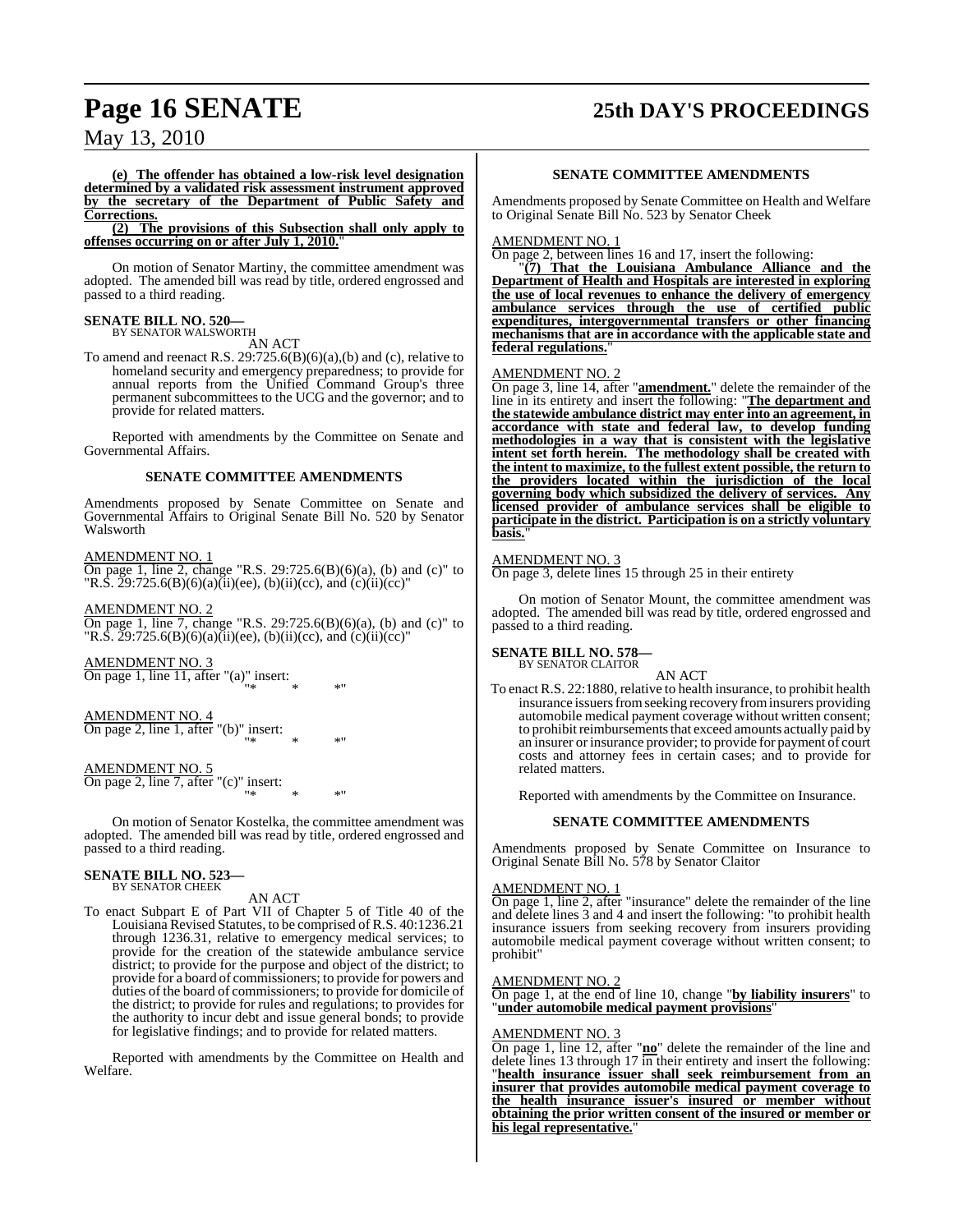# **25th DAY'S PROCEEDINGS Page 17 SENATE**

# May 13, 2010

#### AMENDMENT NO. 4

On page 2, delete lines 1 through 3 in their entirety.

On motion of Senator Hebert, the committee amendment was adopted. The amended bill was read by title, ordered engrossed and passed to a third reading.

# **SENATE BILL NO. 614—** BY SENATOR THOMPSON

AN ACT

To enact Chapter 3-F of Title 15 of the Louisiana Revised Statutes of 1950, to be comprised ofR.S. 15:562 through 15:562.6, relative to the crime of arson; to provide for the creation of the registration of arson offenders; to provide for purposes and notification; to provide for definitions; to provide for certain criteria; to provide for penalties; and to provide for related matters.

Reported with amendments by the Committee on Judiciary B.

#### **SENATE COMMITTEE AMENDMENTS**

Amendments proposed by Senate Committee on Judiciary B to Original Senate Bill No. 614 by Senator Thompson

#### AMENDMENT NO. 1

On page 5, line 17, after "**person**" and before "**residing**" insert "**over the age of seventeen**"

#### AMENDMENT NO.

On page 7, line 11, change "**State Fire Marshall Arson Enforcement and Prevention Fund**" to "**LouisianaLife Safety and Property Protection Fund**"

#### AMENDMENT NO. 3

On page 7, delete lines 19 through 23 in their entirety

On motion of Senator Martiny, the committee amendment was adopted. The amended bill was read by title, ordered engrossed and passed to a third reading.

**SENATE BILL NO. 625—** BY SENATOR MARTINY AND REPRESENTATIVE LIGI AN ACT

To enact R.S. 9:2780.1, relative to contracts; to provide relative to motor carrier transportation contracts; to provide relative to construction contracts; to provide relative to liability provisions; and to provide for related matters.

Reported with amendments by the Committee on Commerce, Consumer Protection, and International Affairs.

#### **SENATE COMMITTEE AMENDMENTS**

Amendments proposed by Senate Committee on Commerce, Consumer Protection and International Affairs to Original Senate Bill No. 625 by Senator Martiny

#### AMENDMENT NO. 1

On page 2, line 2, after "**of North America**" delete the remainder of the line and delete line 3, and insert the following: "**or other agreements providing for the interchange, use or possession of intermodal chassis, containers, or other intermodal equipment.**"

#### AMENDMENT NO. 2

On page 2, between lines 20 and 21, insert the following: "**(3) "Indemnitee" means any named party in the contract, employee, or affiliate thereof, and any third party beneficiary seeking or benefitting from the indemnification.**"

#### AMENDMENT NO. 3

On page 2, line 26, after "**damage**", delete the remainder of the line, on line 27, delete "**the indemnitee**" and insert the following: "**where there is neglilgence or fault (strict liability) on the part of the indemnitee, or an agent or employee of the indemnitee, or an** **independent contractor over which the indemnitor has no control**"

AMENDMENT NO. 4 On page 3, line 3, change "**obilgor**" to "**obligor**"

AMENDMENT NO. 5 On page 3, delete lines 5 through 7

#### AMENDMENT NO. 6

On page 3, at the beginning of line 8, change "**E.**" to "**D.**"

AMENDMENT NO. 7 On page 3, at the beginning of line 15, change "**F.**" to "**E.**"

AMENDMENT NO. 8 On page 3, at the beginning of line 18, change "**G.**" to "**F.**"

#### AMENDMENT NO. 9

On page 3, line 18, change "**apply to**" to "**not apply to prohibited clauses in**"

#### AMENDMENT NO. 10

On page 3, line 19, delete "**for any accident, injury,**" and delete line 20 and insert "**entered into prior to January 1, 2011.**"

On motion of Senator Duplessis, the committee amendment was adopted. The amended bill was read by title, ordered engrossed and passed to a third reading.

#### **SENATE BILL NO. 648—** BY SENATOR HEBERT

AN ACT

To amend and reenact R.S. 37:3392(1) and (3), relative to real estate appraisers; to require real estate appraisers to consider energy efficiency aspects when assigning value to certain property; and to provide for related matters.

Reported with amendments by the Committee on Commerce, Consumer Protection, and International Affairs.

#### **SENATE COMMITTEE AMENDMENTS**

Amendments proposed by Senate Committee on Commerce, Consumer Protection and International Affairs to Original Senate Bill No. 648 by Senator Hebert

#### AMENDMENT NO. 1

On page 1, line 6, change "is" to "are"

On motion of Senator Duplessis, the committee amendment was adopted. The amended bill was read by title, ordered engrossed and passed to a third reading.

# **SENATE BILL NO. 676—** BY SENATOR HEBERT

To amend and reenact R.S. 22:1984 and R.S. 44:4.1(B)(10), relative to examination and investigation of insurers and regulated entities; to provide for financial and market analysis of insurers and regulated entities; to provide for penalties; to provide for confidentiality; to provide for standards and procedures; and to provide for related matters.

AN ACT

Reported with amendments by the Committee on Insurance.

#### **SENATE COMMITTEE AMENDMENTS**

Amendments proposed by Senate Committee on Insurance to Original Senate Bill No. 676 by Senator Hebert

#### AMENDMENT NO. 1

On page 1, line 15, after "**Department of Insurance**" and before the period (**.**), insert "**except for trusts established and operated under R.S. 22:46(9)(b),(c), or (d)**"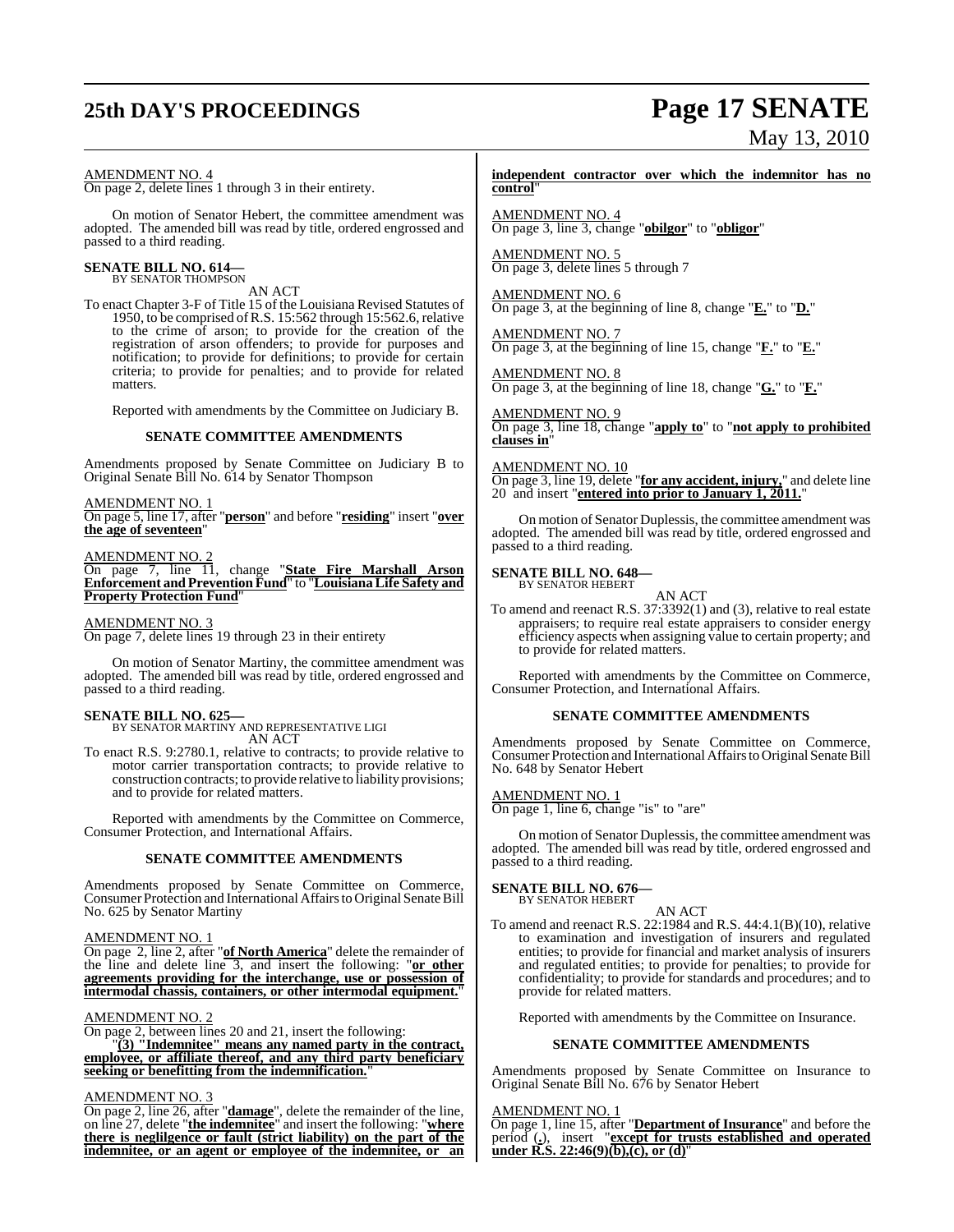# **Page 18 SENATE 25th DAY'S PROCEEDINGS**

AMENDMENT NO. 2

On page 1, line 15, change "shall" to "shall **may**"

AMENDMENT NO. 3 On page 2, line 20, change "**shall**" to "**may**"

#### AMENDMENT NO. 4

On page 2, at the end of line 22, insert: "**Every insurer or regulated entity shall produce and make freely accessible to the commissioner of insurance the accounts, records, documents and files in its possession or control.**"

#### AMENDMENT NO. 5

On page 2, at the beginning of line 26, after "**market analysis**" insert a comma "," and delete the remainder of the line and insert "**including market conduct annual statement information, performed under this Section, as well as the review and analysis of such information, shall be given confidential**"

#### AMENDMENT NO. 6

On page 2, line 27, after "**subpoena**" insert "**or to discovery**"

#### AMENDMENT NO. 7

On page 2, line 28, after "**except that**" delete "**any**"

### AMENDMENT NO. 8

On page 3, at the end of line 5, insert: "**Any documents, materials, or other information which are disclosed by the commissioner to a third party shall not be admissible in evidence in a private civil action and shall be exempt from any applicable freedom of information law, public records law, or similar statute. No person or entity which receives or has access to documents, materials, or other information under this Section shall be permitted or required to testify in a private civil action concerning such documents, materials, or other information. No waiver of an applicable privilege or a claim of confidentiality in the documents, materials, or other information shall occur as a result of disclosure to the commissioner or to someone else granted access under this Section as a result of sharing such documents, materials or other information as provided in this Section. Nothing in this Section shall require an insurer to disclose documents, materials, or other information to a third party that is not otherwise required by law to be disclosed.**"

#### AMENDMENT NO. 9

On page 3, line 19, change "**ten**" to "**thirty**"

On motion of Senator Hebert, the committee amendment was adopted. The amended bill was read by title, ordered engrossed and passed to a third reading.

#### **SENATE BILL NO. 679—** BY SENATOR B. GAUTREAUX

AN ACT

To enact Code of Criminal Procedure Article 900(A)(6)(c)(vi) and (vii), relative to probation; to amend the definition of a "technical violation"; and to provide for related matters.

Reported with amendments by the Committee on Judiciary B.

#### **SENATE COMMITTEE AMENDMENTS**

Amendments proposed by Senate Committee on Judiciary B to Original Senate Bill No. 679 by Senator B. Gautreaux

#### AMENDMENT NO. 1

On page 1, line 16, after "**(vii)**" delete the remainder of the line and insert in lieu thereof "**At the discretion of the court, failing to report to the probation officer for more than ninety consecutive days.**"

On motion of Senator Martiny, the committee amendment was adopted. The amended bill was read by title, ordered engrossed and passed to a third reading.

### **SENATE BILL NO. 690—**

BY SENATOR ADLEY AN ACT

To amend and reenact R.S. 18:401(B)(2)(a)(i) and 1275.1(A), relative to congressional primary elections; to provide that voters not affiliated with a recognized political party may choose to vote in a recognized political party's primary elections; and to provide for related matters.

Reported by substitute by the Committee on Senate and Governmental Affairs. The bill was read by title; the committee substitute bill was read.

#### **SENATE BILL NO. — (Substitute of Senate Bill No. 690 by Senator Adley)**

BY SENATOR ADLEY

AN ACT To amend and reenact R.S. 18:44(A) and (B)(5)(b), 110(B), 193(F), 197, 401(B), 402(B), the introductory paragraph of(C),(E), and (G),  $433(G)(1)$  and the introductory paragraph of  $(H)(1)$ ,  $434(A)(1)$ , the introductory paragraph of  $(C)$ , and  $(D)(1)$  and  $(2)$ ,  $435(A)(1)$  and  $(B)$ ,  $436$ ,  $453(A)$  and  $(B)$ , the introductory paragraph of 467 and (2), 468(A), 481, 491(A) and (C), 511(A) and  $(B)$ , 512(B), 535(B), the introductory paragraph of 552(A),  $1272(A)$ ,  $1278(B)$ ,  $1279$ ,  $1285(B)(1)(a)$ ,  $1300(\overline{C})(1)$ ,  $1300.7(A)$ ,  $1306(A)(4)$  and  $(C)(2)$ ,  $1307(A)(8)$  and  $(E)$ ,  $1308(A)(2)(a)$ , 1314(B) and (C), 1355(6), 1401(B), 1402(B)(1)(c), 1405(A), 1406(B), 1407, 1409(B)(1) and (2), 1432(A), and 1461(A)(17), and to repeal R.S. 18:1275.1 through 1275.24, relative to elections; to provide for an open primary system of elections for congressional offices; to provide relative to objections to candidacy and contests of elections; to provide relative to changes to and challenge and cancellation of voter registration; to provide relative to procedures for voting; to provide for election dates; to provide relative to courses of instruction for commissioners; to provide relative to selection and replacement of commissioners; to provide relative to alternate commissioners; to provide relative to watchers; to provide relative to dual candidacy; to provide relative to qualification of candidates; to provide relative to the election of candidates in a primary and general election; to provide relative to notice of location of precincts and polling places; to provide relative to election materials; to provide relative to filling vacancies in federal offices; to provide relative to recall elections; to provide relative to absentee by mail and early voting; to provide relative to voting machines; to provide relative to election offenses; and to provide for related matters.

Be it enacted by the Legislature of Louisiana:

Section 1. R.S. 18:44(A) and (B)(5)(b), 110(B), 193(F), 197,  $401(B)$ ,  $402(B)$ , the introductory paragraph of  $(C)$ ,  $(E)$ , and  $(G)$ ,  $433(G)(1)$  and the introductory paragraph of  $(H)(1)$ ,  $434(A)(1)$ , the introductory paragraph of (C), and  $(D)(1)$  and  $(2)$ ,  $435(A)(1)$  and  $(B)$ , 436, 453(A) and (B), the introductory paragraph of 467 and (2), 468(A), 481, 491(A) and (C), 511(A) and (B), 512(B), 535(B), the introductory paragraph of 552(A), 1272(A), 1278(B), 1279,  $1285(B)(1)(a)$ ,  $1300(C)(1)$ ,  $1300.7(A)$ ,  $1306(A)(4)$  and  $(C)(2)$ , 1307(A)(8) and (E), 1308(A)(2)(a), 1314(B) and (C), 1355(6), 1401(B), 1402(B)(1)(c), 1405(A), 1406(B), 1407, 1409(B)(1) and  $(2)$ , 1432 $(A)$ , and 1461 $(A)(17)$  are hereby amended and reenacted to read as follows:

§44. Contesting election; referral for prosecution

A. Whenever the board determines as a result of an investigation that violations of law, irregularities, error, or fraud have occurred in the conduct of an election which in the judgment of the board has resulted in the apparent qualification for the second party primary election or for the general election or the apparent election of a candidate not entitled to be so qualified or elected, the board, upon the favorable vote of three members, may institute suit to contest the election in order to protect the interest and rights of the state in fair and honest elections. In addition, for the same cause and upon the same vote, the board may intervene in any suit instituted by any other party to contest an election.

B. In any suit instituted by the board to contest an election, the provisions of Chapter 9 of this Title shall apply, except that: \* \* \*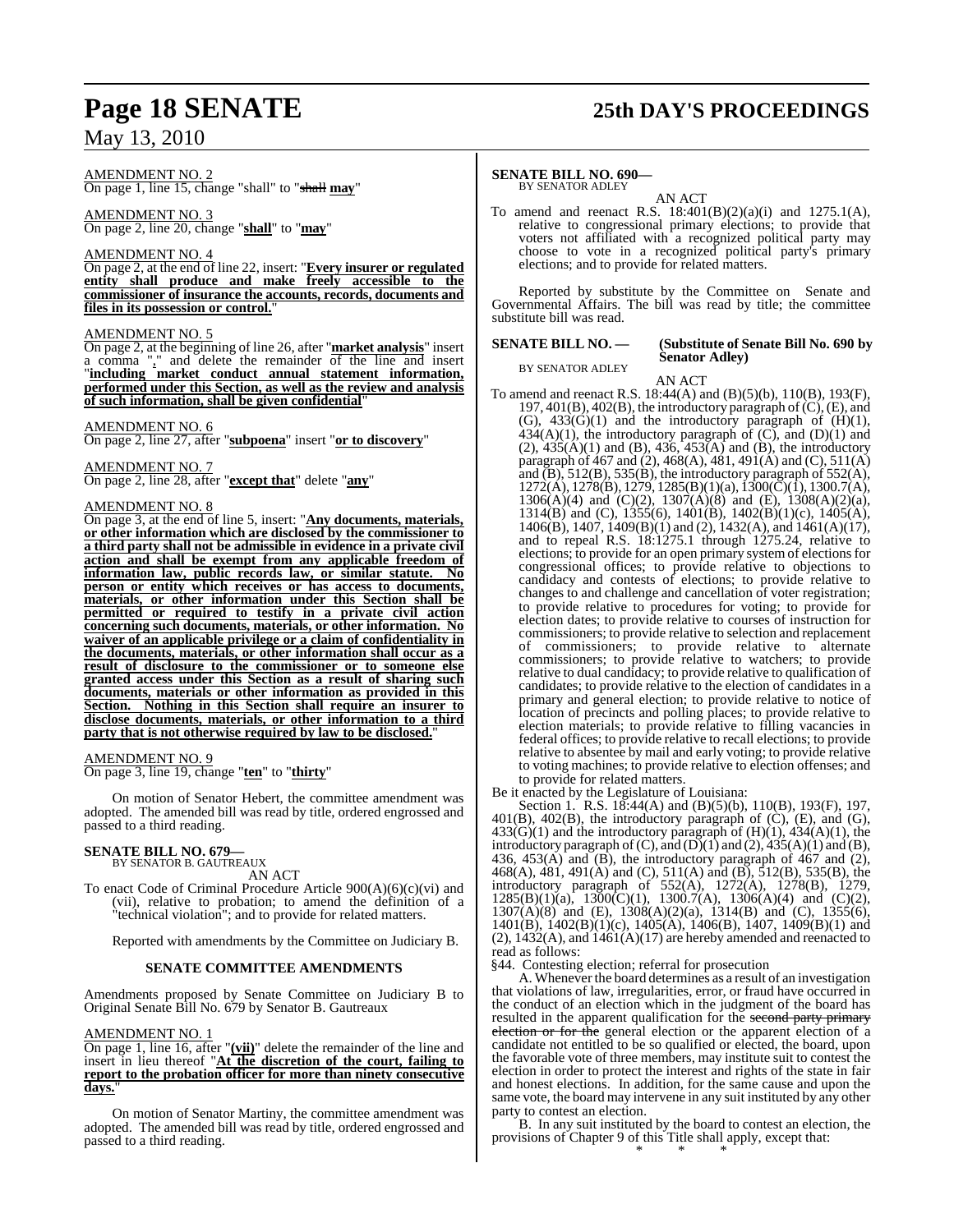# **25th DAY'S PROCEEDINGS Page 19 SENATE**

# May 13, 2010

(5) The petition shall contain, but shall not be limited to, the following:

\* \* \* (b) The allegation that except for substantial irregularities or error, fraud, or other unlawful activities in the conduct of the election, a different candidate would have qualified for a second party primary election or a general election or would have been elected. \* \* \*

§110. Removal from precinct; removal from parish

\* \* \* B.(1) A change of registration based upon a change of residence within a parish received after the closing of registration for a primary election shall become effective the day after the general election or special general election when a special primary election is held in conjunction with a general election except as follows:

(a) A person whose registration has been canceled pursuant to R.S.  $18:193(G)$ .

(b) A person whose registration has been canceled or whose address has been corrected pursuant to R.S. 18:196(C).

(2) A change of registration based upon a change of residence within a parish received after the closing of registration for a first party primary election or special first party primary election and prior to the closing of registration for the second party primary election or special second party primary election shall become effective prior to the second party primary election or special second party primary election, except as follows:

(a) A person whose registration has been canceled pursuant to  $R.S. 18:193(G).$ 

(b) A person whose registration has been canceled pursuant to  $R.S. 18:196(C)$ .

 $\left(\frac{3}{2}\right)$  The change of residence of a registrant from one precinct to another in the same parish does not deprive him of the right to remain as a legal registrant, as to all issues upon which he was entitled to vote prior to his change of residence, in the precinct from which he has removed until he changes his registration as provided in Subsection A of this Section and has the right to vote in the precinct to which he has moved.

(4) **(3)** However, in a regularly scheduled general election where the only candidate's election appearing on any ballot in the parish is a special primary election, then in such instance, the change shall become effective prior to the special primary election. In a regularly scheduled or special general election, where the change of registration does not change any issues or candidate offices upon which the voter was entitled to vote prior to the change, the change shall become effective prior to the regularly scheduled or special general election.

\* \* \* §193. Challenge and cancellation of registration; notice; procedures

\* \* \* F. A list of names and addresses to whom address confirmation notices are sent and whether or not each person responded to the confirmation notice shall be maintained for a period of two years and shall be open to inspection and copying as provided in R.S. 18:154. Ninety days prior to a regularly scheduled first party **federal** primary election, the names and addresses of those persons on the inactive list shall be published for one day in the official journal of the parish governing authority or in a newspaper calculated to provide maximum notice in the parish.

\* \* \* §197. Registration; cancellation

No registrar of voters shall cancel the registration of any voter in his parish between any primary or first party primary election, as the case may be, and the subsequent general election occurring in that parish as a result of any of the processes authorized by this Part, except in the case of a person who has been fraudulently placed upon the registration records or in the case of a person whose registration is canceled pursuant to the annual canvass conducted by the registrar.

\* \* \* §401. Purpose and nature of primary and general elections

\* \* \* B. Nature. (1) Except for the election of persons to congress, all **All** qualified voters of this state may vote on candidates for public office in primary and general elections without regard to the voter's party affiliation or lack of it, and all candidates for public office who

qualify for a primary or general election may be voted on without regard to the candidate's party affiliation or lack of it.

 $(2)(a)$  In the election of persons to congress, the following shall apply:

(i) In primary elections, recognized political parties shall make all nominations of candidates by direct primary elections held under the provisions of this Chapter. In primary elections, each qualified voter may vote only on the candidates for public office who are affiliated with the same political party with which the voter is affiliated. In primary elections, each qualified voter who is not affiliated with a recognized political party may choose to vote in one recognized political party's primary elections, except as otherwise provided by R.S. 18:1275.1.

(ii) In general elections, each qualified voter of this state may vote for candidates for public office in general elections without regard to the voter's party affiliation or lack thereof, and all candidates for public office who qualify for a general election may be voted for without regard to the candidates' party affiliation or lack thereof.

\* \* \* §402. Dates of primary and general elections

\* \* \* B. Congressional elections. Elections for members of Congress **congress** and officers elected at the same time as members of Congress **congress**shall be held every two years, beginning in 1982.

 $\widetilde{C}(1)$  Congressional first primary elections for recognized political parties shall be held on the first Saturday in September of an election year.

(2) Congressional second primary **Primary** elections for recognized political parties and primary elections for **members of congress and** officers elected at the same time as members of Congress **congress** shall be held on the first Saturday in October **Tuesday after the first Monday in November** of an election year.

(3) Congressional general **(2) General** elections **for members of congress and officers elected at the same time as members of congress** shall be held on the first Tuesday after the first Monday in November of an election year **Saturday in December of an election year**.

C. Municipal and ward elections. In all municipalities with a population oflessthan four hundred seventy-five thousand, elections for municipal and ward officers who are not elected at the same time as the governor or members of congress shall be held every four years. The primary election for municipal and ward officers who are elected at the same time as members of Congress shall be held on the same date as the congressional second party primary, and the general election shall be held at the same time as the general election for congressional offices.

\* \* \* E. Special elections to fill newly created office or vacancy in office. An election to fill a newly created office or vacancy in an existing office, except the office of state legislator or representative in congress, shall be held on the dates fixed by the appropriate authority in the proclamation ordering a special election as follows:

(1) A special primary election shall be held on the first of the following days that is not less than eleven weeks after the date on which the proclamation calling the special primary election was issued:

(a) The second to last Saturday in October, when the special general election is held on the fourth Saturday after the second to last Saturday in October.

#### **(b) The first Tuesday after the first Monday in November, when the special general election is held on the first Saturday in December.**

(b) **(c)** The first Saturday in April, when the special general election is held on the fourth Saturday after the first Saturday in April or on the second or third Saturday in February during the presidential election year, if the statewide presidential preference primary election is scheduled on the second or third Saturday in February of the presidential election year; however, commencing in 1986 and every fourth year thereafter, this date shall not be applicable in a parish containing a municipality with a population of four hundred seventy-five thousand or more.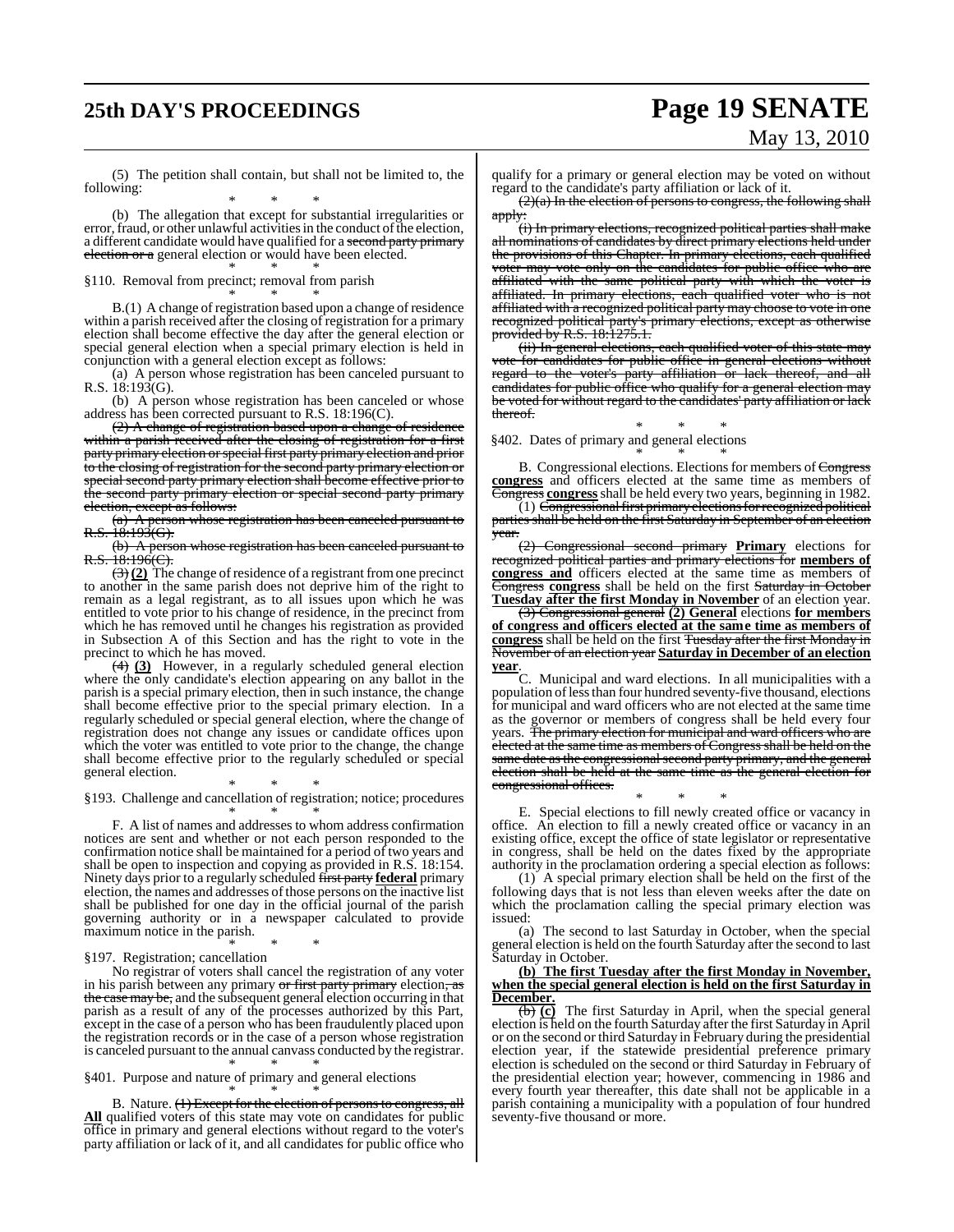# **Page 20 SENATE 25th DAY'S PROCEEDINGS**

## May 13, 2010

(c) **(d)** The third Saturday in October, when the special general election is held on the fourth Saturday after the third Saturday in October of 1985 and every fourth year thereafter.

(d) **(e)**(i) The first Saturday in February of an election year for parish and municipal officers in a parish containing a municipality with a population of four hundred seventy-five thousand or more.

(ii) The first Saturday in February of 1995, except in parishes and municipalities where an election on bonds, taxes, and other propositions or questions has been called and held in January of 1995. Notwithstanding the provisions contained in R.S. 18:467 and 468, the qualifying period for primary elections held on the first Saturday in February of 1995 shall open on the third Monday in December of 1994 and shall close at 5:00 p.m. on the Wednesday following the third Monday in December of 1994.

(2) A special primary election shall be held on the first of the following days which is not less than fifteen weeks after the date on which the proclamation calling the special primary election was issued: the first Saturday in October, when the special general election is held on the first Tuesday after the first Monday in November.

(3) **(2)** A special general election shall be held on one of the following days:

(a) The fourth Saturday after the second to last Saturday in October of 1983 and every fourth year thereafter.

(b) The first Tuesday after the first Monday in November **Saturday in December** of even-numbered years.

(c) The fourth Saturday after the first Saturday in April of any year unless the primary election is held on the second or third Saturday in February; in such case the general election shall be held on the fourth Saturday after the second or third Saturday in February, as the case may be; however commencing in 1986 and every fourth year thereafter, this date shall not be applicable in a parish containing a municipality with a population of four hundred seventy-five thousand or more.

(d) The fourth Saturday after the third Saturday in October of 1985 and every fourth year thereafter.

(e)(i) The fourth Saturday after the first Saturday in February in a parish containing a municipality with a population of four hundred seventy-five thousand or more, when the special primary election in such parish and municipality is held on the first Saturday in February of an election year for parish and municipal officers.

(ii) The fourth Saturday after the first Saturday in February of 1995, when the special primary election is held as authorized in  $R.S.$ 18:402(E)(1)(e)(ii) **Item (1)(e)(ii) of this Subsection** on the first Saturday in February of 1995.

(4) **(3)** The secretary of state shall not include the name of any candidate on any ballot for a special election to fill a vacancy in any office to which this Subsection is applicable unless such special election has been called in accordance with the provisions of this Subsection and scheduled on one of the dates provided herein. Any elector who is eligible to vote in any such special election may apply for injunctive relief to prohibit the placing of the name of any candidate in an improperly called election on the ballot. Venue for such application shall be in any parish in which the election is called, and the secretary of state shall be the proper party defendant.

\* \* \* G. Prohibited days. No election of any kind shall be held in this state on any of the days of Rosh Hashanah **Hashana**, Yom Kippur, Sukkoth **Sukkot**, Shimini Atzereth **Shemini Atzeret**, Simchas Torah **Simchat Torah**, the first two days and the last two days of Passover, Shavuoth **Shavuot**, Fast of AV **Tish'a B'Av**, the two days preceding Labor Day or the three days preceding Easter. If the date of any election falls on any of the above named **above-named** days, the election shall be held on the same weekday of the preceding week. H the date of the election for a second party primary is advanced pursuant to this Subsection, the first party primary shall also be advanced by the same number of weeks.

#### \* \* \* §433. Commissioners-in-charge; course of instruction; selection; commission; disqualification; replacement \* \* \*

G. Replacement. (1) Except as provided in Subsection H of this Section, if it becomes certain that a commissioner-in-charge will not be able to serve for a primary or first party primary election, or if a commissioner-in-charge fails to attend a course of instruction held immediately prior to a primary or first party primary election as provided in R.S. 18:431(B), the parish board of election supervisors shall select a replacement commissioner-in-charge who shall serve for both the primary or first party primary and general elections. Except as provided in Subsection H of this Section, if it becomes certain that a commissioner-in-charge will not be able to serve for a second party primary or a general election, or if a commissioner-incharge fails to attend the course of instruction held prior to a second party primary or a general election, the parish board of election supervisors shall select a replacement commissioner-in-charge who shall serve for both the second party primary and the general election.

\* \* \* H. Replacement. (1) If a commissioner-in-charge fails to appear at the polling place at least thirty minutes before the time when the polls are to open on election day, the commissioners in attendance at the polling place shall immediately notify the clerk of court of the absence. Immediately upon receipt of the notice, the clerk of court shall select a replacement commissioner-in-charge for that precinct. Subject to the provisions of Subsection G of this Section, a replacement commissioner-in-charge selected for a primary or first party primary election also shall serve for the second party primary and the general election. The replacement commissioner-in-charge shall be selected from the following categories in the order of priority listed:

\* \* \* §434. Commissioners and alternate commissioners; selection; commission; disqualification; replacement

A. Time and place of selection. (1) The parish board of election supervisors shall meet at 10:00 a.m. on the twenty-ninth day before a primary or first party primary election to select the commissioners and alternate commissioners for each precinct. The meeting shall be open to the public. The board shall have previously posted a notice on the front courthouse door designating the location within the courthouse where the meeting is to be held. \* \* \*

Commission. Once the commissioners and alternate commissioners are selected for a primary, first party primary, second party primary, and general election, the parish board of election supervisors shall immediately: \* \* \*

D. Replacement of a commissioner. (1) If prior to the day of the election a commissioner notifies the parish board of election supervisors that he is unable to serve as commissioner, the parish board of election supervisors shall select an alternate commissioner to serve in place of the absent commissioner. An alternate commissioner who replaces an absent commissioner in a primary or first party primary election shall replace the absent commissioner in the second party primary and in the general election. An alternate commissioner who replaces an absent commissioner in a second party primary election shall replace the absent commissioner in the general election. If there are no alternate commissioners or an insufficient number of alternate commissioners available, the parish board of election supervisors shall select a person to serve as commissioner from the list containing the names of persons within that ward who have received certificates of instruction from the clerk of court pursuant to R.S. 18:431(A)(1). If no person on that list is available to serve as commissioner, the parish board of election supervisors shall select any person within the parish who has received a certificate of instruction from the clerk of court pursuant to R.S.  $18:431(A)(1)$ . If there is no such qualified person available, the parish board of election supervisors shall select a watcher.

(2) If a commissioner fails to appear at the polling place at least thirty minutes before the time when the polls are to open on election day, or if a commissioner is selected as commissioner-in-charge, the commissioner-in-charge shall select an alternate commissioner to serve in place of the absent commissioner. An alternate commissioner who replaces an absent commissioner in a primary or first party primary election shall replace the absent commissioner in the second party primary and in the general election. An alternate commissioner who replaces an absent commissioner in a second party primary election shall replace the absent commissioner in the general election. If there are no alternate commissioners or an insufficient number of alternate commissioners available, the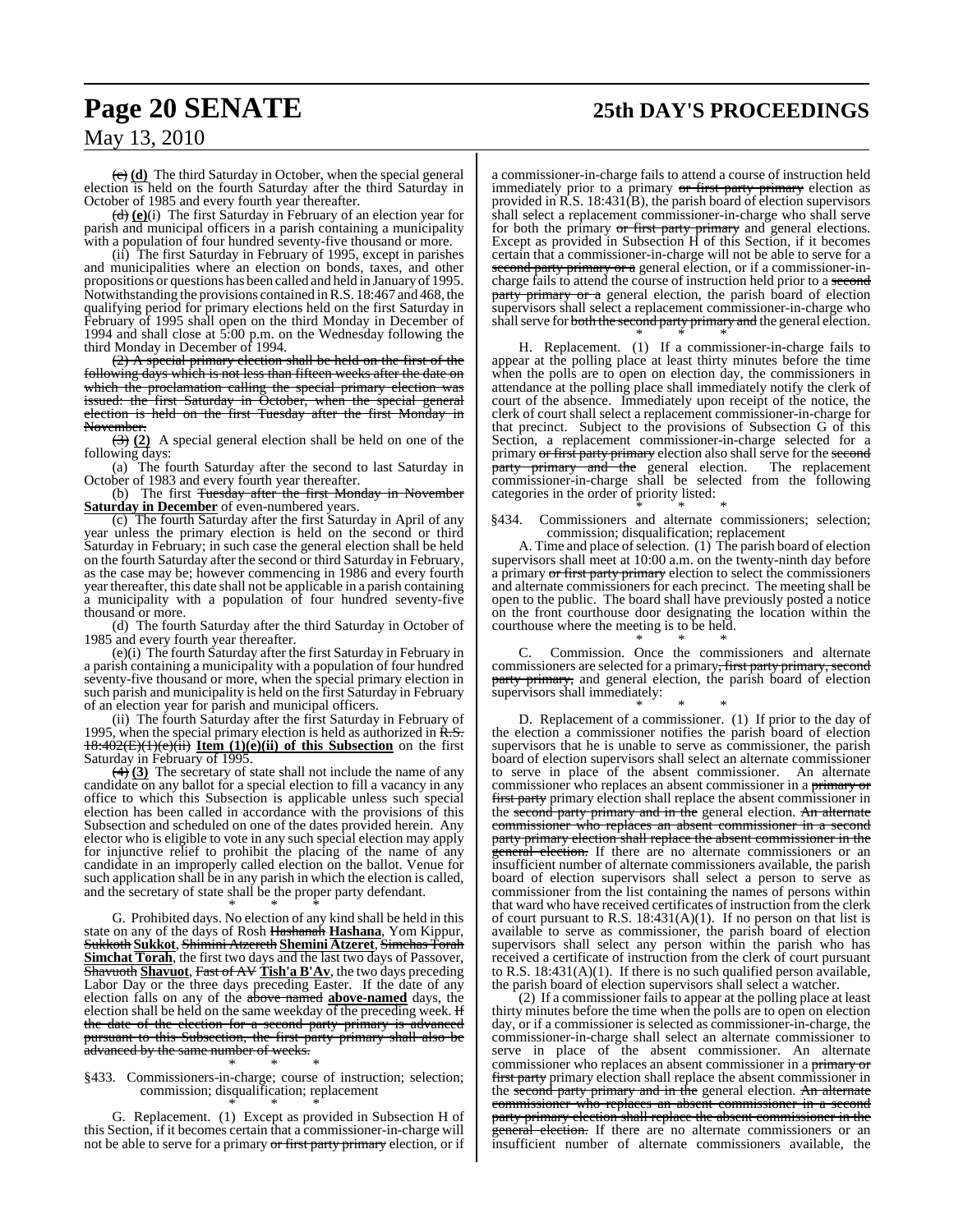# **25th DAY'S PROCEEDINGS Page 21 SENATE**

# May 13, 2010

commissioner-in-charge shall select a person to serve as commissioner from the list containing the names of those who have received certificates of instruction that was furnished him by the parish board of election supervisors pursuant to R.S. 18:431( $\vec{A}$ )(5). If no person on that list is available to serve as commissioner, the commissioner-in-charge shall select any person present at the polls who possesses the qualifications of a commissioner as set forth in R.S. 18:425(B). If there is no such qualified person available, the commissioner-in-charge shall select a watcher.

#### \* \* \* §435. Watchers; appointment and commission

A. Right to have watchers. (1) Each candidate is entitled to have one watcher at every precinct where the office he seeks is voted on in any **a** primary or general election. The candidate or his authorized representative shall file one list of watchers on a form provided by the secretary of state or on a form which contains the same information as required by the form provided by the secretary of state. When a candidate's list of watchers is filed by the candidate's authorized representative, a letter of authorization from the candidate shall accompany the list of watchers; However **however**, in the case of a presidential election, each slate of candidates for presidential elector is entitled to have one watcher at every precinct. The state central committee of each recognized political party shall be responsible for filing the list of watchers for its slate of candidates for presidential elector. The list of watchers for an independent or other party slate of candidates for presidential elector shall be filed by any person so authorized by the presidential candidate supported by the slate of electors. A letter of authorization from the presidential candidate, or an authorized agent of his campaign, shall accompany the list of watchers.

\* \* \* B. Lists of watchers. A list of watchers shall be filed with the clerk of court before 5:00 p.m. on the tenth day before any **the** primary or general election; However **however**, if the tenth day before any the primary or general election falls on a Saturday, Sunday, or other legal holiday, the list shall be filed on the next day which is not a Saturday, Sunday, or other legal holiday. Except for a candidate or recognized political party filing for a slate of candidates for presidential elector, any person filing a list of watchers must attach a certified statement that the report required by R.S. 18:1486 has been filed with the supervisory committee in compliance with the Campaign Finance Disclosure Act. If any candidate submits a list for the primary or first party primary election and does not submit a list for the second party primary or the general election, the list submitted in the *primary or first party* primary election shall be treated as his list submitted for the <del>second party primary election and</del> the general election. If any candidate submits a list for the second party primary election and does not submit a list for the general election, the list submitted in the second party primary election shall

be treated as his list submitted for the general election. A list of watchers shall contain only one watcher and one alternate watcher for each precinct where the candidate or person submitting the list is entitled to have a watcher. The list shall be typed or legibly written, and itshall contain the name and mailing address of each watcher and a designation of the precinct where he is to serve.

#### \* \* \* §436. Election officials at certain special elections

A. When a special primary election to fill a vacancy or an anticipated vacancy in elective public office is called to be held at the same time as a previously scheduled general election, or if a previously scheduled election is delayed for any reason, the commissioners who were selected to serve at the previously scheduled primary <del>or first party and second party primary</del> and general election also shall be the commissioners for the special primary and general elections and any such delayed primary or general election, and the compensation for each shall be only that amount provided for in R.S. 18:426.1 for a day of service as a commissioner or commissioner-in-charge. Each candidate to be voted on in the special primary election or delayed primary election may appoint one watcher for each precinct in which that candidate is to be voted on. Notwithstanding the provisions of R.S.  $18:427(C)$  or of any other law to the contrary, the watchers so appointed shall be allowed to remain in the polling place at all times.

B. When a special general election to fill a vacancy or an anticipated vacancy in elective public office is called to be held at the same time as a previously scheduled primary election, the commissioners who were selected to serve at the special primary election for which the special general election is to be held shall also be the commissioners for **both** the previously scheduled primary, and including any first party or second party primary and general elections. In such case the compensation for each shall be only that amount provided for in R.S. 18:426.1 for a day of service as a commissioner or commissioner-in-charge.

#### §453. Dual candidacy

A. General prohibitions. A person shall not become a candidate in any a primary<del>, first party or second party primary</del> or general election for more than one office unless one of the offices is membership on a political party committee, nor shall a person be a candidate at the same time for two or more different offices to be filled at separate elections.

\* \* \*

B. Unexpired and succeeding term of office. A person may become a candidate in a primary or first or second party primary election or general election for the unexpired and the succeeding term of an office when both terms are to be filled at the same election. \* \* \*

#### §467. Opening of qualifying period

The qualifying period for candidates in the first party primary or **a** primary election shall open:

\* \* \* (2) For candidates in a  $\frac{1}{2}$  primary or congressional first party primary election and those in any special primary or first party primary election to be held at the same time, on the second **third** Wednesday in **July <u>August</u>** of the year of the election.

#### \* \* \* §468. Close of the qualifying period

A. The qualifying period for candidates in a primary or first party primary election shall close at 5:00 p.m. on the Friday after the opening of the qualifying period for candidates in the primary or first party primary election or, if that Friday is a legal holiday, at 5:00 p.m. on the next day which is not a legal holiday.

\* \* \* §481. Candidates who qualify for a general election

Except for candidates for the public office of United States senator or representative in Congress, The candidates who qualify for each office remaining to be filled in the general election are those who received the two highest numbers of votes, the four highest number of votes, and so on among those not elected in the primary election, until the maximum number of candidates for each office on the general election ballot is reached.

#### \* \* \* §491. Standing to object to candidacy

A. A registered voter may bring an action objecting to the candidacy of a person who qualified as a candidate in a primary or first party primary election for an office for which the plaintiff is qualified to vote.

\* \* \* C. In addition to the persons with standing to bring an action objecting to candidacy as provided in Subsections A and B of this Section:

The Supervisory Committee on Campaign Finance Disclosure shall bring or join in an action objecting to the candidacy of a person who qualified as a candidate in a primary or first party **primary** election for an office on the grounds provided in R.S.  $18:492(A)(5)$ .

(2) The Board of Ethics shall bring or join in an action objecting to the candidacy of a person who qualified as a candidate in a primary or first party primary election for an office on the grounds provided in R.S.  $18:492(A)(6)$ .

\* \* \* §511. Election of candidates in a primary election<del>; exception,</del> congressional candidates

Majority vote. A candidate, other than a candidate for United States senator or representative in congress, who receives a majority of the votes cast for an office in a primary election is elected. If there are two or more offices of the same character to be filled, the number of votes necessary to constitute a majority shall be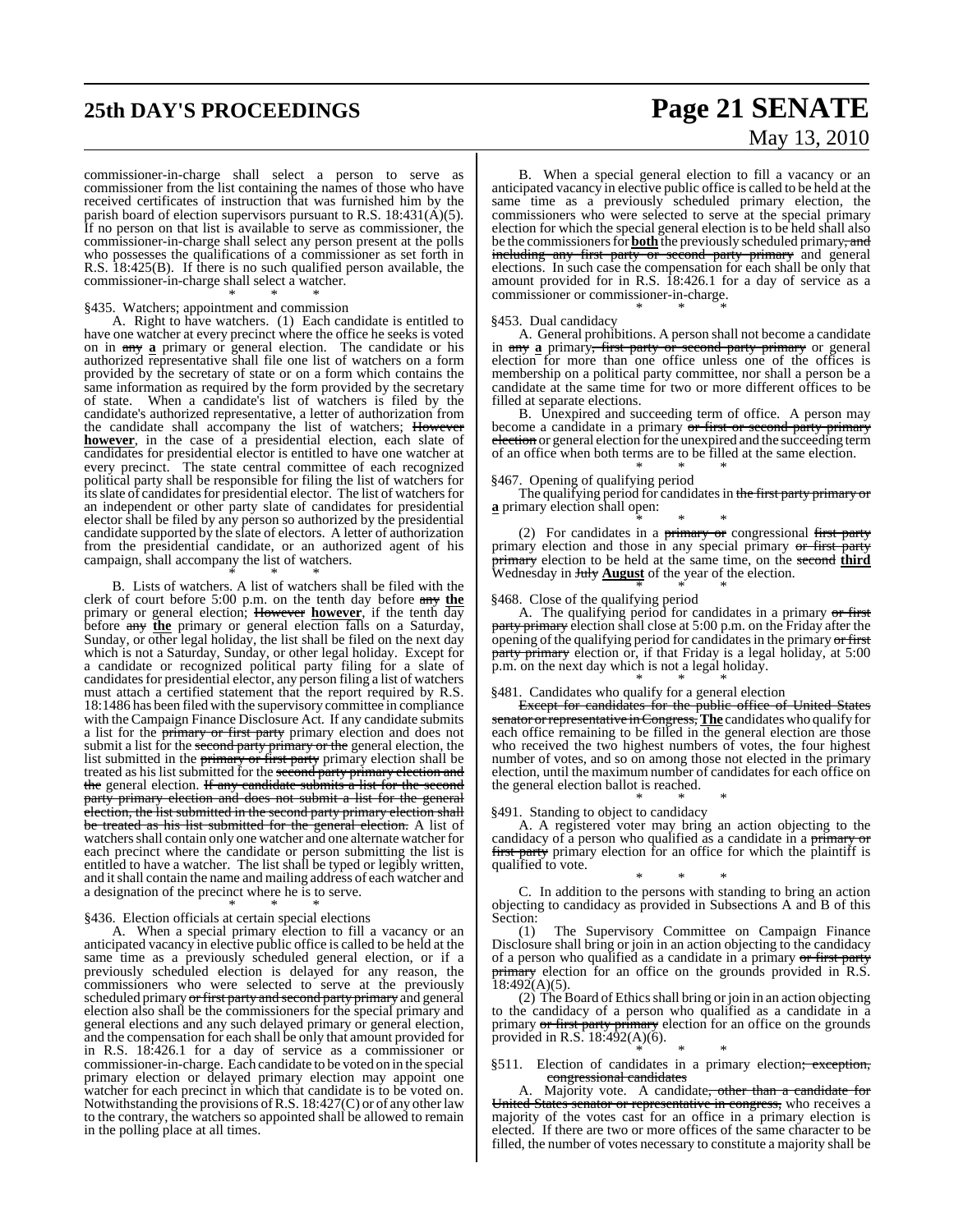# **Page 22 SENATE 25th DAY'S PROCEEDINGS**

## May 13, 2010

greater than the result obtained by dividing the total votes cast for all of the candidates by the number of offices to be filled and dividing the result so obtained by two. If more candidates receive a majority than there are offices to be filled, those of such candidates receiving the highest total of votes shall be elected, to the number required to fill all of the offices. Any votes received by a withdrawn candidate or a deceased candidate shall be void and shall not be counted for any purpose whatsoever.

B. Election of unopposed candidates for public office. If, after the close of the qualifying period for candidates in a primary election, other than a primary election for United States senator or representative in congress, the number of candidates for a public office does not exceed the number of persons to be elected to the office, the candidates for that office, or those remaining after the withdrawal of one or more candidates, are declared elected by the people, and their names shall not appear on the ballot in either the primary or the general election.

\* \* \* §512. Election of candidates in a general election

\* \* \* B. Election of unopposed candidates. If, as a result of the death or withdrawal of one or more candidates, the number of candidates for an office in a general election does not exceed the number of persons to be elected to the office<del>, other than the office of United</del> States senator or representative in congress, the remaining candidates are declared elected by the people, and their names shall not appear on the ballot in the general election. \* \* \*

§535. Notice of location of precincts and polling places

\* \* \* B. Before primary elections. The parish board of election supervisors shall publish the location of the polling places in the parish at least once before each primary or first party primary election. The publication shall be in the official journal of the parish during the third week before the primary or first party primary election.

\* \* \* §552. Election materials

A. Materials furnished. At least twenty-two days before a primary or first party primary election and as soon as possible for a second party primary and a general election: \* \* \*

§1272. United States senators; representatives in Congress **congress**; time of electing

A. All general elections for representatives in Congress **congress** shall be held on the first Tuesday next following the first Monday in November **Saturday in December,** 1982, and every two years thereafter. **in even-numbered years.** The first party and second party primary elections election shall be held in accordance with the provisions of Chapter 5 of this Title **on the first Tuesday after the first Monday in November of an election year**. \* \* \*

§1278. Vacancies; United States senator \* \* \*

B. If a vacancy occurs in the office of United States senator and the unexpired term is more than one year, an appointment to fill the vacancy shall be temporary. Any senator so appointed shall serve until his successor is elected at a special election and takes office. Within ten days after receiving official notice of the vacancy, the governor shall issue his **a** proclamation for special election to fill the vacancy for the unexpired term. **The date of the special election shall be established by the governor in accordance with the provisions of R.S. 18:402(E).** The special first primary election shall be held four weeks prior to the dates for special primary elections as provided in R.S. 18:402(E)(1) or (E)(2), the special second primary election shall be held on the dates as provided for special primary election shall be held on the dates as provided for special primary elections in  $P_1^C$  10.400 (T) (3) special primary elections in R.S. 18:402(E)(1) or (E)(2), and the special general election shall be held on the dates as provided in R.S. special general election shall be held on the dates as provided in R.S.  $18:402(E)(3)$ . The dates of the qualifying period shall be established by the governor in accordance with this Part **R.S. 18:467, 467.1, and 468**. Immediately after issuance of the proclamation, which shall include the dates of the first and second party primary and general elections and the dates of the qualifying period, the governor shall publish the proclamation in the official journal of each parish in which the election is to be held. Within twenty-four hours after its issuance, the governor shall send a copy of the proclamation to the secretary of state. Within twenty-four hours after he receives the copy, the secretary of state shall notify all election officials having any duty to perform in connection with a special election to fill such vacancy, including the parish boards of election supervisors for the parish or parishes in which the vacancy occurred. The election shall be conducted and the returns shall be certified as in regular elections for United States senator.

\* \* \* §1279. Vacancies; representatives in congress

When a vacancy occurs in the office of representative in congress, the governorshall determine the dates on which the special elections shall be held and the dates of the qualifying period and shall issue his **a** proclamation ordering a special election and specifying the dates on which the first and second party primary and general elections will be held and the dates of the qualifying period for the election. Immediately thereafter he shall publish the proclamation in the official journal of each parish in which the election is to be held. Within twenty-four hours afterissuing the proclamation, the governor shall send a copy of the proclamation to the secretary of state, who shall within twenty-four hours of receipt of the information notify all election officials having any duty to perform in connection with a special election to fill such vacancy, including the parish boards of election supervisors for the parish or parishes in which the vacancy occurred. The election shall be conducted in the same manner and at the same places and the returns shall be certified as in regular congressional elections. If at a first or second party primary or general election in a congressional district one representative in congress is to be elected for a full term and another to fill a vacancy, the ballots containing the names of the candidates shall, as a part of the title of the office, designate the term for which the candidates are respectively nominated.

\* \* \* §1285. Notice of election

\* \* \*

B.(1)(a) Written notice of the election and the certificate required by Subparagraph (1)(b) **(b)** of this Subsection **Paragraph** shall be transmitted to the secretary of state and each clerk of court and registrar of voters in the area affected by the election. If the election is to be held on a primary or second party primary election date, then such notice and certificate shall be received by the secretary of state on or before the seventy-first day prior to the primary or second party primary election. If the election is not to be held on a primary or second party primary election date, then the notice and certificate shall be received by the secretary of state on or before the forty-sixth day prior to the election. The secretary of state shall not accept any revisions to propositions, including but not limited to changes in title, text, or numerical designations, after the last day for submission of the notice and certificate to the secretary of state.

\* \* \* §1300. Procedures; notice of election; expenses \* \* \*

C.(1) When an election is called under the provisions of this Chapter, written notice of the election shall be transmitted to the secretary of state, the commissioner of elections, and each clerk of court and registrar of voters in the area affected by the election. If the election is to be held on a primary or second party primary election date, then such notice shall be received by the secretary of state on or before the seventy-first day prior to the primary or second party primary election. If the election is not to be held on a primary or second party primary election date, then such notice shall be received by the secretary of state on or before the forty-sixth day prior to the election.

\* \* \* §1300.7. Governor to order election; proclamation; publication

A. If the required number of qualified electors of the voting area sign the petition for recall, the governor shall issue a proclamation ordering an election to be held for the purpose of voting on the question of the recall of the officer. The total number of registered voters in the voting area and the total number of registered voters in the voting area signing the petition shall be calculated from the totals on the certificates of all of the registrars of voters received by the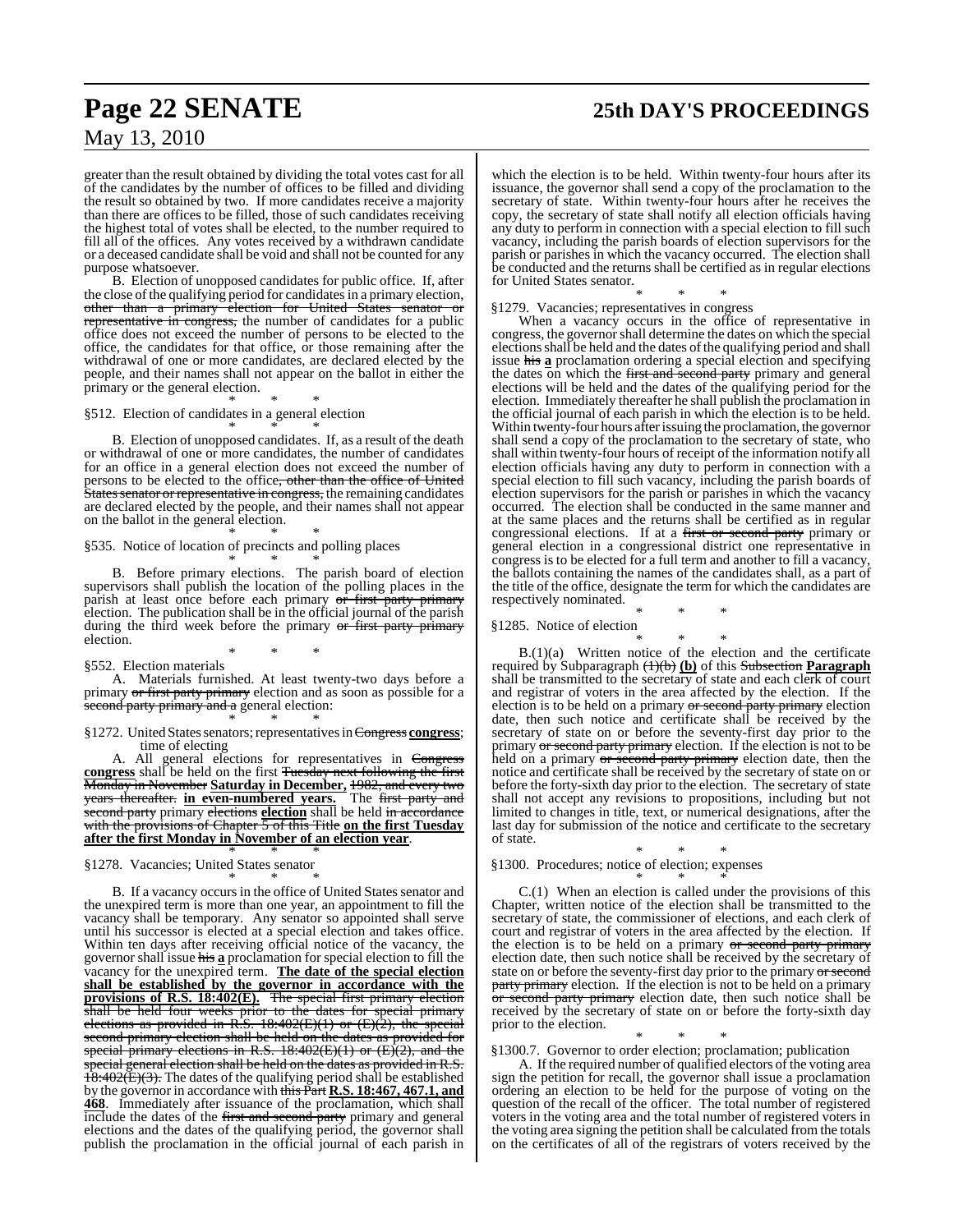governor. The governor shall issue such proclamation within fifteen days after he receives the certified petitions from all of the registrars of voters in the voting area who have received petitions for certification. The proclamation shall order the election to be held on the next available date specified in R.S. 18:402(F). If the election is to be held on a primary or second party primary election date, the proclamation shall be issued on or before the last day for candidates to qualify in the election. If the election is not to be held on a primary or second party primary election date, then the proclamation shall be issued on or before the forty-sixth day prior to the election. \* \* \*

§1306. Preparation and distribution of absentee by mail and early voting ballots

A.

\* \* \*

(4) The secretary of state shall prepare a special absentee ballot for candidates and constitutional amendments to be voted on in second party primary or general elections, subject to approval as to content by the attorney general. This special ballot shall only be for use by a qualified voter who is either a member of the United States Service or who resides outside of the United States. Such special ballot shall contain a list of the titles of all offices being contested at the primary or first party primary election and the candidates qualifying for the primary or first party primary election for each office, and shall permit the elector to vote in the second party primary or general election by indicating his order of preference for each candidate for each office. On the special ballot shall also be printed each constitutional amendment to be voted on in the second party primary or general election. To indicate his order of preference for each candidate for each office to be voted on in the election, the voter shall put the number one next to the name of the candidate who is the voter's first choice, the number two for his second choice and so forth so that, in consecutive numerical order, a number indicating the voter's preference is written by the voter next to each candidate's name on the ballot. A space shall be provided for the voter to indicate his preference for or against each constitutional amendment contained on the ballot. The voter shall not be required to indicate his preference for more than one candidate on the ballot if the voter so chooses. The secretary of state shall also prepare instructions for use of the special ballot.

- C.
- \* \* \*

\* \* \* (2) At least twenty days before each primary or first party primary election the secretary of state shall deliver to the registrar in each parish in which the election is to be held the special absentee ballot for qualified voters who are either members of the United States Service or persons residing outside of the United States. The number of special ballots and other necessary paraphernalia, including instructions for the use of the special ballot, to be so delivered shall be up to one percent of the registered voters within each parish. \* \* \*

§1307. Application by mail

A. A person qualified to vote absentee by mail under this Chapter may make application therefor to the registrar by letter; over his signature; or mark if the voter is unable to sign his name, signed by two witnesses who witnessed the applicant's mark; setting forth: \* \* \*

(8) If the person requests that a ballot for a general election  $\sigma$ the second party primary election, or both, be sent in addition to a ballot for the primary or first party primary, he shall declare in writing to the registrar that he will be eligible to vote absentee by mail in the general election or the second party primary, or both, as the case may be.

\* \* \* E. A person entitled to vote absentee by mail may request in his application for an absentee ballot for a primary or first party primary election that an absentee ballot for the succeeding general election or the second party primary election, or both, be sent to him when such ballots become available for distribution; However **however**, in such case, the applicant shall declare in writing to the registrar that he will be eligible to vote absentee by mail in the general election or the second party primary election, or both, as the case may be.

# **25th DAY'S PROCEEDINGS Page 23 SENATE** May 13, 2010

\* \* \* §1308. Absentee voting by mail A.

\* \* \* (2)(a) With respect to persons on active duty in the United States military service or outside the continental boundaries of the United States, these materials shall be mailed as provided by the Uniformed and Overseas Citizens Absentee Voting Act (39 USC) **U.S.C.** 3406 and 42 USC U.S.C. 1973ff et seq.) and shall include both the primary or first party primary election ballot and the special ballots **ballot** for the general election or the second party primary election and the general election. The envelope mailed to the voter shall contain six **four** envelopes, three two of which shall be the ballot envelopes and three two of which shall be return envelopes. Each return envelope shall bear the official title and mailing address of the registrar, whether it contains a primary, first party primary, second party primary or general election ballot, and the name, return address, and precinct or district number of the voter. The voter shall return his voted primary or first party primary election ballot and special ballots **ballot** for the general election or the second party primary and the general election to the registrar in the appropriate envelopes. The registrar of voters shall not mail a regular general election or the second party primary and general election absentee ballot to a member of the United States Service or to persons residing overseas if the registrar has mailed a **the** special ballot, as provided herein, to such voter. The envelopes **envelope** for the special ballots **ballot** shall contain language on the outside of the envelope which will clearly designate which envelope is to be used for return of the second primary election ballot and which envelope is to be used for return of the general election ballot.

#### \* \* \* §1314. Absentee by mail and early voting commissioners

\* \* \* B. Selection for a primary or first party primary election. (1) The parish board of election supervisors shall determine the number of absentee by mail and early voting commissioners necessary to count the absentee by mail and early voting ballots in the parish. The parish board of election supervisors shall select a minimum of three such commissioners.

(2) The parish board of election supervisors shall meet at 10:00 a.m. on the fifth day before a primary or first party primary election and shall select the absentee by mail and early voting commissioners and alternate absentee by mail and early voting commissioners for the parish in the manner provided by law for the selection of commissioners and alternate commissioners. If there are not enough certified commissioners to select the appropriate number of absentee by mail and early voting commissioners and alternate absentee by mail and early voting commissioners, the board of election supervisors may select a qualified elector of the parish to serve; however, no such elector shall serve as an absentee by mail and early voting commissioner if a certified commissioner has been selected as an alternate absentee by mail and early voting commissioner.

(3) Absentee by mail and early voting commissioners and alternate absentee by mail and early voting commissioners shall be issued commissions, take the oath of office, be replaced, and be disqualified, all in the manner provided by law for commissioners and alternate commissioners.

C. Selection for second party primary or general election.  $(1)(a)$ The parish board of election supervisors shall determine if the number of absentee by mail and early voting commissioners necessary to count the absentee by mail and early voting ballots in the second party primary or general election can be reduced or should be increased from the number which counted absentee by mail and early voting ballots in the **previous** primary election.

(b) If it determines that the number cannot be reduced or should be increased, those persons who served as absentee by mail and early voting commissioners and alternate absentee bymail and early voting commissioners for the parish in the primary or first party primary election shall serve in the second party primary and general election, unless replaced or disqualified in the manner provided by law for commissioners and alternate commissioners. absentee by mail and early voting commissioners for a second party primary and general election shall not be less than three.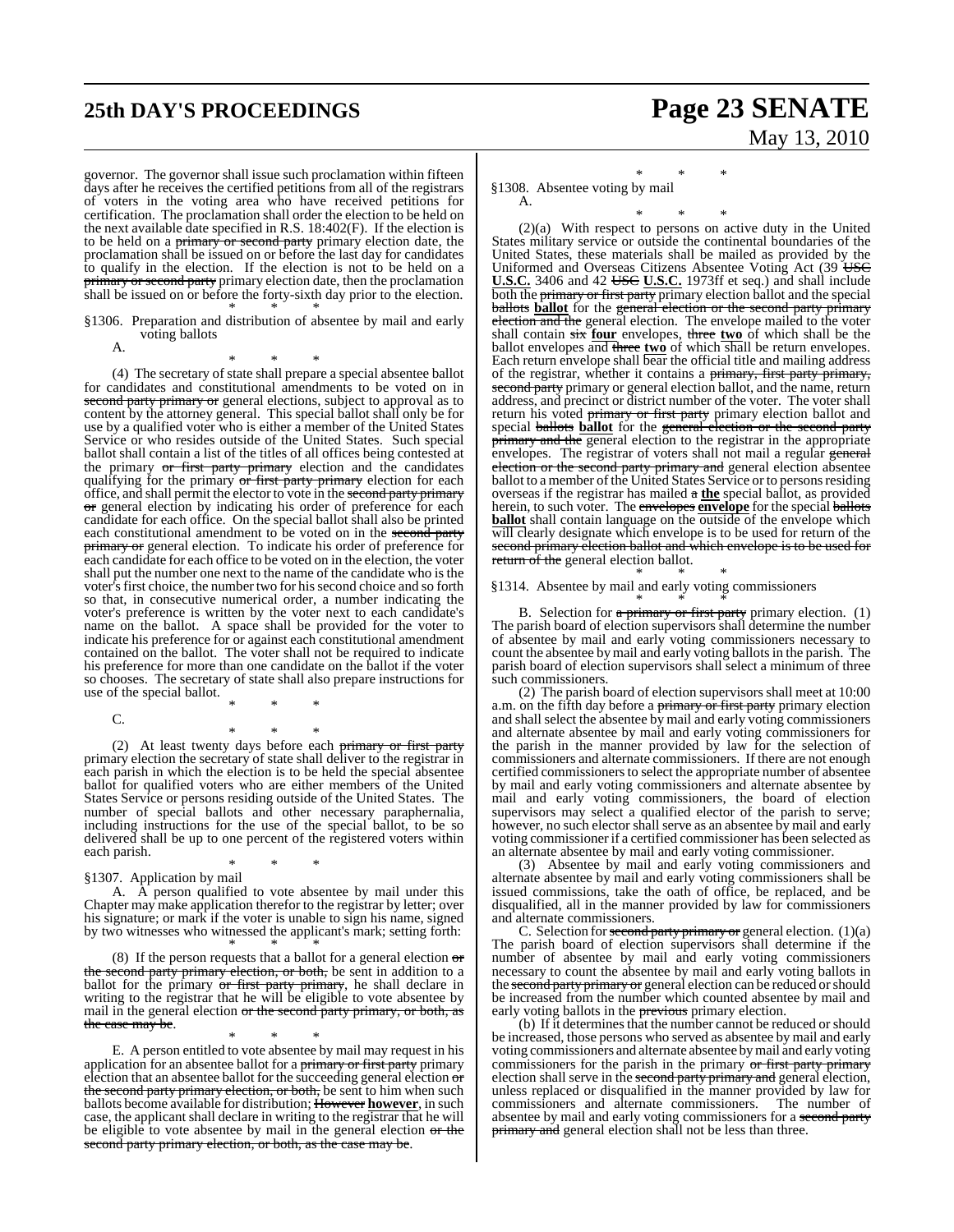# **Page 24 SENATE 25th DAY'S PROCEEDINGS**

## May 13, 2010

(2)(a) If the parish board determines that the number of absentee by mail and early voting commissioners can be reduced, it shall notify each person who served as an absentee by mail and early voting commissioner or alternate absentee by mail and early voting commissioner in the primary or first party primary election of its decision to reduce the number of absentee by mail and early voting commissioners and of the date and time of the meeting to select the absentee by mail and early voting commissioners for the second party **primary or** general election. The parish board shall meet at 10:00 a.m. on the fifth day before a second party primary and a general election and shall select the absentee by mail and early voting commissioners or **and** alternate absentee by mail and early voting commissionersto serve in such elections **the general election** for the parish.

(b)(i) The parish board shall prepare a list containing the names of all persons who served as absentee by mail and early voting commissioners in the primary or first party primary election. The absentee by mail and early voting commissioners and alternate absentee by mail and early voting commissioners for the second party primary election and for the general election shall be selected from that list in the manner provided by law for the selection of commissioners or **and** alternate commissioners. The absentee by mail and early voting commissioners so chosen shall then serve as needed for the second party primary election and the general election.

(ii) If the list does not contain sufficient names to select the number of absentee by mail and early voting commissioners or **and** alternate absentee by mail and early voting commissioners determined by the board to be needed for the second party primary election and the general election, the board shall fill any remaining alternate commissioner positions from a list of those persons who were selected as alternate absentee by mail and early voting commissioners for the primary or first party primary election, such list to be prepared and the selection made in the same manner provided herein for selection of absentee by mail and early voting commissioners for the second party primary election and the general election.

(3) If the parish board determines that the number of absentee by mail and early voting commissioners should be increased, the parish board shall meet at 10:00 a.m. on the fifth day before **a** the second party primary election and the general election and shall select the additional absentee bymail and early voting commissioners and alternate absentee by mail and early voting commissioners to serve in the <del>second party primary election and the</del> general election for that parish fromthe list of certified commissioners who have not been chosen to serve in the second party primary and the general election as a commissioner-in-charge, commissioner, or, if applicable, absentee by mail and early voting commissioner in the manner provided by law for the selection of commissioners and alternate commissioners. If there are not enough certified commissioners to select the appropriate number of absentee by mail and early voting commissioners and alternate absentee by mail and early voting commissioners, the board of election supervisors may select a qualified elector of the parish to serve; however, no such elector shall serve as an absentee by mail and early voting commissioner if a certified commissioner has been selected as an alternate absentee by mail and early voting commissioner.

\* \* \* §1355. Construction and equipment of machines; requirement Each voting machine used in an election shall be so constructed and equipped as to:

\* \* \*

(6) When used in a first or second primary or a primary election at which members of a political party committee are to be voted on, allow election officials to lock out all candidate counters except those of the party with which the voter is affiliated or those of the party for which a voter unaffiliated with a recognized political party may vote in accordance with law.

\* \* \* §1401. Objections to candidacy and contests of elections; parties authorized to institute actions

\* \* \* B. A candidate who alleges that, except for substantial irregularities or error, or except for fraud or other unlawful activities in the conduct of the election, he would have qualified for a second party primary election or for a general election or would have been elected may bring an action contesting the election. \* \* \*

§1402. Proper parties

\* \* \* B.(1) The following persons are the proper parties against whom election contests shall be instituted: \* \* \*

(c) The person or persons whose eligibility to be a candidate in a second party primary election or in a general election or whose election to office is contested.

\* \* \* §1405. Time for commencement of action

A. An action objecting to candidacy shall be instituted not later than 4:30 p.m. of the seventh day after the close of qualifications for candidates in the primary or first party primary election. After the expiration of the time period set forth in this Section, no further action shall be commenced objecting to candidacy based on the grounds for objections to candidacy contained in R.S. 18:492. \* \* \*

§1406. Petition; answer; notification \* \* \*

B. The petition shall set forth in specific detail the facts upon which the objection or contest is based. If the action contests an election, the petition shall allege that except for substantial irregularities or error, fraud, or other unlawful activities in the conduct of the election, the petitioner would have qualified for a second party primary election or for a general election or would have been elected. The trial judge may allow the filing of amended pleadings for good cause shown and in the interest of justice. \* \* \*

§1407. Appointment of agent for service of process

By filing notice of candidacy a candidate appoints the clerk of court for each parish in which he is to be voted on as his agent for service of processin any action objecting to his candidacy, contesting his qualification as a candidate in a second party primary election or in a general election, or contesting his election to office. \* \* \*

§1409. Trial; decision; appeal

\* \* \* B.(1) If the action involves the contest of a primary or first party primary election for a major office, the trial judge, for good cause shown, may postpone the date of the second party primary election or the general election for the office as to which the contest was filed for a period not to exceed five weeks. If the action involves the contest of a second party primary for a major office, the trial judge may, for good cause shown, so postpone the general election.

(2) Whenever the trial of an action contesting a primary or first or second party primary election for a major office, extends past 5:00 p.m. on the fourteenth day after the day of the election, the trial judge shall order the second party primary election and the general election, or the general election, as the case may be, for the affected office postponed to a Saturday specified by him which, for a second party primary election is at least thirty days after the date on which the trial primary discussing and the state and which for a general election is at least thirty days after the second party primary election.

\* \* \*

§1432. Remedies

A. If the trial judge in an action contesting an election determines that: (1) it is impossible to determine the result of election, or (2) the number of qualified voters who were denied the right to vote by the election officials was sufficient to change the result in the election, if they had been allowed to vote, or  $(3)$  the number of unqualified voters who were allowed to vote by the election officials was sufficient to change the result of the election if they had not been allowed to vote, or  $(4)$  a combination of the factors referred to in (2) and (3) in this Subsection would have been sufficient to change the result had they not occurred, the judge may render a final judgment declaring the election void and ordering a new primary or first and second party primary or second party **primary or** general election for all the candidates, or, if the judge determines that the appropriate remedy is the calling of a restricted election, the judge may render a final judgment ordering a restricted election, specifying the date of the election, the appropriate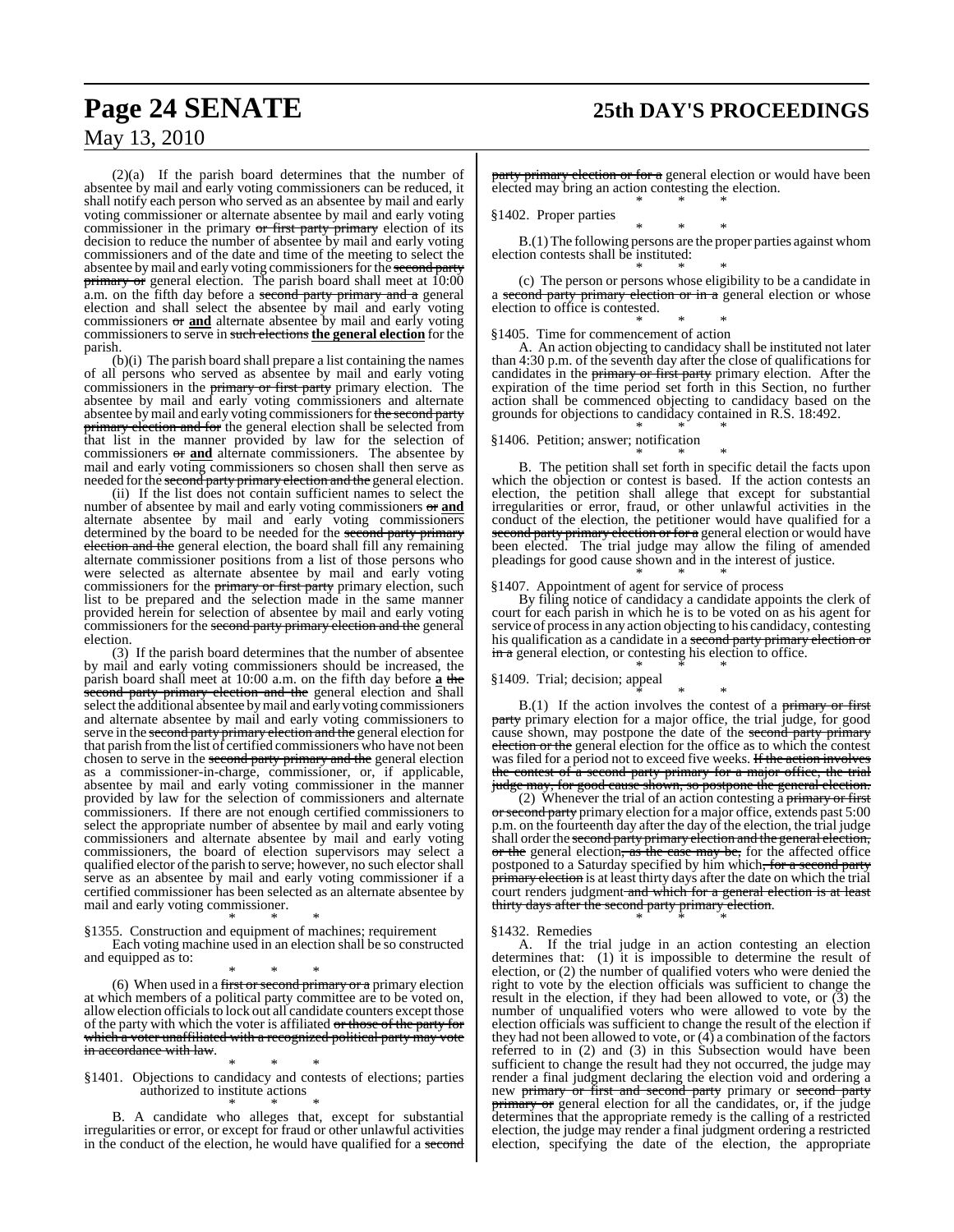# **25th DAY'S PROCEEDINGS Page 25 SENATE** May 13, 2010

candidates for the election, the office or other position for which the election shall be held, and indicating which voters will be eligible to vote.

\* \* \* §1461. Election offenses; penalties

A. No person shall knowingly, willfully, or intentionally:

\* \* \* (17) Give or offer to give, directly or indirectly, any money or thing of present or prospective value to any person who has withdrawn or who was eliminated prior or subsequent to the primary or first or second primary election as a candidate for public office, for the purpose of securing or giving his political support to any remaining candidates or to candidates for public office in the primary or first or second primary or general election.

\* \* \* Section 2. R.S. 18:1275.1 through 1275.24 are hereby repealed in their entirety.

Section 3. This Act shall become effective on January 1, 2011.

On motion of Senator Kostelka, the committee substitute bill was adopted and becomes Senate Bill No. 796 by Senator Adley, substitute for Senate Bill No. 690 by Senator Adley.

#### **SENATE BILL NO. 796— (Substitute of Senate Bill No. 690 by Senator Adley)**

#### BY SENATOR ADLEY

AN ACT

To amend and reenact R.S. 18:44(A) and (B)(5)(b), 110(B), 193(F), 197, 401(B), 402(B), the introductory paragraph of  $(C)$ ,  $(E)$ , and (G),  $433(G)(1)$  and the introductory paragraph of  $(H)(1)$ ,  $434(A)(1)$ , the introductory paragraph of  $(C)$ , and  $(D)(1)$  and  $(2)$ ,  $435(A)(1)$  and  $(B)$ ,  $436$ ,  $453(A)$  and  $(B)$ , the introductory paragraph of 467 and (2), 468(A), 481, 491(A) and (C), 511(A) and  $(B)$ , 512(B), 535(B), the introductory paragraph of 552(A),  $1272(A)$ ,  $1278(B)$ ,  $1279$ ,  $1285(B)(1)(a)$ ,  $1300(\tilde{C})(1)$ ,  $1300.7(A)$ ,  $1306(A)(4)$  and  $(C)(2)$ ,  $1307(A)(8)$  and  $(E)$ ,  $1308(A)(2)(a)$ , 1314(B) and (C), 1355(6), 1401(B), 1402(B)(1)(c), 1405(A), 1406(B), 1407, 1409(B)(1) and (2), 1432(A), and 1461(A)(17), and to repeal R.S. 18:1275.1 through 1275.24, relative to elections; to provide for an open primary system of elections for congressional offices; to provide relative to objections to candidacy and contests of elections; to provide relative to changes to and challenge and cancellation of voter registration; to provide relative to procedures for voting; to provide for election dates; to provide relative to courses of instruction for commissioners; to provide relative to selection and replacement of commissioners; to provide relative to alternate commissioners; to provide relative to watchers; to provide relative to dual candidacy; to provide relative to qualification of candidates; to provide relative to the election of candidates in a primary and general election; to provide relative to notice of location of precincts and polling places; to provide relative to election materials; to provide relative to filling vacancies in federal offices; to provide relative to recall elections; to provide relative to absentee by mail and early voting; to provide relative to voting machines; to provide relative to election offenses; and to provide for related matters.

The bill was read by title and placed on the Calendar for a second reading.

#### **SENATE BILL NO. 710—** BY SENATOR CHEEK

AN ACT

To enact R.S. 22:1874(A)(5), relative to billing by contracted health care providers; to provide with respect to the payment to any new provider to the contracted network of providers; and to provide for related matters.

Reported with amendments by the Committee on Health and Welfare.

#### **SENATE COMMITTEE AMENDMENTS**

Amendments proposed by Senate Committee on Health and Welfare to Original Senate Bill No. 710 by Senator Cheek

#### AMENDMENT NO. 1

On page 1, delete lines 9 through 17 in their entirety and insert the following:

"**(5)(a) Under certain circumstances and when the provisions of Subparagraph (b) are met, a health insurance issuer contracting with a group of physicians that bills a health insurance issuer utilizing a group identification number, such as the group federal tax identification number or the group National Provider Identifier as set forth in 45 CFR162.402 et seq., shall pay the contracted reimbursement rate of the physician group for covered health care services rendered by a new physician to the group, without health care provider credentialing as described in R.S. 22:1009. This provision shall apply in either of the following circumstances:**

**(i) When the new physician has already been credentialed by the health insurance issuer and the physician's credentialing is still active with the issuer.**

**(ii) When the health insurance issuer has received the required credentialing application and information, including proof of active hospital privileges, from the new physician and the issuer has not notified the physician group that credentialing of the new physician has been denied.**

**(b) A health insurance issuer shall comply with the provisions of Subparagraph (a) of this Paragraph no later than thirty days of receipt of a written request from the physician group. The written request shall include a statement that the physician group agrees that all contract provisions, including the provision holding covered persons harmless for charges beyond reimbursement by the issuer and deductible, coinsurance and copayments, apply to the new physician. Such compliance shall apply to any claims for covered services rendered by the new physician to covered persons on dates of service no earlier than the date of the written request from the physician group.**

**(c) Compliance by a health insurance issuer with the provisions of Subparagraph (a) shall not be construed to mean that a physician has been credentialed by an issuer or that the issuer is required to list the physician in a directory of contracted physicians.**"

#### AMENDMENT NO. 2

On page 2, delete line 1 in its entirety

On motion of Senator Mount, the committee amendment was adopted. The amended bill was read by title, ordered engrossed and passed to a third reading.

#### **SENATE BILL NO. 725—** BY SENATOR DUPLESSIS

AN ACT

To amend and reenact R. S. 9:3514(B), relative to consumer credit contracts; to provide for the contents of credit contracts and agreements; and to provide for related matters.

Reported favorably by the Committee on Commerce, Consumer Protection, and International Affairs. The bill was read by title, ordered engrossed and passed to a third reading.

# **SENATE BILL NO. 757—** BY SENATOR WALSWORTH

AN ACT

To amend and reenact R.S. 22:1266(A)(1)(b), relative to automobile insurance policies; to provide with respect to a policy insuring multiple automobiles; and to provide for related matters.

Reported favorably by the Committee on Insurance. The bill was read by title, ordered engrossed and passed to a third reading.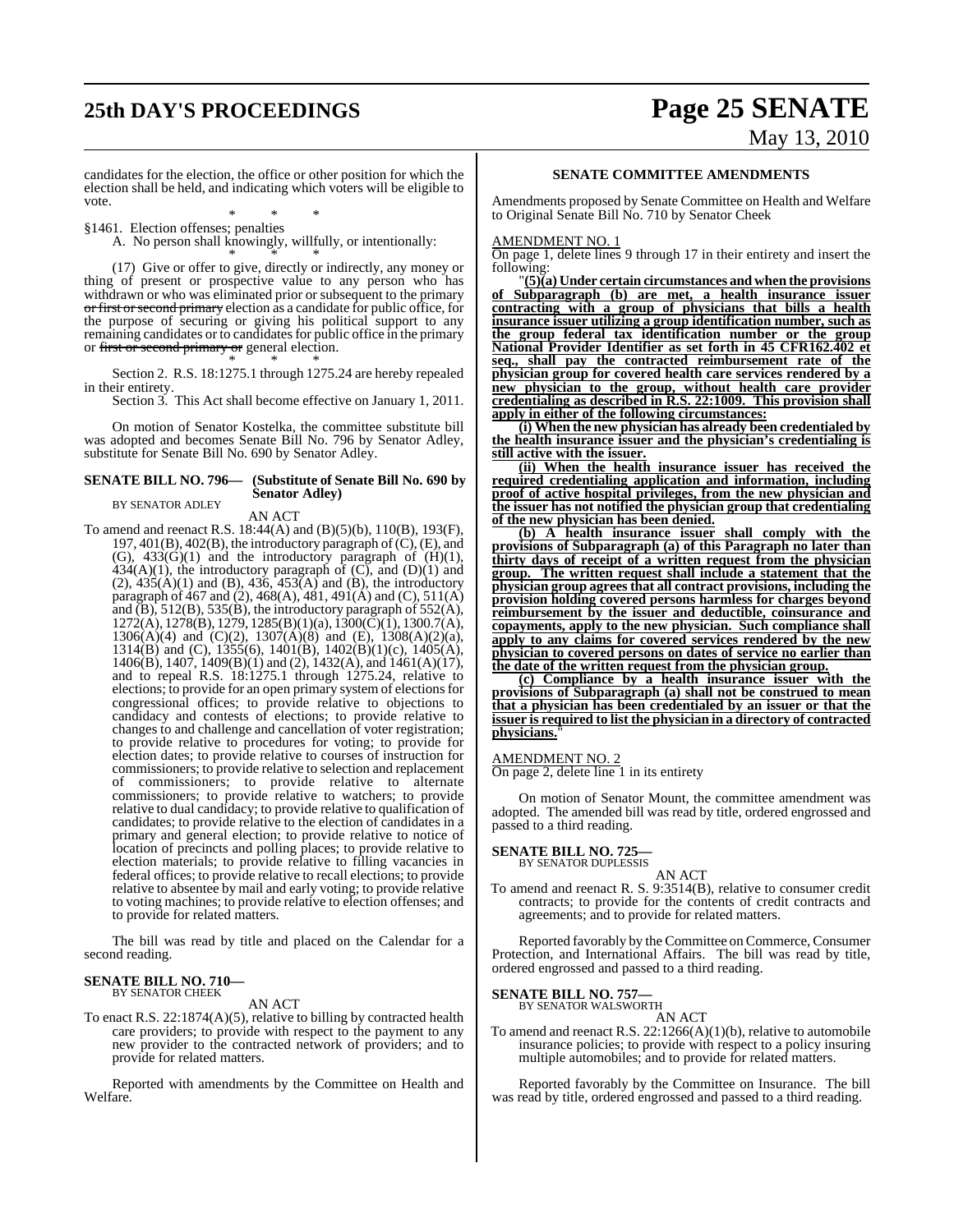# **Page 26 SENATE 25th DAY'S PROCEEDINGS**

## May 13, 2010

### **SENATE BILL NO. 782—**

BY SENATOR N. GAUTREAUX AN ACT

To amend and reenact R.S. 27:44(15), 205(17), and 353(8) and to enact R.S. 27:21.2, 44(20.1), 205(30.1), 244(D), and 353(9.1), relative to promotional expense deductions; to provide for a promotional expense deduction from the calculation of net gaming proceeds, net slot machine proceeds, and gross revenue; to provide for definitions; to provide for exceptions; to require certain gaming licensees and the casino gaming operator report the total amount of promotional expenses; to provide for an amendment to the casino operating contract; and to provide for related matters.

Reported with amendments by the Committee on Judiciary B.

#### **SENATE COMMITTEE AMENDMENTS**

Amendments proposed by Senate Committee on Judiciary B to Original Senate Bill No. 782 by Senator N. Gautreaux

AMENDMENT NO. 1 On page 1, line 2, after "R.S. 27:21.2," insert "24(A)(5),"

AMENDMENT NO. 2

On page 1, line 12, after "R.S. 27:21.2," insert "24(A)(5),"

AMENDMENT NO. 3

On page 2, between lines 6 and 7, insert the following: "\\$24. Rulemaking authority; fees and fines, collection A. \* \* \*

**(5) The methods of and forms and procedures for promotional expense deductions.** \* \* \*"

AMENDMENT NO. 4 On page 2, line 11, change "whether collected or not," to "whether collected or not."

AMENDMENT NO. 5 On page 2, line 16, change "**all riverboat licensees**" to "**the licensee**"

AMENDMENT NO. 6 On page 2, line 17, change "**riverboat licensees**" to "**the licensee**"

AMENDMENT NO. 7 On page 2, line 18, after "**2010-2011.**" delete the remainder of line and delete lines 19 through 21 and on line 22 delete "**year by all licensees.**"

AMENDMENT NO. 8 On page 2, line 23, after "**year**" insert "**, but only up to an amount such that the total taxes paid in that fiscal year by the licensee**

**exceed the total taxes paid in Fiscal Year 2010-2011**" AMENDMENT NO. 9

On page 2, line 25, change "**refers to**" to "**means the**"

AMENDMENT NO. 10 On page 2, delete line 26, and insert "**the actual redeemable face value of a complimentary wager on**"

AMENDMENT NO. 11 On page 2, line 28, delete "**or**"

AMENDMENT NO. 12 On page 2, line 29, after "**merchandise**" insert "**, or other expenses related to the promotion**"

<u>AMENDMENT NO. 13</u> On page 3, line 14, change "**taxes**" to "**compensation**"

AMENDMENT NO. 14 On page 3, line 15, change "**taxes**" to "**compensation to the state**" AMENDMENT NO. 15 On page 3, line 18, change "**taxes**" to "**compensation to the state**"

AMENDMENT NO. 16 On page 3, line 19, change "**taxes**" to "**compensation to the state**"

AMENDMENT NO. 17 On page 3, line 22, change "**refers to**" to "**means the**"

AMENDMENT NO. 18 On page 3, delete line 23, and insert "**the actual redeemable face value of a complimentary wager on**"

AMENDMENT NO. 19 On page 3, line 25, delete "**or**"

AMENDMENT NO. 20 On page 3, line 26, after "**merchandise**" insert "**, or other expenses related to the promotion**"

AMENDMENT NO. 21 On page 4, line 20, change "**all eligible facility licensees**" to "**a licensee**"

AMENDMENT NO. 22 On page 4, line 22, change "**eligible facility licensees**" to "**that licensee**" and after "**2010-2011.**" delete the remainder of the line and delete lines 23 through 26

AMENDMENT NO. 23 On page 4, line 27, at the beginning of the line insert "**The**"

AMENDMENT NO. 24 On page 4, line 28, after "**year**" insert "**, but only up to an amount such that the total taxes paid in that fiscal year by the licensee exceed the total taxes paid in Fiscal Year 2010-2011**"

AMENDMENT NO. 25 On page 5, line 1, change "**refers to**" to "**means the**"

AMENDMENT NO. 26 On page 5, delete line 2, and insert "**the actual redeemable face value of a complimentary wager on**"

AMENDMENT NO. 27 On page 5, line 4, delete "**or**"

AMENDMENT NO. 28 On page 5, line 5, after "**merchandise**" insert "**, or other expenses related to the promotion**"

On motion of Senator Martiny, the committee amendment was adopted. The amended bill was read by title, ordered engrossed and passed to a third reading.

**SENATE BILL NO. 788—** BY SENATOR HEBERT

AN ACT

To amend and reenact R.S. 44:4.1(B)(21), and to enact Chapter 8-A of Title 37 of the Louisiana Revised Statutes of 1950, to be comprised of R.S. 37:711.1 through 711.24, relative to the professional geoscientists; to provide for a board; to provide for meetings; to provide for powers; to provide for records and reports; to provide for requirements; to provide for exemptions; to provide for applications and fees; to provide for examinations; to provide for eligibility; to provide for types of licenses; to provide for issuance of licenses; to provide for expiration and renewal of licenses; to provide for professional development; to provide for a seal; to provide for disciplinary procedures; to provide for enforcement; and to provide for related matters.

Reported with amendments by the Committee on Commerce, Consumer Protection, and International Affairs.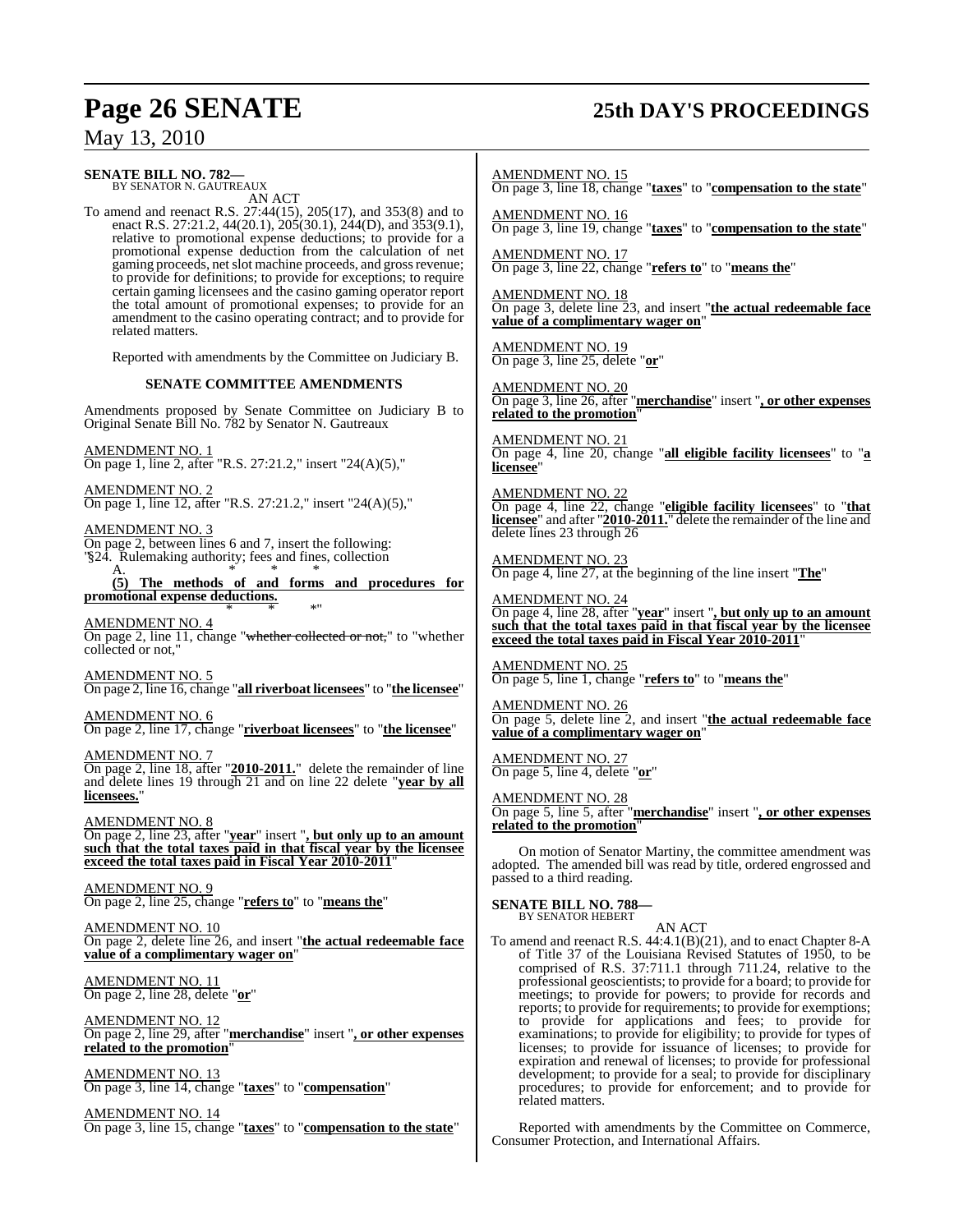# **25th DAY'S PROCEEDINGS Page 27 SENATE**

# May 13, 2010

#### **SENATE COMMITTEE AMENDMENTS**

Amendments proposed by Senate Committee on Commerce, Consumer Protection and International Affairs to Original Senate Bill No. 788 by Senator Hebert

#### AMENDMENT NO. 1

On page 2, delete lines 16 through 18, and insert the following:

"**(4) "Engineer" or "professional engineer" means an individual who, by reason of his special knowledge and ability to apply the mathematical, physical, and engineering sciences and the principles and methods of engineering analysis and design, acquired by an engineering education and engineering experience, is qualified to practice engineering, as evidenced by his licensure as such by the Louisiana Professional Engineering and Land Surveying Board, as set forth in Chapter 8 of this Title.**"

#### AMENDMENT NO. 2

On page 2, delete lines 23 and 24

AMENDMENT NO. 3

On page 2, at the beginning of line 25, change "**(7)**" to "**(6)**"

AMENDMENT NO. 4 On page 2, at the beginning of line 29, change "**(8)**" to "**(7)**"

AMENDMENT NO. 5 On page 3, at the beginning of line 4, change "**(9)**" to "**(8)**"

AMENDMENT NO. 6 On page 3, at the beginning of line 6, change "**(10)**" to "**(9)**"

AMENDMENT NO. 7

On page 3, line 7, after "**Louisiana**" change "**that**" to "**who**"

#### AMENDMENT NO. 8

On page 3, at the beginning of line 10, change "**(11)**" to "**(10)**"

#### AMENDMENT NO. 9

On page 3, at the beginning of line 14, change "**(12)**" to "**(11)**" and at the end of line 14, delete "**or firm**"

#### AMENDMENT NO. 10

On page 3, between lines 14 and 15, insert the following:

"**(12) (a) "Practice of engineering" means responsible professional service w hich may include consultation, investigation, evaluation, planning, designing, or inspection of construction in connection with any public or private utilities, structures, machines, equipment, processes, works, or projects wherein the public welfare or the safeguarding of life, health, and property is concerned or involved, when such professionalservice requires the application of engineering principles and the interpretation of engineering data.**

**(b) A person shall be construed to practice or offer to practice engineering who practices in any discipline of the profession of engineering, or who, by verbal claim, sign, advertisement, letterhead, card, or in any other way represents himself to be a professional engineer, or who represents himself as able to perform, or who does perform any engineering service or work or any other professional service designated by the practitioner or recognized by educational authorities as engineering. The practice of engineering shall not include the work ordinarily performed by a person who himself operates or** maintains machinery or equipment.

#### AMENDMENT NO. 11

On page 3, between lines 18 and 19, insert the following:

"**(14)(a) "Practice of land surveying" includesthe measuring of areas, land surfaces, streams, bodies of water, and swamps for correct determination and description, for the establishment,** reestablishment, ascertainment, **boundaries, corners, divisions, distances, and directions, the**

**plotting and monumenting of lands and subdivisionsthereof, and mapping and topographical work.**

**(b) A person shall be construed to practice or offer to practice land surveying who engages in land surveying and who by verbal claim, sign, advertisement, letterhead, card, or in any other way represents himself to be a land surveyor, or who represents himself as able to perform or who does perform any land surveying service or work, or any other service designated** by the practitioner which is recognized as land surveying.

AMENDMENT NO. 12

On page 3, at the beginning of line 19, change "**(14)**" to "**(15)**"

#### AMENDMENT NO. 13

On page 3, between lines 21 and 22, insert the following:

"**(16) "Water well driller" or "licensed water well driller" means a person, firm, or corporation licensed to drill a water well, as set forth in R.S. 38:3098.**

**§711.3. Application of Chapter**

**A. This Chapter shall not authorize the practice of professional land surveying by a licensed geoscientist. This Chapter shall not apply to a qualified and licensed professional land surveyor who confines the professional land surveyor's practice to the practice of land surveying as described in Chapter 8 of this Title.**

**B. This Chapter shall not authorize the practice of engineering by a licensed geoscientist.**

**C. This Chapter shall not require a licensed professional engineer, or a person acting under the responsible charge of a licensed professional engineer, who also regularly performs geoscientific services or work that is both engineering and geoscience, to be licensed as a geoscientist or to work under the supervision of a licensed geoscientist.**

**D. A recommendation, design, analysis, redesign, or review and evaluation, the supervision, or a summary analysis of an engineered structure or work, the performance of which requires engineering education, training, and experience in the application of special knowledge of mathematical, physical, and engineering sciences, is the practice of engineering and is subject to Chapter 8 of this Title.**

**E. This Chapter shall not permit a licensed geoscientist to perform an engineering analysis supporting an engineering design unless the action is under the responsible charge of a professional engineer.**

**F. This Chapter shall not permit a licensed geoscientist to provide construction quality control and evaluation, to perform materials engineering and testing, or to design, develop, or perform engineering review and evaluation of engineering plans and engineering specifications for an engineered structure or work unless the action is under the responsible charge of a professional engineer.**

**G. (1) With regard to an environmental and pollution remediation project, this Chapter permits the characterization, study, appraisal, investigation, analysis, and geoscientific review and evaluation of and the making of recommendations regarding the geoscientific components of the project by a licensed geoscientist.**

**(2) This Chapter shall not permit the design, development, or performance of engineering review and evaluation of a component of the project consisting of an engineered structure, work, or process or a related constructed improvement by a licensed geoscientist.**

**H. (1) With regard to a geoscientific investigation of geological conditions affecting an engineered structure, work, or process, this Chapter permits the characterization, study, appraisal, investigation, analysis, and geoscientific review and evaluation of and the making of recommendations regarding the geoscientific components of the engineered structure, work, or process by a licensed geoscientist.**

**(2) This Chapter shall not permit the design, development, or performance of engineering review and evaluation of the engineered structure, work, or process or a related constructed improvement by a licensed geoscientist.**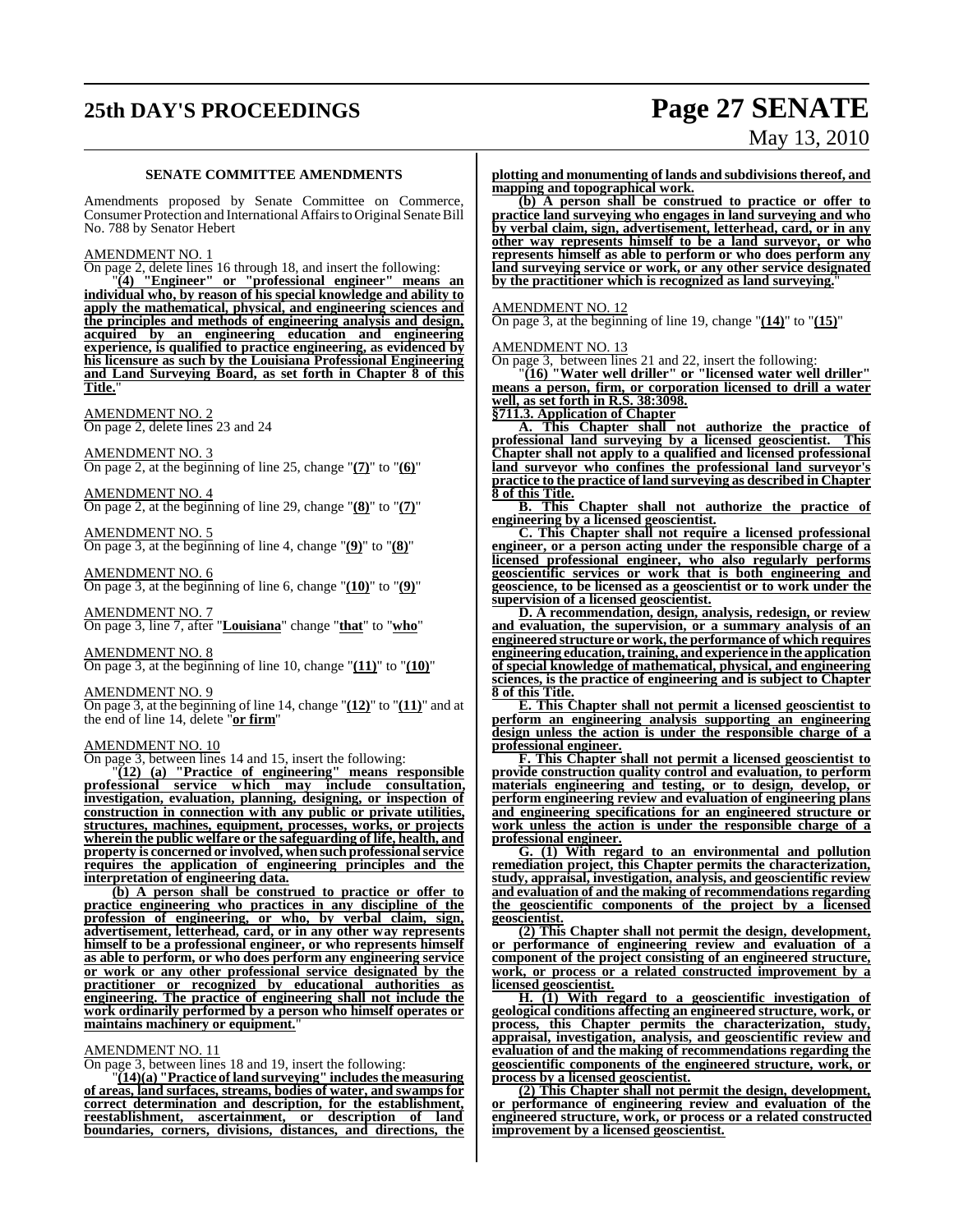# **Page 28 SENATE 25th DAY'S PROCEEDINGS**

## May 13, 2010

**I.The boardandtheLouisiana ProfessionalEngineering and Land Surveying Board by rule, memorandum of understanding, or other appropriate procedure or document shall jointly resolve any conflict between this Chapter or a rule adopted under this Chapter and Chapter 8 of this Title or a rule adopted under that Chapter.**

**J. This Chapter shall not authorize a licensed geoscientist to act as or offer to perform services as a water well driller. This Chapter shall not apply to a licensed water well driller who confines the water well driller'sto activities described under R.S. 38:3098.**"

AMENDMENT NO. 14

On page 3, at the beginning of line 22, change "**§711.3**" to "**§711.4**"

AMENDMENT NO. 15 On page 3, line 25, after "**licensed geoscientist,"** delete the remainder of the line and insert the following: "**one of whom shall be a licensed professional engineer with expertise in geotechnical engineering and geoscience, and two of whom shall**"

AMENDMENT NO. 16 On page 4, at the beginning of line 8, change "**§711.4**" to "**§711.5**"

AMENDMENT NO. 17 On page 4, at the beginning of line 11, change "**§711.5**" to "**§711.6**"

AMENDMENT NO. 18 On page 4, at the beginning of line 18, change "**§711.6**" to "**§711.7**"

AMENDMENT NO. 19 On page 5, at the beginning of line 6, change "**§711.7**" to "**§711.8**"

AMENDMENT NO. 20 On page 7, delete line 13 through 29, and on page 8, delete lines 1 through 5

AMENDMENT NO. 21 On page 10, line 2, change "**personnel**" to "**personal**"

AMENDMENT NO. 22 On page 10, line 16, after "**of the board.**" delete the remainder of the line and delete line 17

AMENDMENT NO. 23 On page 12, delete lines 22 and 23

AMENDMENT NO. 24 On page 12, at the beginning of line 24, change "**(4)**" to "**(3)**"

AMENDMENT NO. 25 On page 14, at the beginning of line 9, change "**(4)**" to "**(4)(a)**"

AMENDMENT NO. 26 On page 14, between lines 11 and 12, insert the following: "**(b) An applicant that applies for licensure under this Chapter prior to January 1, 2012, shall be exempted from taking the examination described in Subparagraph (a) ofthis Paragraph if the applicant satisfies all the requirements of this Subsection.**"

AMENDMENT NO. 27 On page 20, delete lines 26 through 29

AMENDMENT NO. 28 On page 21, at the beginning of line 1, change "**D.**" to "**C.**"

AMENDMENT NO. 29 On page 21, at the beginning of line 13, change "**E.**" to "**D.**"

AMENDMENT NO. 30 On page 21, at the beginning of line 16, change "**F.**" to "**E.**"

AMENDMENT NO. 31 On page 21, at the beginning of line 24, change "**G.**" to "**F.**"

AMENDMENT NO. 32 On page 22, at the beginning of line 4, change "**H.**" to "**G.**"

AMENDMENT NO. 33 On page 22, at the beginning of line 9, change "**I.**" to "**H.**"

AMENDMENT NO. 34 On page 22, at the beginning of line 12, change "**J.**" to "**I.**"

AMENDMENT NO. 35 On page 22, at the beginning of line 17, change "**K.**" to "**J.**"

AMENDMENT NO. 36 On page 22, at the beginning of line 20, change "**L.**" to "**K.**"

AMENDMENT NO. 37 On page 22, at the beginning of line 25, change "**M.**" to "**L.**"

AMEND<u>MENT NO. 38</u> On page 23, at the beginning of line 3, change "**N.**" to "**M.**"

AMENDMENT NO. 39 On page 24, delete lines 4 through 7

AMENDMENT NO. 40 On page 24, at the beginning of line 8, change "**D.**" to "**C.**"

AMENDMENT NO. 41 On page 24, at the beginning of line 20, change "**E.**" to "**D.**"

AMENDMENT NO. 42 On page 24, at the beginning of line 23, change "**F.**" to "**E.**"

AMENDMENT NO. 43 On page 25, at the beginning of line 3, change "**G.**" to "**F.**"

AMENDMENT NO. 44 On page 25, at the beginning of line 12, change "**H.**" to "**G.**"

AMENDMENT NO. 45 On page 25, at the beginning of line 17, change "**I.**" to "**H.**"

AMENDMENT NO. 46 On page 25, at the beginning of line 20, change "**J.**" to "**I.**"

AMENDMENT NO. 47 On page 25, at the beginning of line 25, change "**K.**" to "**J.**"

AMENDMENT NO. 48 On page 25, at the beginning of line 28, change "**L.**" to "**K.**"

AMENDMENT NO. 49 On page 26, at the beginning of line 4, change "**M.**" to "**L.**"

AMENDMENT NO. 50 On page 26, at the beginning of line 10, change "**N.**" to "**M.**"

<u>AMENDMENT NO. 51</u> On page 26, at the beginning of line 15, change "**O.**" to "**N.**"

AMENDMENT NO. 52 On page 26, at the beginning of line 23, change "**P.**" to "**O.**"

On motion of Senator Duplessis, the committee amendment was adopted. The amended bill was read by title, ordered engrossed and passed to a third reading.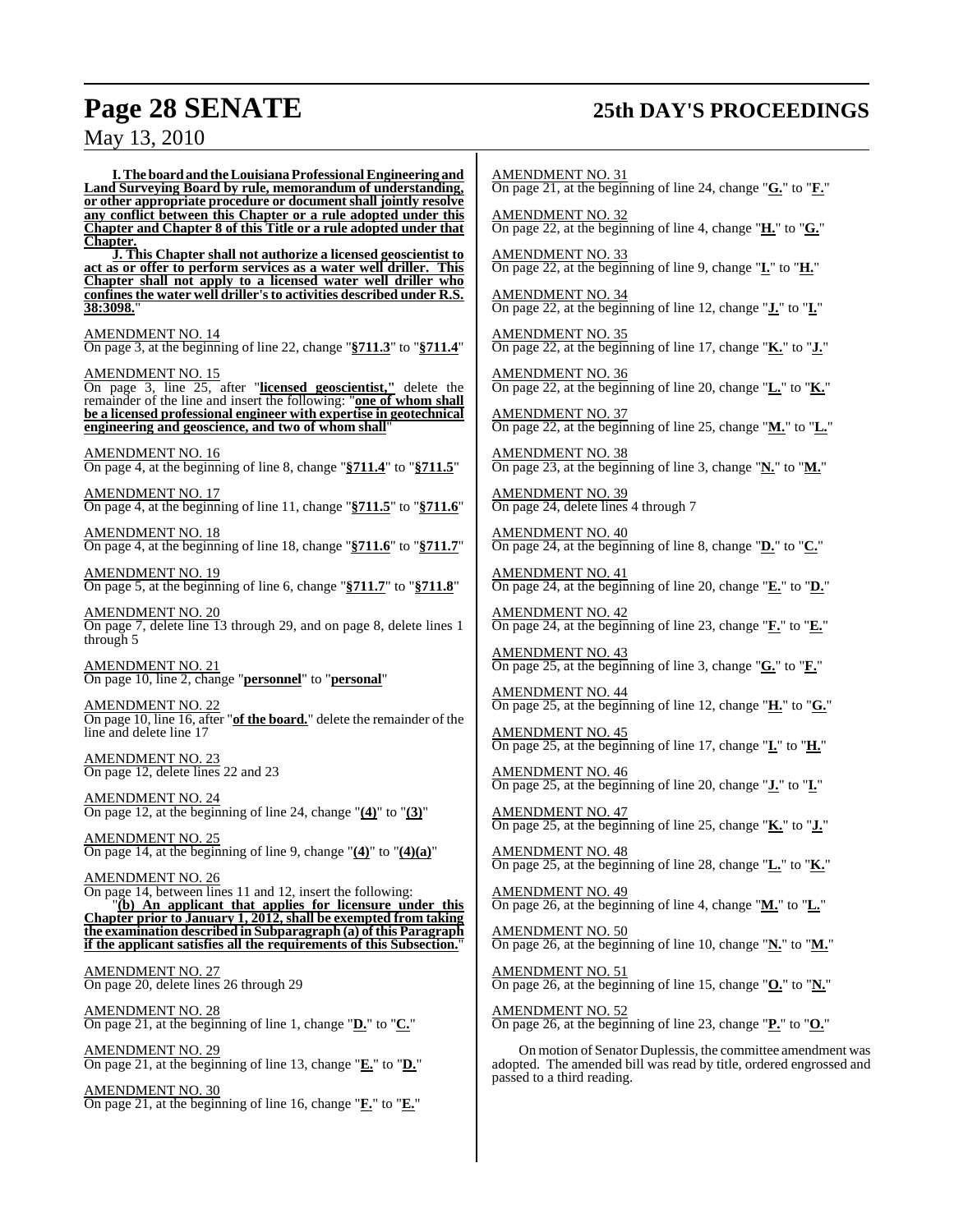# **25th DAY'S PROCEEDINGS Page 29 SENATE**

# May 13, 2010

### **House Bills and Joint Resolutions on Second Reading Reported by Committees**

**HOUSE BILL NO. 36—** BY REPRESENTATIVE BALDONE

AN ACT

To amend and reenact R.S. 15:709(C), relative to prisoners; to provide for the housing of certain prisoners convicted and sentenced in another state; and to provide for related matters.

Reported favorably by the Committee on Judiciary B. The bill was read by title and referred to the Legislative Bureau.

#### **Rules Suspended**

Senator Mount asked for and obtained a suspension of the rules to revert to the order of:

## **Introduction of Senate Concurrent Resolutions**

Senator Morrell asked for and obtained a suspension of the rules to read Senate Concurrent Resolutions a first and second time.

#### **SENATE CONCURRENT RESOLUTION NO. 81—** BY SENATOR MORRELL

A CONCURRENT RESOLUTION

To urge and request the Louisiana State Law Institute to study and make recommendations on the implementation of laws in Louisiana relative to surrogacy agreements and to report its findings to the legislature.

The resolution was read by title. Senator Morrell moved to adopt the Senate Concurrent Resolution.

## **ROLL CALL**

The roll was called with the following result:

#### YEAS

| Adley<br>Alario<br>Amedee<br>Appel<br><b>Broome</b><br>Chabert<br>Cheek<br>Dorsey<br>Duplessis<br>Erdey<br>Gautreaux B<br>Total - 31<br>Total - 0 | Gautreaux N<br>Guillory<br>Hebert<br>Heitmeier<br>Jackson<br>Kostelka<br>LaFleur<br>Long<br>Marionneaux<br>Martiny<br>McPherson<br><b>NAYS</b> | Morrell<br>Mount<br>Murray<br>Peterson<br>Riser<br>Shaw<br>Smith<br><b>Thompson</b><br>Walsworth |
|---------------------------------------------------------------------------------------------------------------------------------------------------|------------------------------------------------------------------------------------------------------------------------------------------------|--------------------------------------------------------------------------------------------------|
|                                                                                                                                                   | <b>ABSENT</b>                                                                                                                                  |                                                                                                  |
| Mr. President<br>Claitor<br>Crowe                                                                                                                 | Donahue<br>Michot<br>Morrish                                                                                                                   | <b>Nevers</b><br>Ouinn                                                                           |

Total - 8

The Chair declared the Senate adopted the Senate Concurrent Resolution and ordered it sent to the House.

### **Privilege Report of the Committee on Senate and Governmental Affairs**

## **ENROLLMENTS**

Senator Kostelka, Chairman on behalf of the Committee on Senate and Governmental Affairs, submitted the following report:

#### May 13, 2010

To the President and Members of the Senate:

I am directed by your Committee on Senate and Governmental Affairs to submit the following report:

The following Senate Concurrent Resolution has been properly enrolled:

## **SENATE CONCURRENT RESOLUTION NO. 76—** BY SENATOR BROOME AND REPRESENTATIVE BARROW A CONCURRENT RESOLUTION

To memorialize the Congress of the United States to provide an exemption or authorize states to exempt certain nonprofit organizations exempt from federal taxation under Section 501(c) of the Internal Revenue Code making residential mortgage loans to promote home ownership or home improvements for the disadvantaged, and its employees and agents, from requirements of the S.A.F.E. Act.

> Respectfully submitted, ROBERT W. "BOB" KOSTELKA Chairman

The foregoing Senate Concurrent Resolution was signed by the President of the Senate.

#### **Message from the House**

#### **SIGNED HOUSE CONCURRENT RESOLUTIONS**

May 13, 2010

To the Honorable President and Members of the Senate:

I am directed to inform your honorable body that the Speaker of the House of Representatives has signed the following House Concurrent Resolutions:

HOUSE CONCURRENT RESOLUTION NO. 157—<br>
BY REPRESENTATIVES CONNICK, ABRAMSON, ANDERS, ARMES,<br>
ARNOLD, AUBERT, AUSTIN BADON, BOBBY BADON, BALDONE,<br>
BARRAS, BARROW, BILLIOT, BROSSETT, BURFORD, HENRY BURNS,<br>
TIM BURNS, BURRELL,

To urge and request that British Petroleum remove Houston, Texas, from the choice of forum provision in the contract form utilized in the hiring of vessel owners in the response to the Deepwater Horizon disaster.